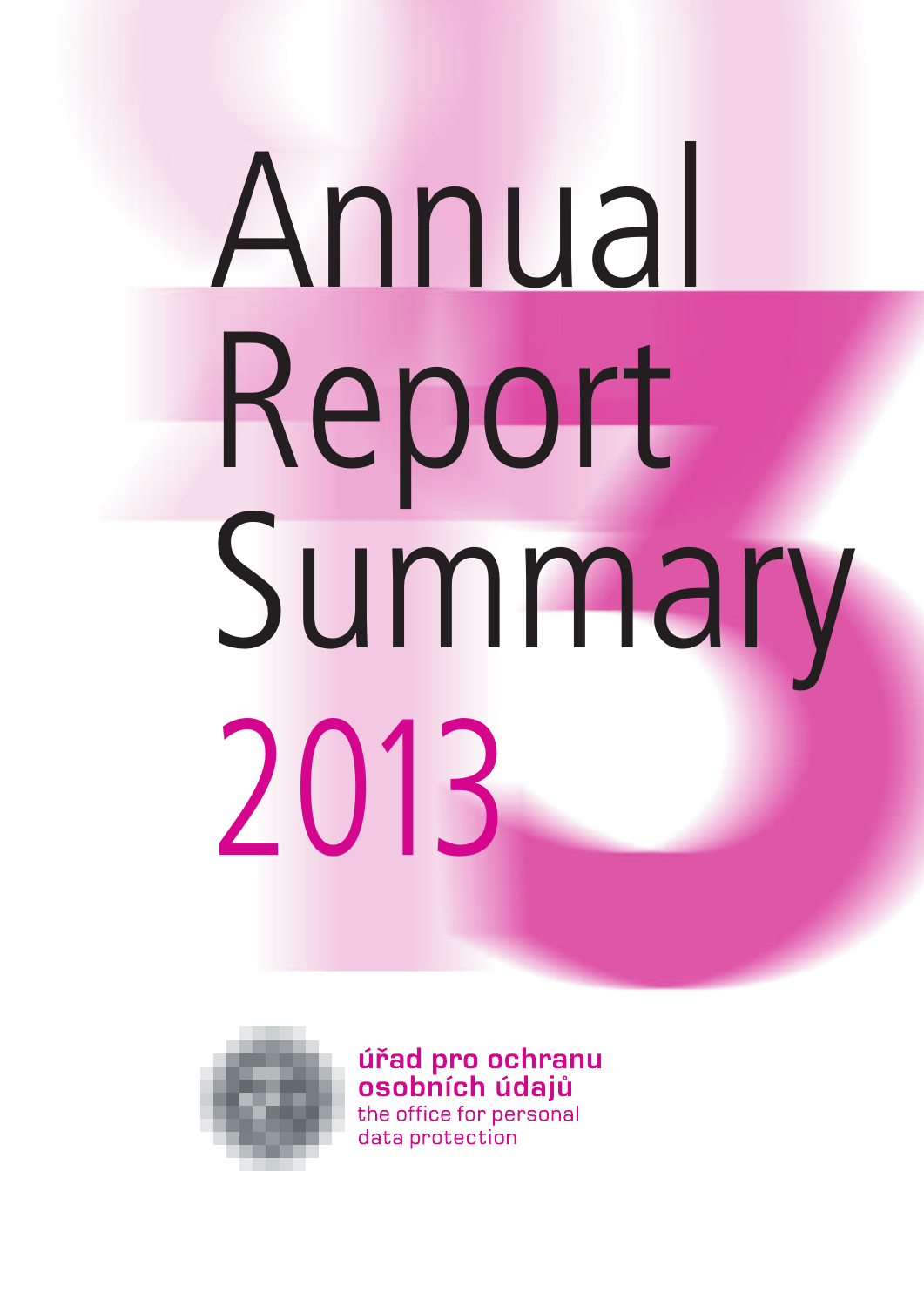© The Office for Personal Data Protection, 2014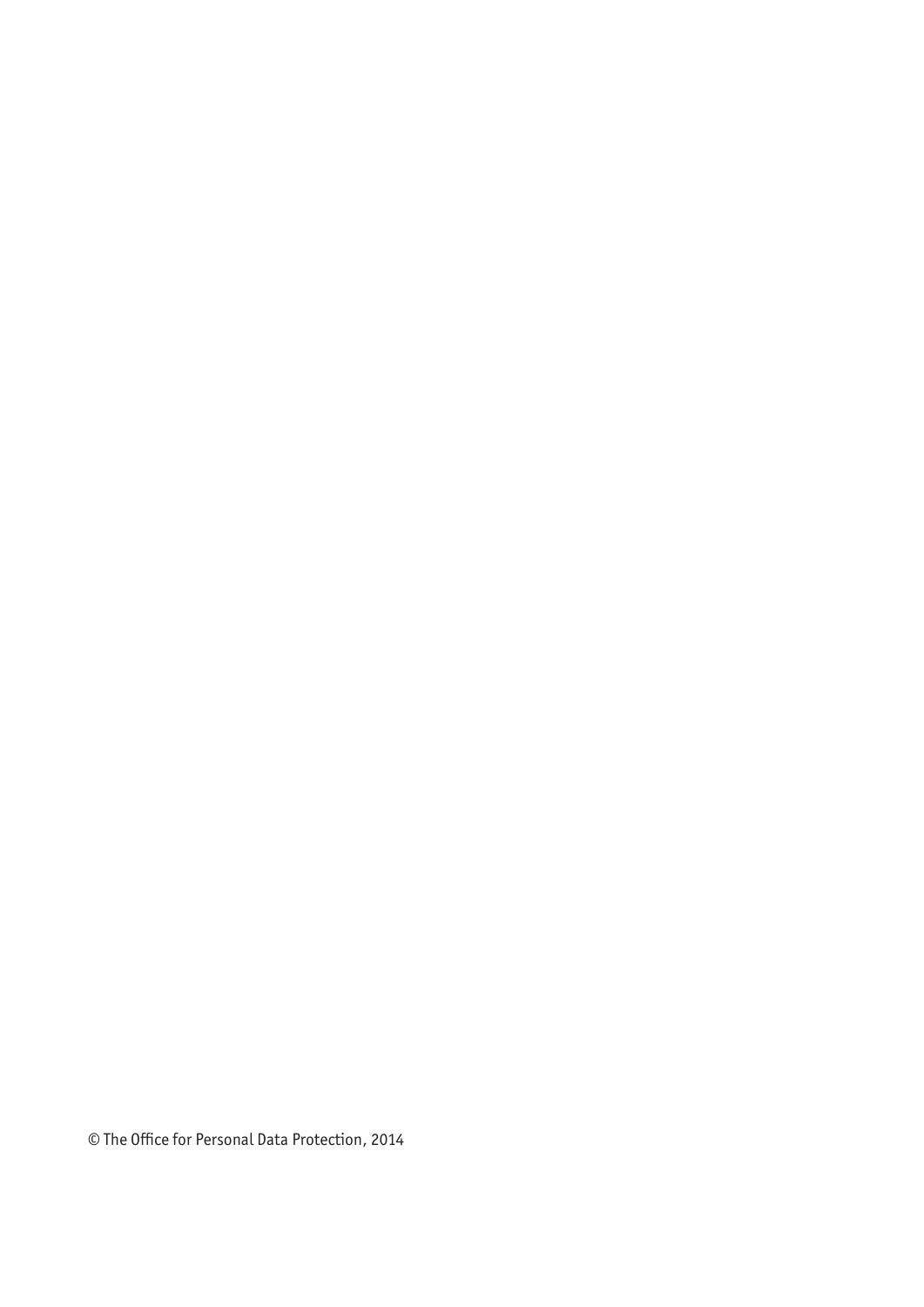# The President of the Office Looks Back at 2013



During the year, the Office observed that, in addition to the persistent personal data protection problems experienced by the responsible entities when processing large amounts of data, some truly old problems, long thought to be resolved, were reappearing. Inspections that took place in accordance with the 2013 inspection plan identified issues related to processing of large amounts of data. Based on these issues – issues that are both old and new – we were forced again after many years to bear witness to the incomprehensible efforts to crucify debtors and evade valid legal regulations.

In connection with the information gathered, I have great hopes that the possible impacts on privacy will be considered when new laws are being drafted, which, as I mentioned in last year's annual report, will help prevent situations where the possible difficulties with personal data protection are only discovered after a regulation is adopted.

Nevertheless, new judicial rulings are also a very valuable source of information for applying the supervisory duties of the Office for Personal Data Protection – and a part of this annual report focuses on this source explicitly.

In 2013, the Office exercised its authority granted to it in 2012 to deal with "data breaches", i.e., monitoring and prosecuting breaches of electronic communication, and although it offered a comfortable reporting procedure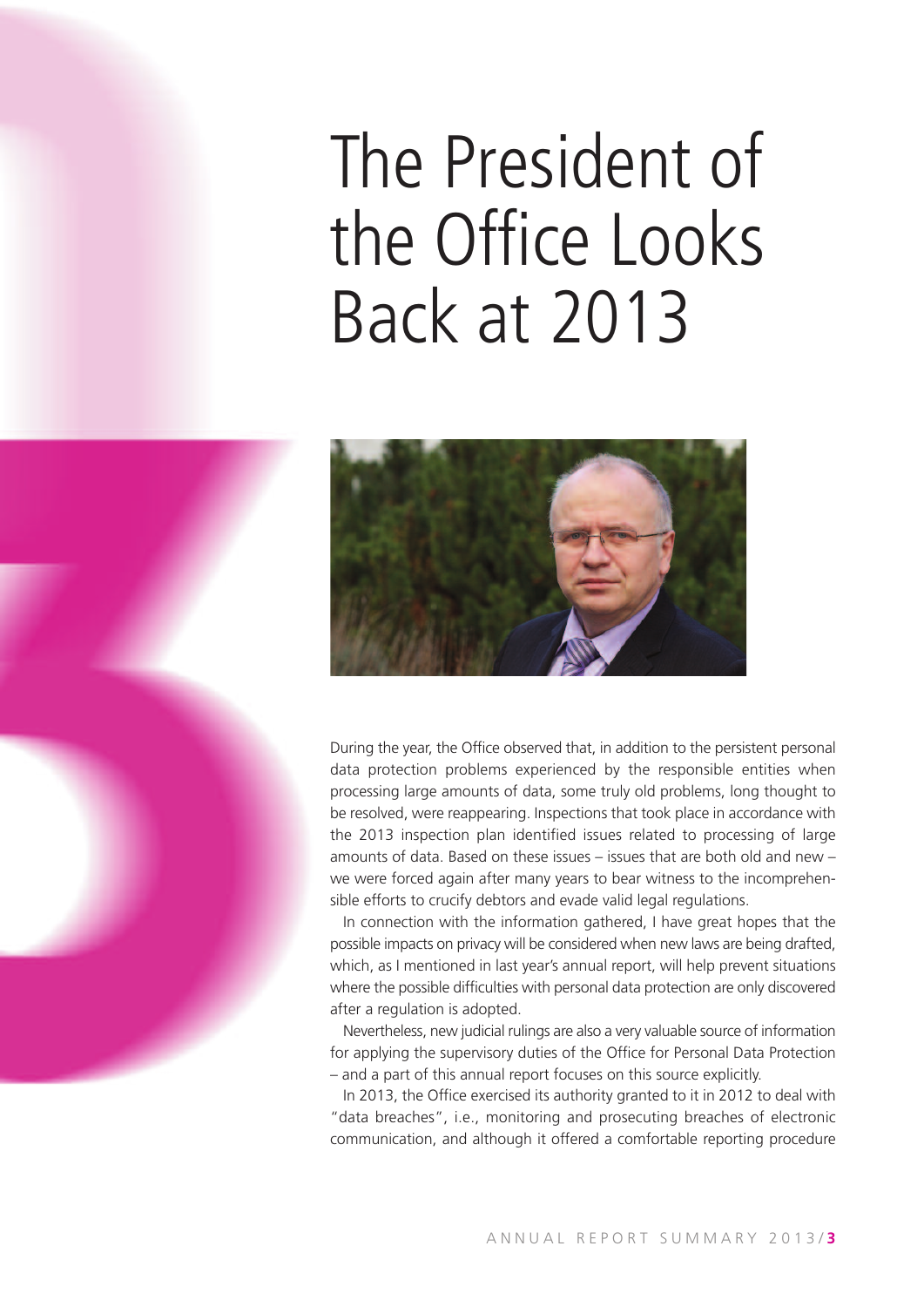for the entities with reporting obligations – an electronic form facilitating mandatory reporting to the Office – I have to say that this area is definitely not one where the Office is most active.

In connection with the scandal where citizens of the European Union and politicians of European governments were being monitored by the National Security Agency (NSA) of the United States, the Office is cooperating fully with the European Commission within its structures. The Office has also been active in the case of Google's failure to provide sufficient personal data protection; specifically, the Office helped to create a group under Working Party 29 to investigate the matter, and this investigation has led to a number of countries imposing harsh fines on this company.

We continue to believe that the newly amended European personal data processing legislation will help clear up a number of complicated cases, some of which I have mentioned, although it is becoming apparent that the new EU personal data protection regulation is not taking form easily, just as work on harmonising the modernised Convention 108 of the Council of Europe is far from over. The Office is actively taking part in consultation procedure now underway in respect of the drafted regulation, the sponsor of which in the Czech Republic is the Ministry of the Interior. 2014 is set to become a turning point for personal data protection in Europe: We are anticipating that even comments on the Safe Harbour mechanism, which regulates the transfer of personal information between Europe and the USA, will be resolved once the 13 requirements presented to the United States by EU Justice Commissioner Reding for improving personal data protection are satisfied.

As in previous years, we placed emphasis on educating youth and holding discussions with experts: the round tables organised by the Office continue to be a well-established form of consultation (amongst the other consultation obligations of the Office).

Not even in 2013 did the Office abandon its practice of maintaining active international contacts. It used these connections to consult certain issues with or worked with them directly (as an example I can mention the Leonardo programme, where we are working with our Polish, Croatian and Bulgarian counterparts). It is only natural that in addition to day-to-day obligations (the Office received 7428 communications requiring attention over the course of the year!), the Office is involved in an "international personal data protection network", as only in this way can positive progress in personal data protection – that is privacy and the freedom of each and every individual in a functioning democracy to make decisions – take place.

for Namy

Igor Němec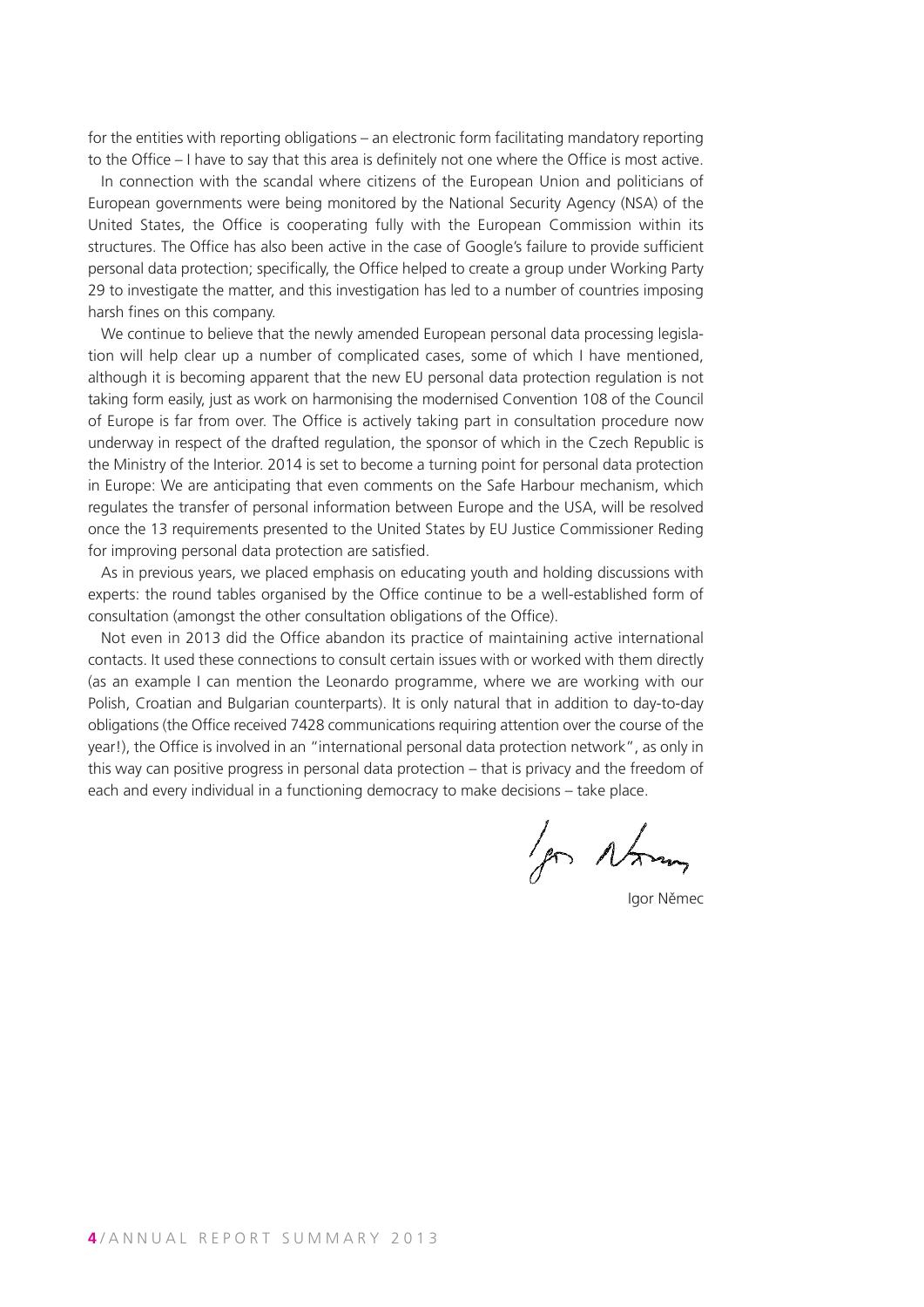# CONTENTS

| THE OFFICE IN NUMBERS 2013                                                                                                        | 8        |
|-----------------------------------------------------------------------------------------------------------------------------------|----------|
| SUPERVISORY ACTIVITIES OF THE OFFICE                                                                                              | 11       |
| <b>INSPECTION PLAN FOR 2013</b><br>I. General topics for specification of supervisory activities of the Office's inspectors       | 11       |
| in 2013                                                                                                                           | 11       |
| 1. Information systems with large amounts of data<br>2. Other items in the 2013 inspection plan                                   | 11<br>12 |
|                                                                                                                                   |          |
| II. Inspections from the 2012 inspection plan, completed in 2013                                                                  | 14       |
| 1. Inspection of the on-line shop operated by Internet Mall                                                                       | 14       |
| 2. Inspection at the Ministry of Transport                                                                                        | 14       |
| 3. Inspection at the Ministry of Labour and Social Affairs<br>4. Inspection at CERD ČR, s.r.o.                                    | 14<br>14 |
|                                                                                                                                   |          |
| III. Inspections started in 2013 initiated by the President                                                                       | 14       |
| 1. Penzijní společnost Komerční banky (Komerční banka pension company)                                                            | 14       |
|                                                                                                                                   |          |
| FINDINGS OBTAINED BY INSPECTORS IN SUPERVISORY                                                                                    |          |
| <b>ACTIVITIES</b>                                                                                                                 | 15       |
| <b>Czech Medical Chamber</b><br>Inspection at ZnanyLekarz Sp. z.o.o., the company operating the website                           | 15       |
| www. znamylekar.cz                                                                                                                | 15       |
| Inspection at a health insurance company                                                                                          | 18       |
| Camera surveillance systems at workplace                                                                                          | 18       |
| Camera surveillance system at a place of residence and on the premises                                                            |          |
| of a car repair service                                                                                                           | 20       |
| sKarta (social system card)                                                                                                       | 21       |
| Inspection of observance of the obligations tied to the security of personal data                                                 |          |
| in the Single Information System of Labour and Social Affairs                                                                     | 21       |
| EURODAC System (electronic database of fingerprints of asylum seekers)<br>Operation of teller and dispatch systems at ski resorts | 22<br>23 |
| Central Register of Debtors - CERD                                                                                                | 23       |
| KB Penzijní společnost, a.s.                                                                                                      | 24       |
| Pure Health & Fitness, s.r.o.                                                                                                     | 24       |
| Video recordings from meetings of a municipal council via the municipality                                                        |          |
| website                                                                                                                           | 25       |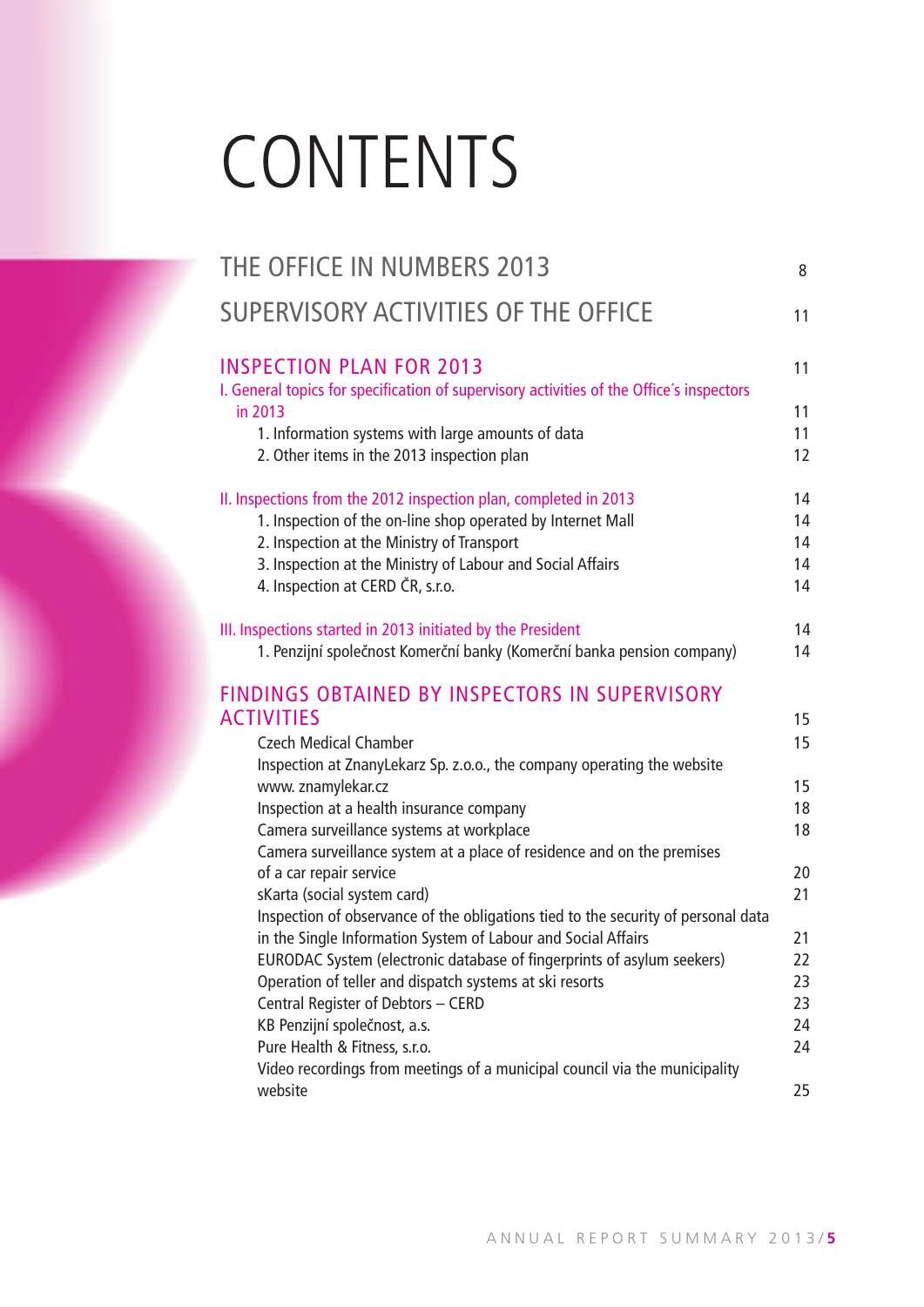#### COMPLAINTS HANDLING AND PROVISION OF CONSULTATIONS 26

| <b>FINDINGS OBTAINED IN ADMINISTRATIVE PROCEEDINGS</b><br>Publication of personal data of debtors<br>Publication of information about persons suspected of committing an offence                                                                                                                                                                                                                    | 28<br>28<br>29       |
|-----------------------------------------------------------------------------------------------------------------------------------------------------------------------------------------------------------------------------------------------------------------------------------------------------------------------------------------------------------------------------------------------------|----------------------|
| <b>FINDINGS FROM COURT REVIEWS</b><br>Surveillance using video cameras where individuals are recorded and then identified<br>in those cases specified by the data controllers is considered personal data<br>processing even if the recorded individuals have not been identified in practice                                                                                                       | 30<br>30             |
| A regional or local authority with a municipal police force is not authorised to set up<br>a camera surveillance system that would probably not be allowed if it were a private<br>entity; in this respect, it cannot be argued that the municipal police force is part of<br>the regional or local authority when the camera surveillance system was not in<br>fact installed for the police force | 31                   |
| Publication of the personal data of those individuals who turn to the municipality<br>with a complaint or request has to have a sound legal basis that cannot be inferred<br>from the complaint or request itself                                                                                                                                                                                   | 31                   |
| <b>REGISTRATION</b>                                                                                                                                                                                                                                                                                                                                                                                 | 33                   |
| <b>TRANSFER OF PERSONAL DATA ABROAD</b>                                                                                                                                                                                                                                                                                                                                                             | 35                   |
| <b>SCHENGEN COOPERATION</b>                                                                                                                                                                                                                                                                                                                                                                         | 38                   |
| <b>LEGISLATIVE ACTIVITIES</b>                                                                                                                                                                                                                                                                                                                                                                       | 39                   |
| <b>FOREIGN RELATIONS AND INTERNATIONAL</b><br><b>CO-OPERATION</b>                                                                                                                                                                                                                                                                                                                                   | 42                   |
| OFFICE, MEDIA AND MEANS OF COMMUNICATION<br>Raising awareness about personal data protection<br>Library and publications of the Office<br>Website of the Office                                                                                                                                                                                                                                     | 44<br>45<br>46<br>46 |
| ORG INFORMATION SYSTEM                                                                                                                                                                                                                                                                                                                                                                              | 47                   |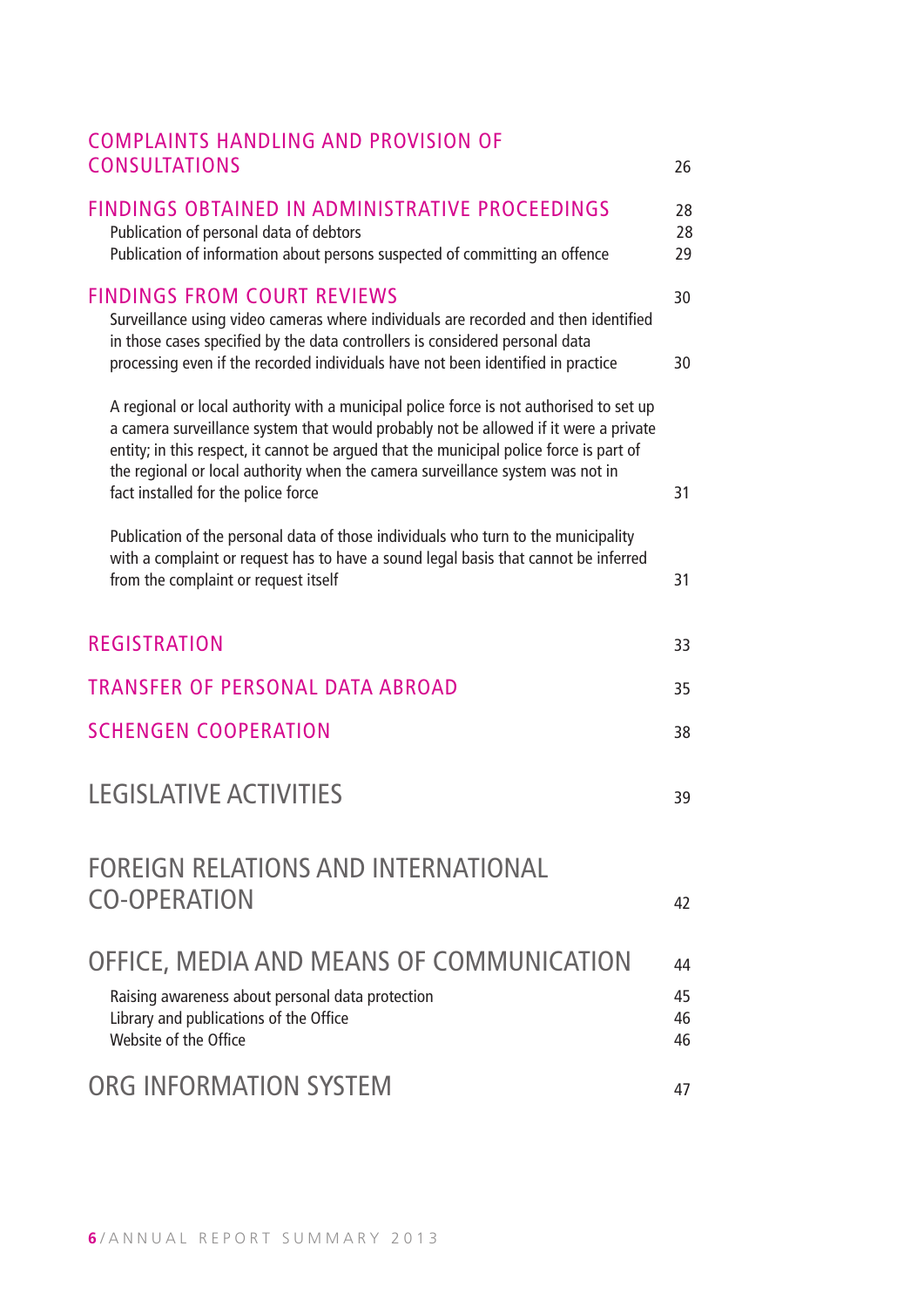| PERSONNEL OF THE OFFICE<br>ECONOMIC MANAGEMENT OF THE OFFICE                                             | 48<br>49 |
|----------------------------------------------------------------------------------------------------------|----------|
| PROVISION OF INFORMATION PURSUANT TO<br>ACT NO. 106/1999 COLL., ON FREE ACCESS<br><b>TO INFORMATION</b>  | 53       |
| <b>COMPLAINTS HANDLING PURSUANT TO</b><br>SECTION 175 OF THE RULES OF ADMINISTRATIVE<br><b>PROCEDURE</b> | 54       |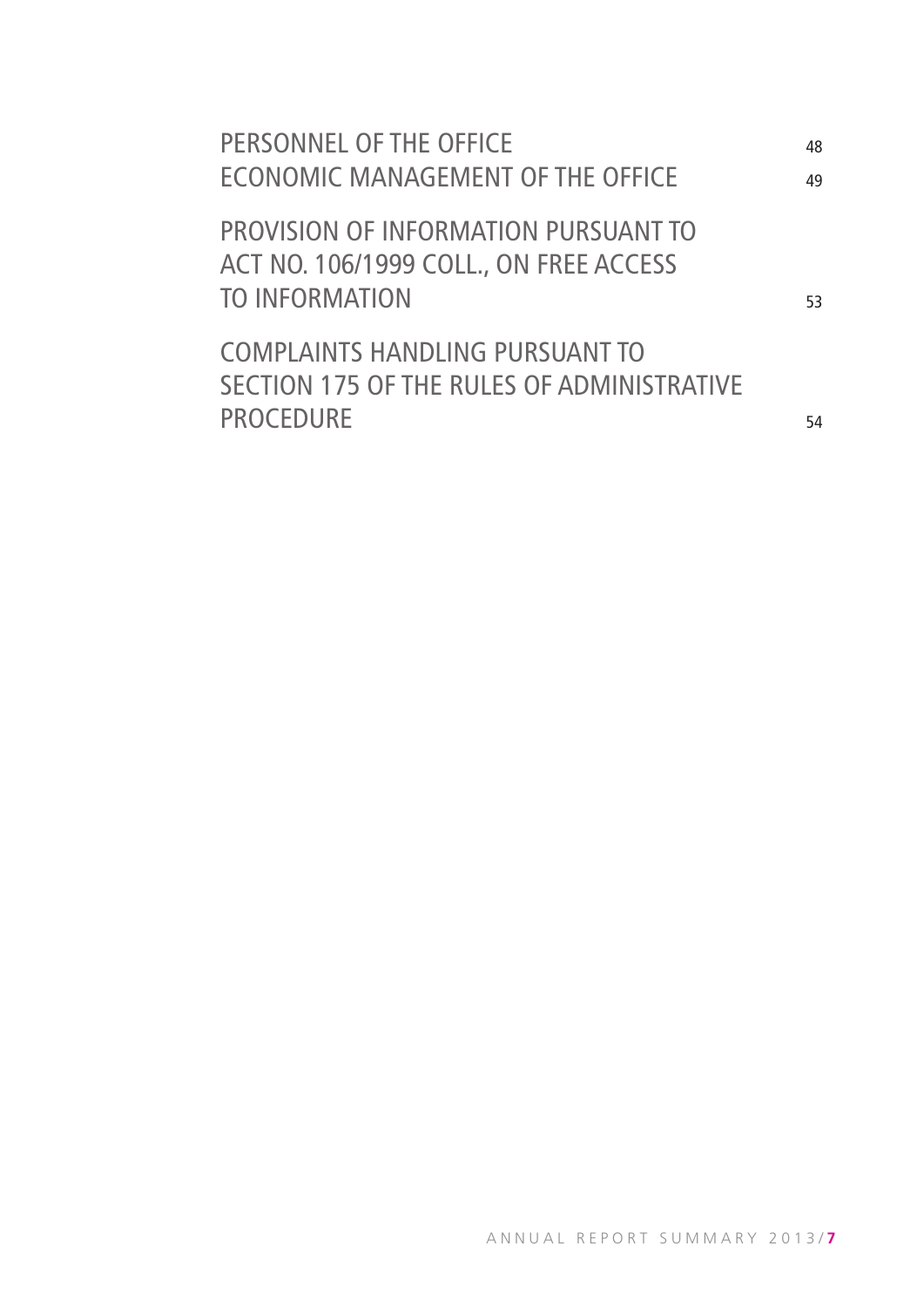# THE OFFICE IN NUMBERS 2013

| Inquiries              | inquiries in the Czech Republic                          |                |  |  |
|------------------------|----------------------------------------------------------|----------------|--|--|
| and consultations      | abroad                                                   |                |  |  |
|                        | consultations                                            | 3013           |  |  |
|                        | for state administration                                 | 126            |  |  |
|                        | for local governments                                    | 195            |  |  |
|                        | for legal persons                                        | 532            |  |  |
|                        | for natural persons operating a business                 | 298            |  |  |
|                        | for natural persons                                      | 1863           |  |  |
|                        | of the total number of consultations                     |                |  |  |
|                        | in person                                                | 235            |  |  |
|                        | in writing                                               | 2778           |  |  |
| Requests and           | instigations received pursuant to Act No. 101/2000 Coll. | 1336           |  |  |
| complaints             | complaints referred to inspection of administrative      |                |  |  |
|                        | procedure                                                | 139            |  |  |
| Unsolicited            | total instigations                                       | 7428           |  |  |
| commercial             | instigations resolved                                    | 5463           |  |  |
| communications         | inspections initiated                                    | 90             |  |  |
| (competence pursuant   | inspections completed                                    | 91             |  |  |
| to Act                 | administrative decisions on a fine                       | 33             |  |  |
| No. 480/2004 Coll.)    | challenged by objections                                 | 8              |  |  |
|                        | objections accepted                                      | 1              |  |  |
|                        | objections dismissed                                     | 5              |  |  |
|                        | mostly accepted                                          | 0              |  |  |
|                        | mostly dismissed                                         | 1              |  |  |
| Inspections            | initiated                                                | 90             |  |  |
| (excluding inspections | completed                                                | 74             |  |  |
| concerning Act         | referred to other governmental authorities               | 0              |  |  |
| No. 480/2004 Coll.)    | challenged by objections                                 | 15             |  |  |
|                        | objections accepted                                      | 1              |  |  |
|                        | objections dismissed                                     | 11             |  |  |
|                        | mostly accepted                                          | 3              |  |  |
|                        | mostly dismissed                                         | $\overline{4}$ |  |  |
|                        | analyses                                                 | 11             |  |  |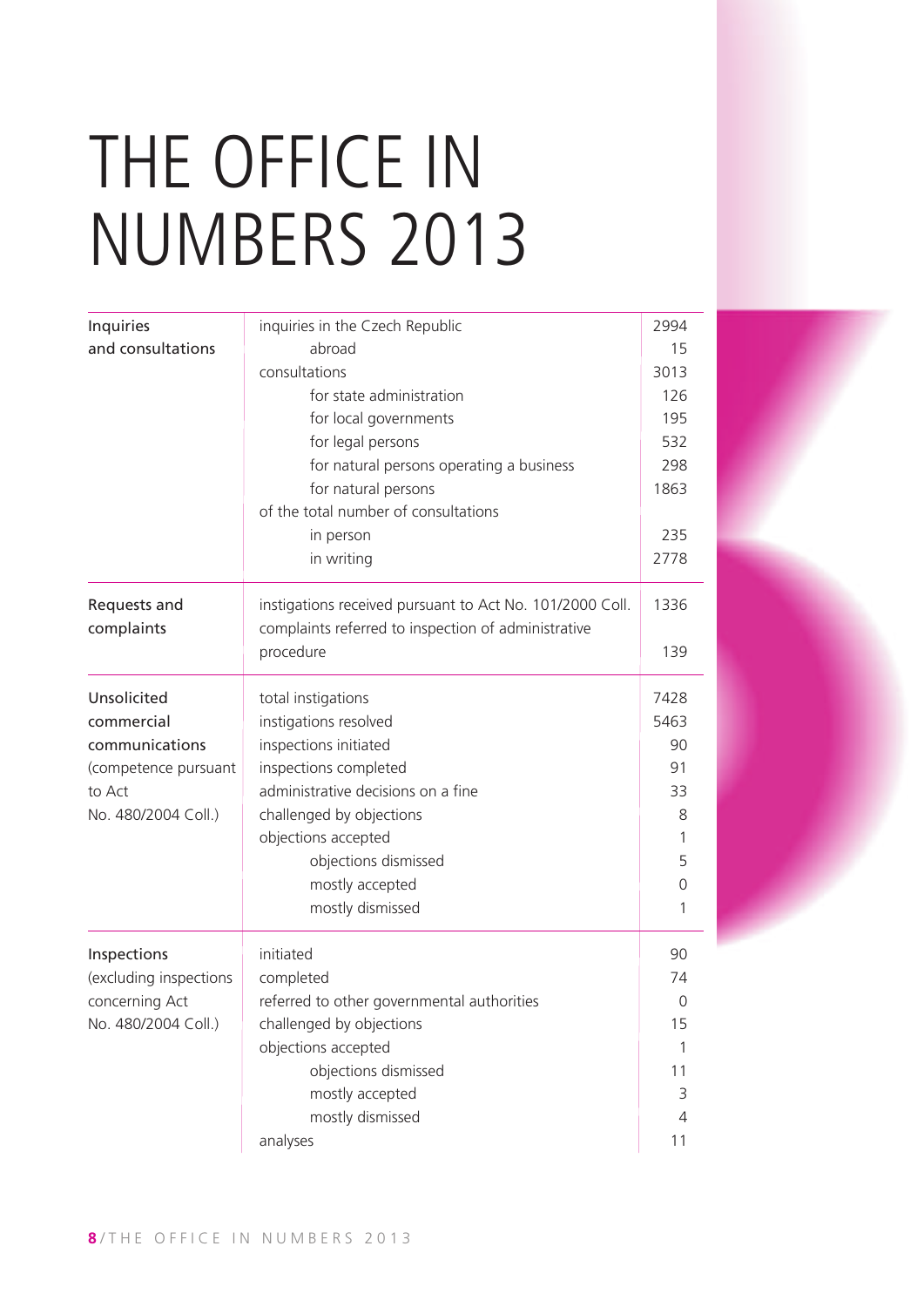| Administrative         | adminsitrative proceedings for violation of Act No.       |                |
|------------------------|-----------------------------------------------------------|----------------|
| punishment             | 101/2000 Coll. and Act No. 133/2000 Coll.                 | 101            |
|                        | infraction proceedings pursuant to Act No.101/2000 Coll.  | 18             |
|                        | administrative and infraction proceedings pursuant to     |                |
|                        | Act No.13 101/2000 Coll. - Article 44 a, 45 a             | 13             |
|                        | infraction proceedings for violation of Act               |                |
|                        | No. 159/2006 Coll., on conflict of interests              | 0              |
|                        | appeal decisions on violation of law                      | 32             |
|                        | appeals dismissed                                         | 23<br>3        |
|                        | cancelled and returned to new hearing                     | $\overline{2}$ |
|                        | cancelled decisions and proceedings discontinued          | 3              |
|                        | change in the decision                                    |                |
| Judicial review        | court actions lodged                                      | 18 (118*)      |
| NB: * in total         | actions dismissed by the court                            | 8              |
| since 2001)            | decisions cancelled by the court                          | 3              |
|                        | court proceedings closed/pending since 2001               | 74/44          |
| Registration           | notifications received (pursuant to Article 16 of Act No. | 6570           |
|                        | processing operations registered                          | 5994           |
|                        | still pending                                             | 867            |
|                        | registrations cancelled                                   | 97             |
|                        | notifications on a change in the processing               | 878            |
|                        | proceedings pursuant to Article 17                        | 85             |
|                        | discontinued (no violation)                               | 71             |
|                        | discontinued for procedural reasons                       |                |
|                        | (e.g., notifications withdrawn)                           | 19             |
|                        | not permitted                                             | 7              |
| Authorisations for     | applications for transfers of personal data abroad        |                |
| transfers of personal  | (pursuant to Article 27 of Act No. 101/2000 Coll.)        | 25             |
| data abroad            | decisions on authorisations of transfers                  | 20             |
|                        | decisions on dismissal                                    | 0              |
|                        | proceedings discontinued for procedural reasons           | $\overline{4}$ |
| Notifications pursuant | notifications received                                    | 1              |
| to Act No.127/2005     | notifications found justified                             | O              |
| Coll.                  | notifications found unjustified                           | 1              |
| Complaints pursuant    | complaints received                                       | 40             |
| to Article 175 of      | complaints found justified                                | 10             |
| the Code of            | complaints found partly justified                         | 7              |
|                        | complaints found unjustified                              | 24             |
|                        |                                                           |                |
|                        |                                                           |                |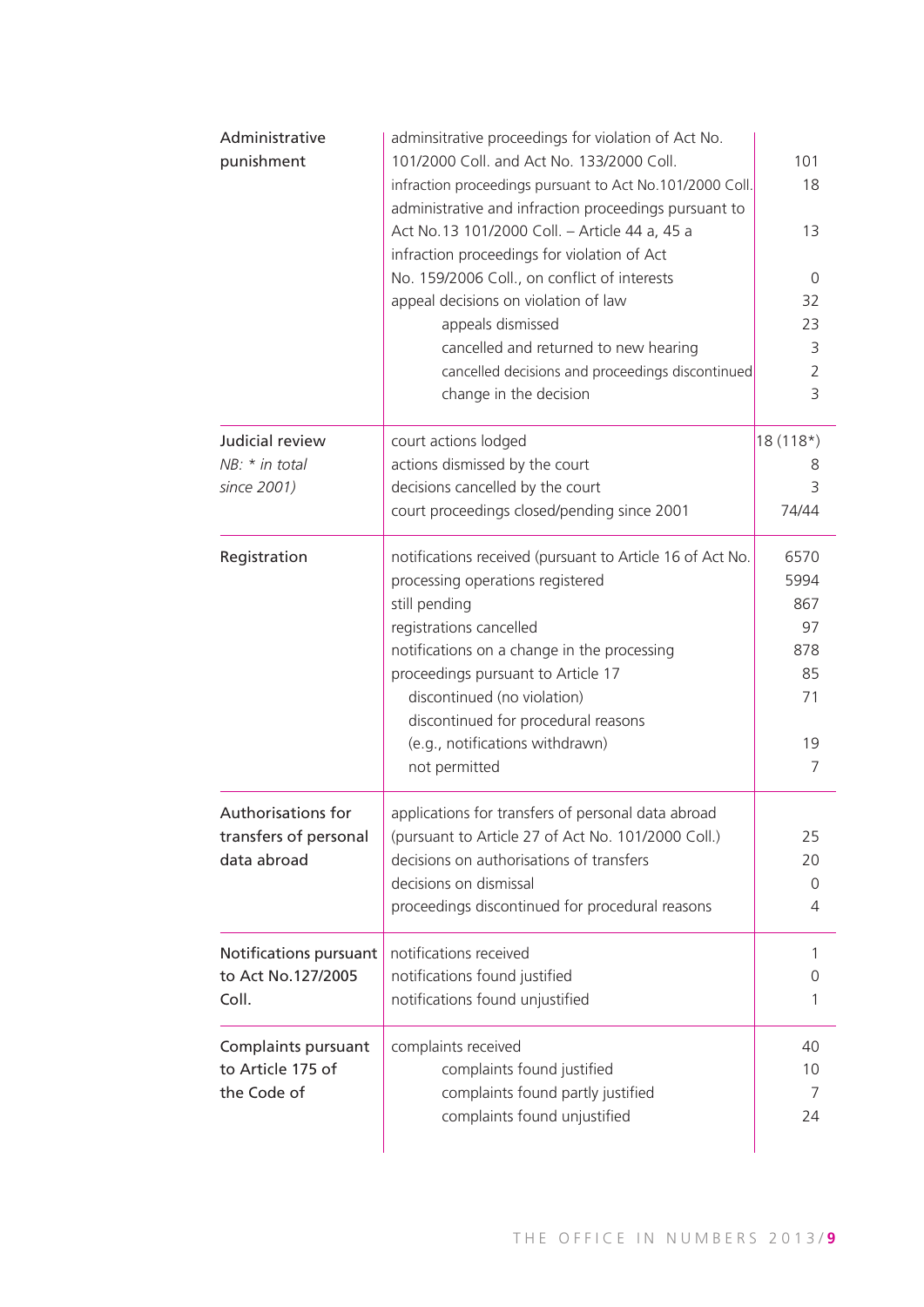| Applications pursuant   applications received |                                          |    |  |
|-----------------------------------------------|------------------------------------------|----|--|
| to Act No. 106/1999                           | fully accepted                           | 47 |  |
| Coll.                                         | partially accepted                       | 22 |  |
|                                               | applications rejected                    | 10 |  |
| Materials published                           | Office Journal (number of volumes)       | 3  |  |
|                                               | Information Bulletin (number of volumes) |    |  |
| Press conferences                             | regular                                  | 2  |  |
|                                               | ordinary                                 | Ω  |  |
| Legislative drafts                            |                                          |    |  |
| on which comments                             | laws                                     | 69 |  |
| were made                                     | implementing regulations                 | 95 |  |
|                                               | draft government regulations             | 17 |  |
|                                               | draft decrees                            | 78 |  |
|                                               | other                                    | 60 |  |
|                                               | foreign materials                        | 25 |  |
|                                               |                                          |    |  |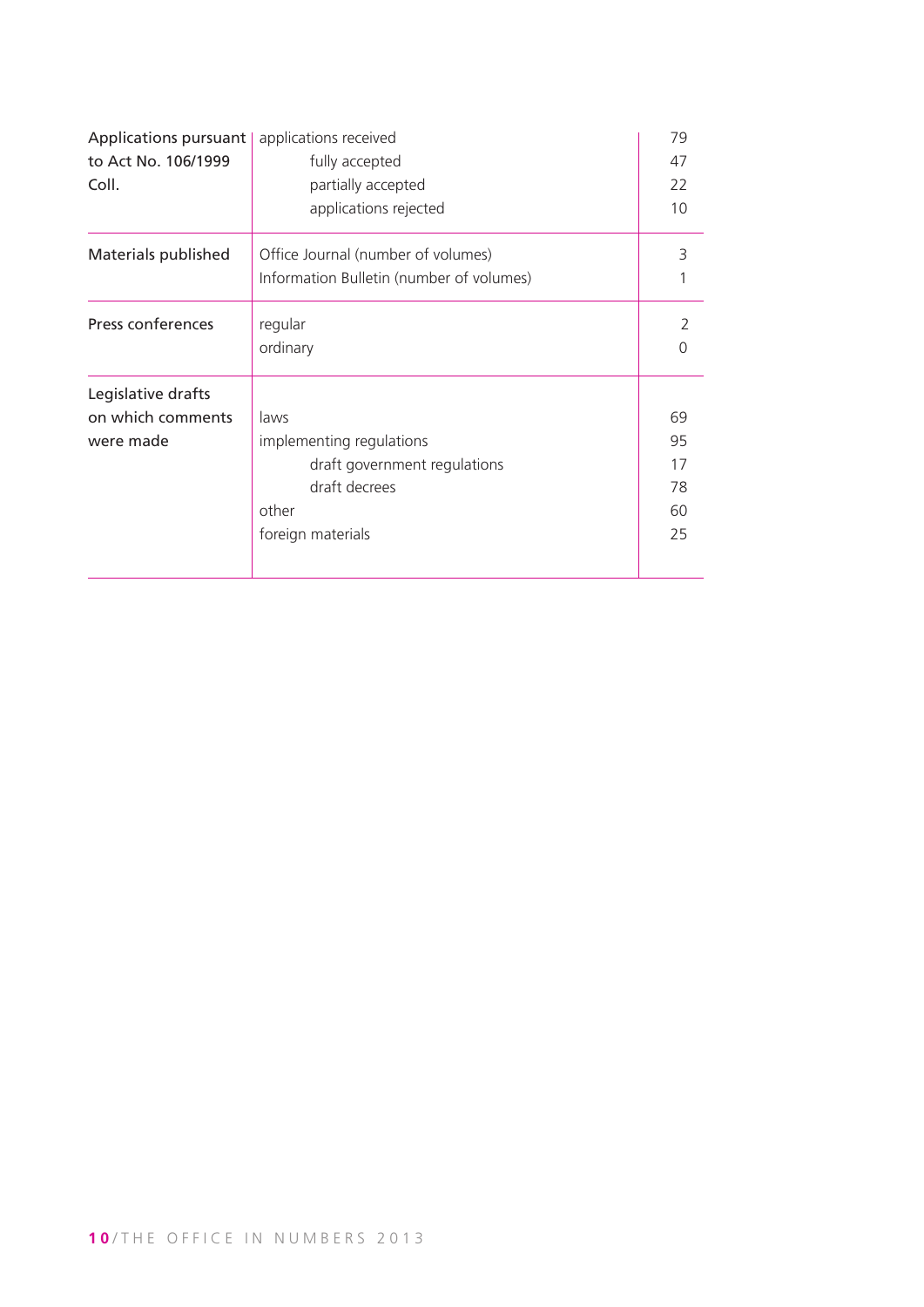# SUPERVISORY ACTIVITIES OF THE OFFICE

### •2013 INSPECTION PLAN

#### I. GENERAL TOPICS FOR SPECIFICATION OF S U P E R V I S O R Y A C T I V I T I E S O F T H E O F F I C E 'S INSPECTORS IN 2013

#### 1. INFORMATION SYSTEMS WITH LARGE AMOUNTS OF DATE

Unlike previous years, where the inspectors' supervisory activities were divided up to focus on information systems either in public administration or on those in the private sphere, the main content of the 2013 plan was monitoring the scope of various information systems in terms of the amount of processed data in relation to the number of data subjects and in relation to the number of subjects involved in the entire processing process.

This approach is in response to continuing efforts to interconnect systems despite their being originally created for certain and predetermined purposes; it is, therefore, necessary to observe in what way processing is taking place and how the rules for determining the responsibility of various entities are set up.

Such systems are created not only in the banking and insurance industries, but also in the social system, including the provision of welfare and social services. At the same time, the development of services known as "personal assistance services", where data about the state of health of a patient is linked to data about his or her other personal needs, has to observe the rights of each individual to be informed in advance about the scope of processing.

The ever more pervasive application of technology, where the tendency is to promote the electronic processing of databases only, for example for the purposes of keeping medical records (currently according to Act No. 372/2011 Coll., on health services and the terms and conditions for the providing of such services) is closely tied to this issue.

#### In the area of information systems, the following inspections were conducted:

a. Observance of the data controllers' obligations under Act No. 101/2000 Coll., on personal data protection ("Act No. 101/2000 Coll."), where the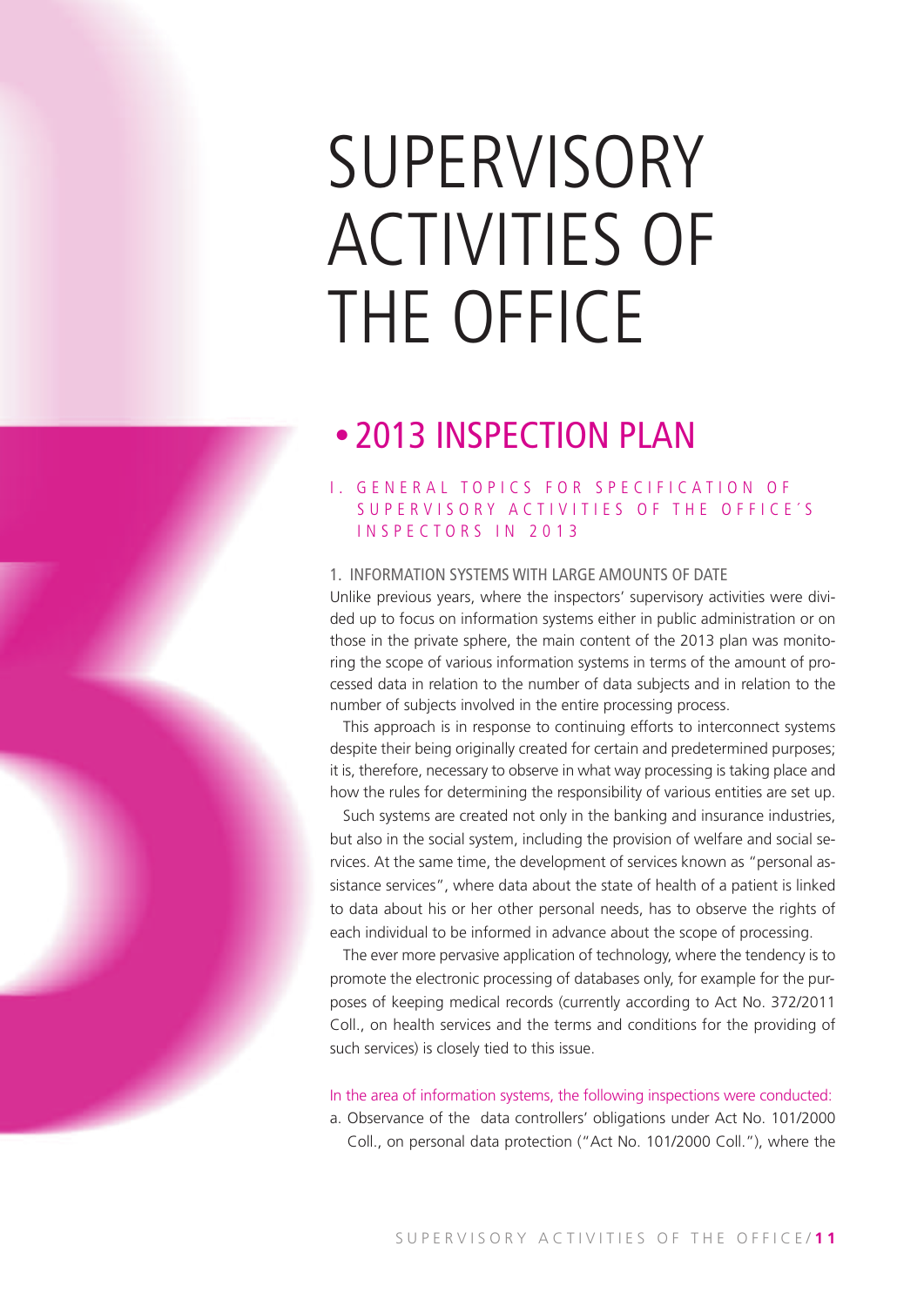inspection was focused on the processing of personal data of natural persons in connection with the operation of teller and dispatch systems operated at ski resorts.

- b. Observance of the controllers' obligations under Act No. 101/2000 Coll. in connection with the processing of personal data of power company customers, with focus on the fulfilment of the conrollers' obligations under Article 5(4) and Article 11 of Act No. 101/2000 Coll.
- c. Observance of obligations in connection with the operation of a hospital information system – protection of the patient privacy, security of electronic medical records.
- d. Processing of customer data pursuant to Act No. 101/2000 Coll. in connection with offering bank services (customer awareness, personal data security, scope of information provided to clients).
- e. Processing of personal data of eligible persons in connection with the provision of foster care benefits (Act No. 359/1999 Coll., on the social and legal protection of children).

Inspection of the processing of personal data of customers pursuant to Act No. 101/2000 Coll., in connection with an offer of fitness centre services (operation of a camera surveillance system, customer cards).

#### 2. OTHER ITEMS IN THE 2013 INSPECTION PLAN

In connection with the latest findings and experience from past supervisory activities, the Office focused on the following:

- a) Processing of the personal data of participants in training courses falling under projects and programmes in the area of state employment policy (Act No. 435/2004 Coll., on employment).
- b) Preparedness of the Czech Republic on the transition to SIS II.
- c) Observance of the obligation of responsible entities in connection with reporting the results of criminal proceedings to the trade licencing offices and accessing criminal records [Article 6(4) of Act No. 455/1991 Coll., the Trade Licence Act].
- d) Observance of the obligations under Act No. 101/2000 Coll. in connection with procedures related to processing and declassifying information on aid applicants and recipients in terms of the application of Act No. 171/2012 Coll., by which Act No. 218/2000 Coll., on budgetary rules, is amended.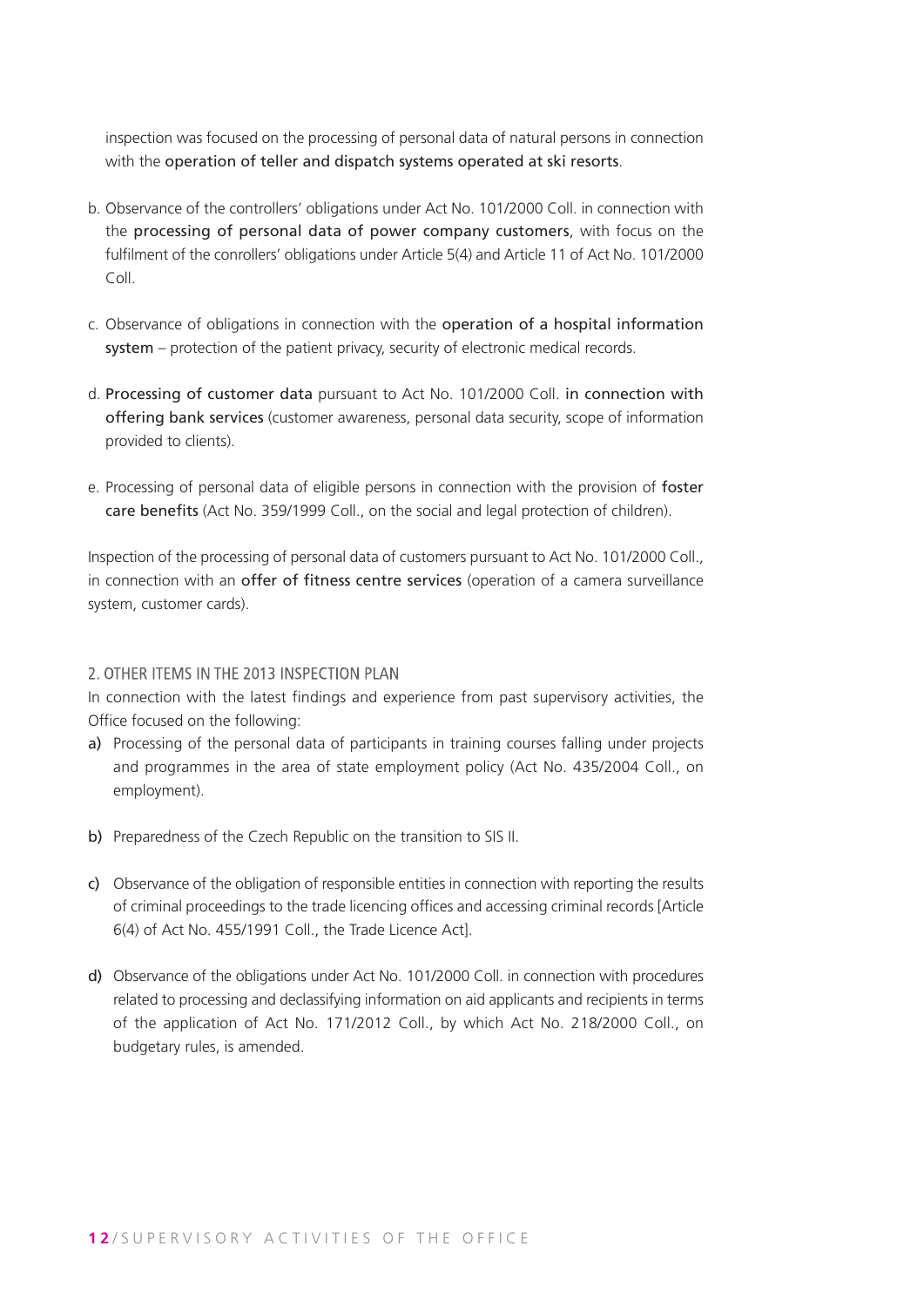- e) Conditions for processing customer data in the area of offers of goods and services, not only in the framework of Act No. 10/2000 Coll., but also in other areas in the remit of the Office related to certain information society services in accordance with Act No. 480/2004 Coll., on certain information society services.
- f) Observance of personal data protection in the processing of Schengen visas.
- g) Processing of personal data by responsible entities pursuant to Act No. 101/200 Coll., in connection with handling complaints.

#### Specifically the following inspections were conducted:

1. Observance of obligations pursuant to Act No. 101/2000 Coll. in connection with the processing and disclosure of personal data about aid applicants and beneficiaries under the State Agricultural Intervention Fund.

2. Observance of obligations pursuant Act No. 101/2000 Coll. in connection with the processing and disclosure of personal data about aid applicants and beneficiaries under the State Housing Development Fund.

3. Processing of personal data by the responsible entity pursuant to Act No. 101/2000 Coll. in connection with the complaints handling in the remit of the Czech Medical Chamber.

4. Processing of personal data of retraining participants in connection with projects and programmes in the area of state employment policy (Act No. 435/2004 Coll., on employment).

5. Observance of the obligations of the responsible entity in connection with the processing of personal data by the operator of the on-line discount portal www.skrz.cz.

6. Observance of personal data protection in the Schengen visa processing procedure by the consular departments of Czech embassies. Investigations at the consular departments of the Czech embassies in Kiev, Rabat and Belgrade. Investigations that were performed pursuant the Office´s inspection plan were based on the recommendations of a committee of experts for the Schengen assessment of member states in the area of personal data protection.

7. Investigation of the degree to which the Czech Republic is ready for the transition to SIS II. The investigation focused on the degree to which the Police of the Czech Republic is able to ensure the security of personal data processed in the national part of the Schengen Information System in connection with the migration from the Schengen Information System (SIS 1+) to the second generation Schengen Information system (SIS II).

8. Observance of the obligations of responsible entities in connection with reporting the results of criminal proceedings to the trade licencing offices and accessing criminal records.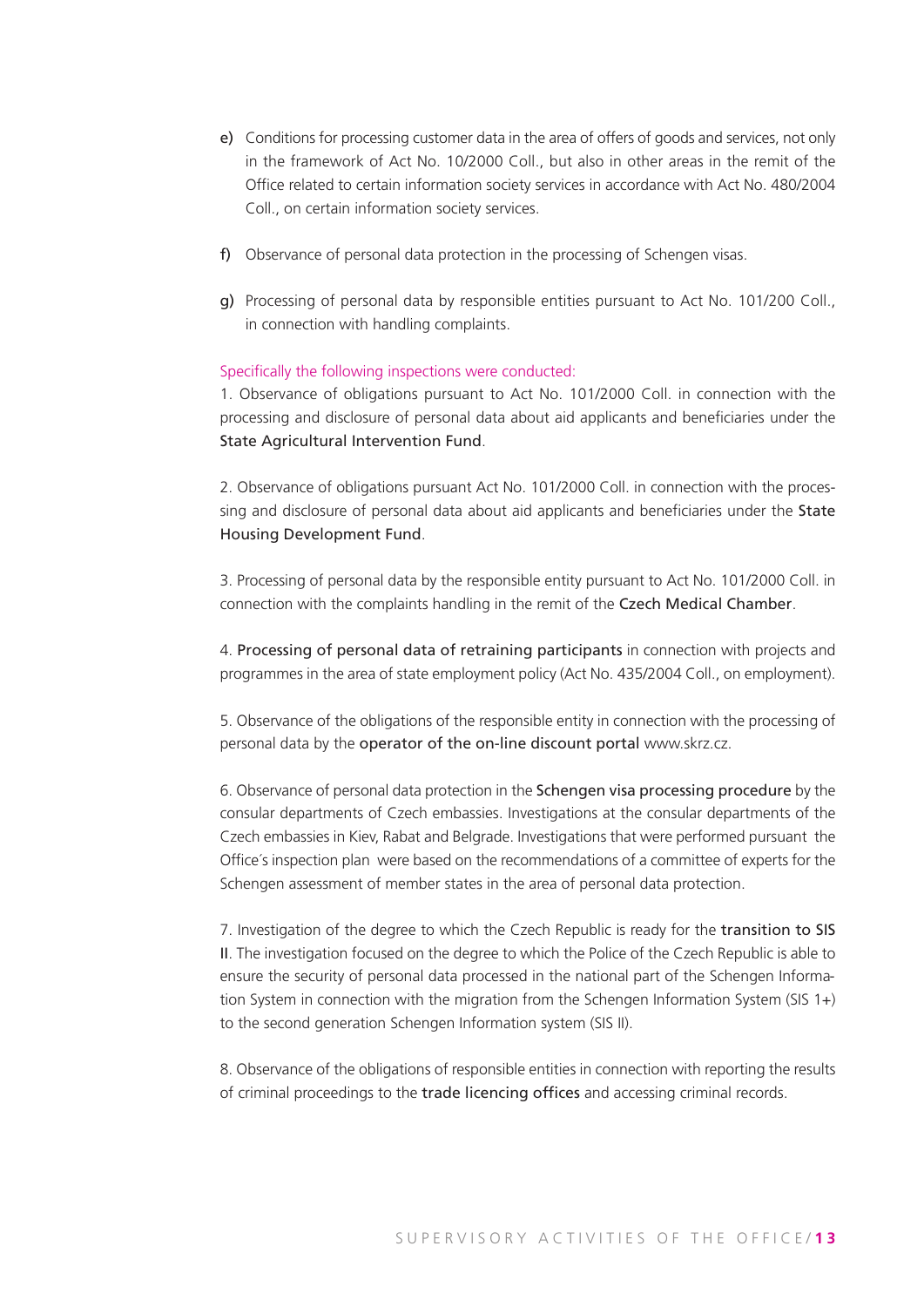#### II. INSPECTIONS FROM THE 2012 INSPECTION PLAN COMPLETED IN 2013

- 1. In the period from September 2012 to January 2013, an inspection of the "on-line shop" operated by Internet Mall, a.s. was conducted. The inspection was aimed at the processing of personal data of customers/clients making purchases through the website www.mall.cz.
- 2. In 2013, an inspection at the Ministry of Transport was completed from the 2012 inspection plan. This inspection, conducted from September 2012 to February 2013, focused on personal data processing in connection with operation of the central vehicle register (the "CVR").
- 3. The inspection at the Ministry of Labour and Social Affairs, as the responsible entity for operating the Single Information System of Labour and Social Affairs, commenced in March 2012 and was completed in 2013. The inspection was aimed at observance of obligations set out in Act No. 101/2000 Coll., specifically the security of personal data in the Single Information System of Labour and Social Affairs.
- 4. The inspection at CERD ČR, s.r.o., which also commenced in 2012, was, with regard to the large number of complaints that the Office obtained from dissatisfied individuals, moved to 2013.

#### III. IN SPECTIONS STARTED IN 2013 INITIATED BY THE PRESIDENT

In connection with publicly disclosed information and an instigation delivered to the Office on 23 July 2013 regarding access to the internal system of Penzijní společnost Komerční banky through the Internet banking system of Komerční banka and the presentation of the entire procedure via a publicly accessible video recording, reasonable concerns were raised as to whether the actions of the entities responsible for processing personal data in connection with the operation of the internal system of Penzijní společnost Komerční banky did not in fact result in a breach of the obligations of the controller or processor under Act No. 101/2000 Coll.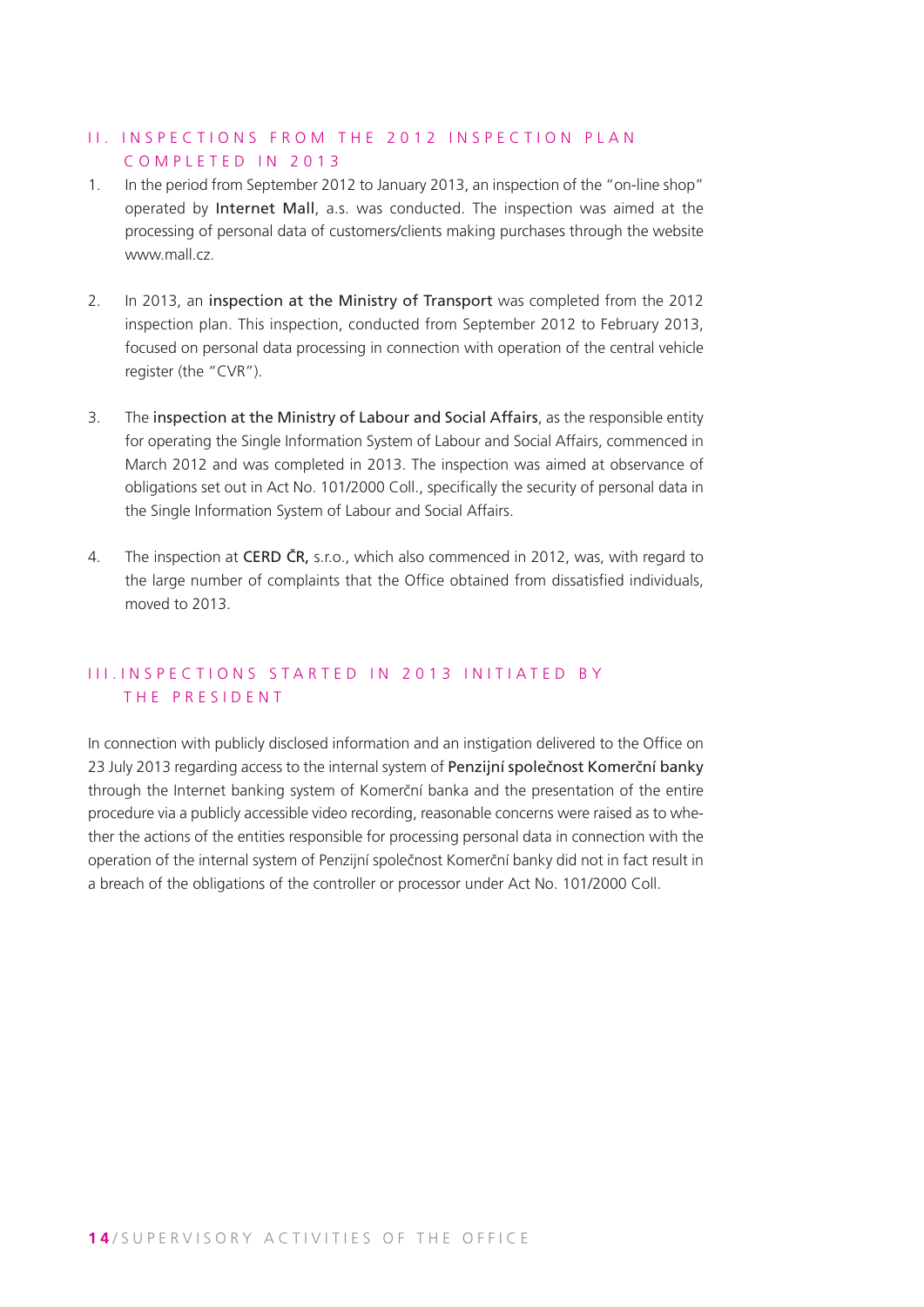### •FINDINGS OBTAINED BY INSPECTORS IN INSPECTION ACTIVITIES

In 2013, inspectors of the Office carried out 74 incidental inspections on top of inspections under the inspection plan. As is the case every year, many complaints concerned the processing of personal data of data subjects via recordings from camera surveillance systems, especially those located in residential buildings. Inspections were conducted with respect to camera surveillance systems located at workplaces, the processing of personal data by a health insurance company in connection with the statutory possibility to register with a different health insurance company, personal data processing in debtor databases and security of information systems.

#### C Z E C H M E D I C A L C H A M B E R

Based on the 2013 inspection plan of the Office, an inspector initiated an inspection at the Czech Medical Chamber (the "CMC"), the subject of which was a review of the observance of the data controller's obligations under Act No. 101/2000 Coll. in connection with handling a complaint regarding the professional performance of its members pursuant to Article 2(2)(e) of Act No. 220/1991 Coll., on the Czech Medical Chamber, Czech Dental Chamber and the Czech Pharmacists' Chamber, with a focus on the activities of the regional association ("RO") of CMC Děčín, expanded to include a review of the activities of the RO of CMC Most.

The inspection did not confirm any breach of Act No. 101/2000 Coll., on personal data protection.

#### IN SPECTION OF ZNANYLEKARZ SP. Z.O.O., THE COMPANY O P E R A T I N G T H E W E B S I T E W W W . Z N A M Y L E K A R . C Z

The subject of the inspection was observance of the data controller' obligations under Act No. 101/2000 Coll., with a focus on the processing of data subject's personal data published on the website www.znamylekar.cz operated by ZnanyLekarz Sp. z.o.o. (the "Company"), with its registered office in Poland.

The Company, by making personal data pertaining to specific individuals carrying out their activities in the Czech Republic available in the Czech Republic, is involved in processing personal data in the Czech Republic. The Office for Personal Data protection of the Czech Republic is the locally pertinent authority to perform supervision over personal data processing that takes place in the Czech Republic. Czech physicians and other medical workers (the "medical workers") began turning to the Office with complaints that the Company was publishing their personal data on the website www.znamylekar.cz, both in the "Basic profile" of medical workers and particularly in the section "Opinions and information" (discussion forum) without their consent. They further stated that the Company did not respond to their requests for removal of their personal data. Based on these complaints, the Office initiated an inspection of the Company.

During the inspection, it was found that the Company is the website operator and, thus, the controller of the data published on the mentioned website and that the servers on which the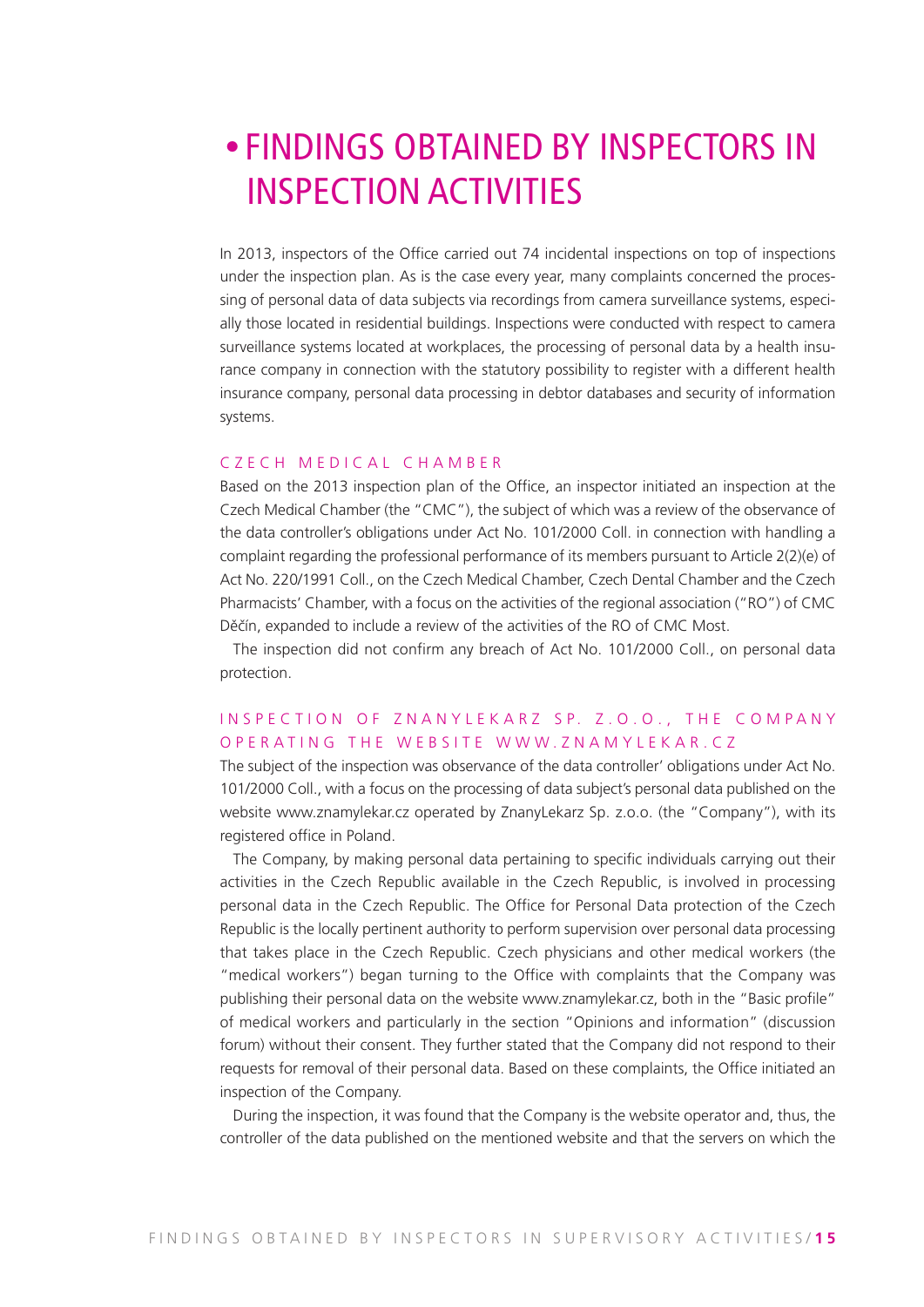data are stored are located in France. The personal data of medical workers can be posted on the website by any user who registers with the Company; such registered user can also enter comments and evaluations regarding the work of a specific medical worker in the "Opinion and information" section (discussion forum).

A medical worker can also register with the Company and create his or her own verified profile. Without registering, however, he or she cannot respond in any way to the comments made by users in respect of his or her profile, although the website operator guarantees this in its terms and conditions.

The appointed inspector performed a legal assessment of the processing of personal data of medical workers on the website www.znamylekar.cz and based her assessment on the documents that the Company published on its own website about personal data processing rules.

By processing (publishing) personal data about medical workers in the "Basic profile" section of www.znamyleakr.cz, the Company is not in violation of Act No. 101/2000 Coll., as such personal data may be processed (published) without the respective individuals' consent based on an exception under Article 5(2)(d) of Act No. 101/2000 Coll., as the personal data is obtained by the Company from public sources, i.e., namely from the database of physicians published on the website of the Institute of Health Information and Statistics of the Czech Republic. The personal data of medical workers published in the section "Opinions and information" (discussion forum), with respect to which the Company does not have a valid registration, are data published by the Company without their consent, i.e., at variance with Article 5(2) of Act No. 101/2000 Coll.

According to the findings obtained by the inspector, in four specific cases, medical workers registered with the Company and their personal data on www.znamylekar.cz are published in the "Verified profile" section. These medical workers, by registering, granted their consent to the company to process their personal data on www.znamylekar.cz, i.e., the agreed to the terms and conditions set out in the documents issued by the Company. Subsequently, however, all four revoked in writing their consent to the processing of their personal data and submitted their decisions in writing to the Company and, in compliance with the Company's terms and conditions, requested that their records be removed from the database. The declared non-agreement with the publication of their personal data, including the request to remove any records from the database, is considered a revocation of consent with the processing of personal data, and ZnanyLekarz Sp. z.o.o. is obliged to remove such data not only in compliance with the law, but also according to its own terms and conditions.

The appointed inspector also observed that if the Company, as the provider of electronic services, learns about the unlawful nature of any stored information, it is obliged to address the situation immediately, as this obligation is stipulated in Article 5(1)(b) of Act No. 480/2004 Coll., on certain information society services. Specifically, it has to take any and all measures to remove or block information of an unlawful nature. In any case, if the provider is warned in a credible manner about the possibility of unlawful information being stored on its website, it is at least obliged to block such information to all users and review its content and the objections against its publication. If its finds the objections to be justified or demonstrable, it is obliged to remove such information. The only exception where the operator is entitled to retain the information is the protection of its rights and its legally protected interests in resulting proceedings; in such case, however, the operator must always ensure that the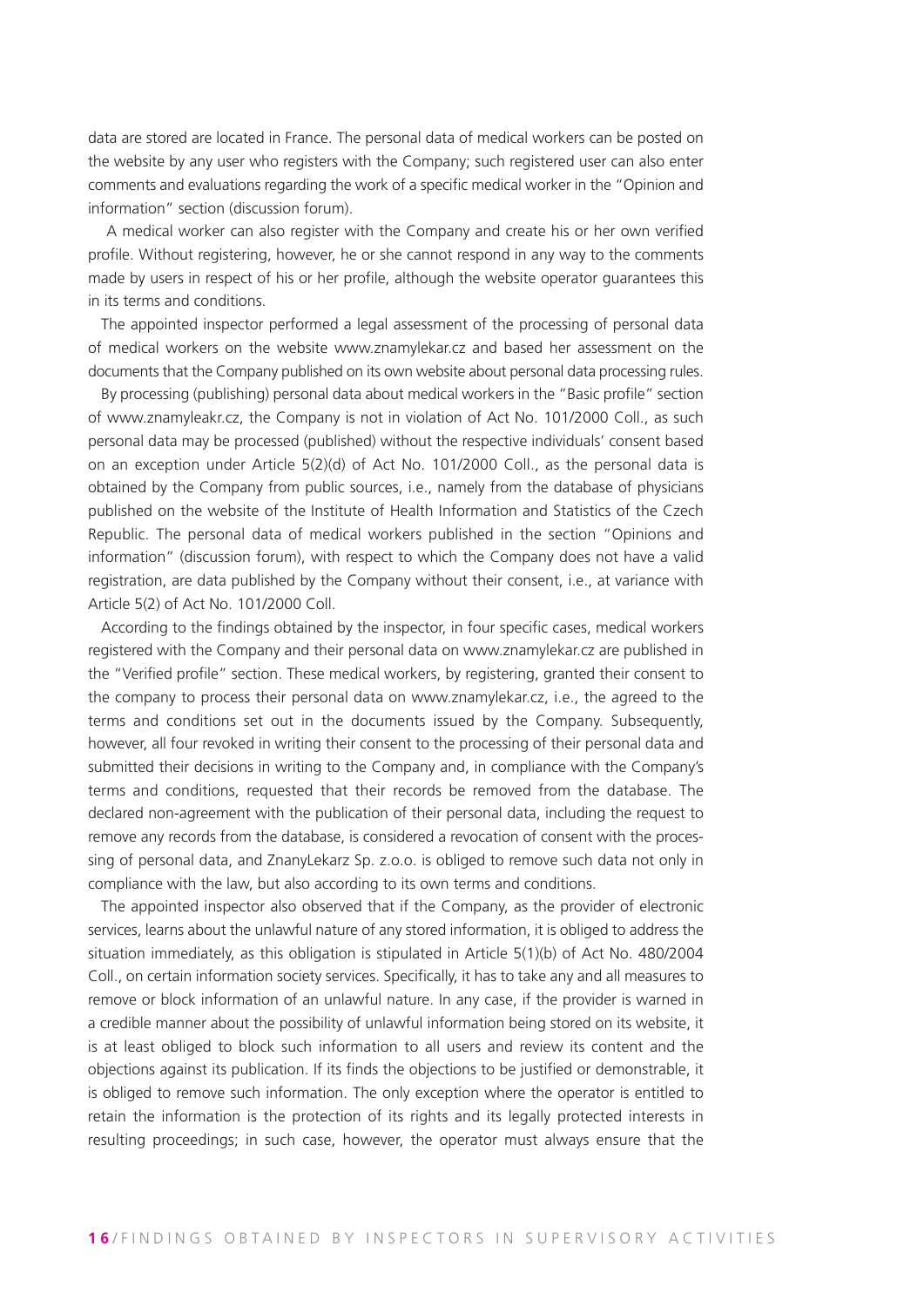personal data are not available to the public. This means, for example, the retention of data for the needs of the law enforcement authorities should it be suspected that a crime was committed or in the case of a legal dispute regarding damage compensation etc.

If a medical worker is still interested in resolving the matter through the courts even after his or her personal data are removed, and thereby having the possibility to prove that the data published was entered by a different user and was of an unlawful nature and that by the publication of such data his or her personal rights were violated, the company is obliged to keep an exact record of data of registered individuals (users) so that it can provide such data to the user upon his or her request in the event of a civil law suit.

The appointed inspector also stipulated corrective measures to be adopted by the company: to refrain from processing personal data of medical workers on its website www.znamylekar.cz without their consent and to remove the personal data of medical workers published on www.znamylekar.cz (i.e., the personal data of medical workers who filed complaints with the Office and whose data are specified in the inspection protocol), with the deadline for doing so being without delay.

In the written response sent to the Office by the Company, the Company argued that the Polish Office for Personal Data Protection ("GIODO") had jurisdiction and that it found that the databases managed by the Company are reported to it and that the inspection conducted by it showed that the data managed by the Company are processed duly and in compliance with the law. According to the Company, the personal data were obtained from the Internet, where they are widely available. In the Company's opinion, it is not possible to territorially restrict media such as the Internet.

As the Office has the powers of a central administrative authority for personal data protection in the scope stipulated by Act No. 101/2000 Coll. in the Czech Republic, it does not have the possibility to exercise its powers and enforce corrective measures on an entity that falls under the jurisdiction of the Polish Republic and, thus, the scope of the inspection was limited.

The above-described steps taken by the Office for Personal Data Protection, including the initiation of an inspection of a company that is headquartered abroad but, as a data controller, processes personal data in the Czech Republic, are without precedent. It is specifically for this reason that the objective of the Office is to present this issue and, if possible, enforce the protection of personal data of data subjects (in this case, Czech physicians), whose personal data on the Company's website www.znamylekar.cz in the "Opinion and information" section (discussion forum) are processed without consent, i.e., at variance with Czech law. A review of this case by European data protectors may help find a solution to one unresolved issue (known as "one-stop shop"), which is being discussed as part of the European regulation being drafted to replace Regulation 95/46/EC.

The above steps being taken by the Office, however, do not preclude the possibility of the Czech physicians whose data are being processed on www.znamylekar.cz without their consent turning to the Czech courts with a civil law suit on the protection of personality and demand that the Company not only remove their personal data from the website but also compensate them.

The Office continues to defend the following opinion published on 15 July 2013 on www.uoou.cz in the column Supervisory activities/Control activities of inspectors: The issue of enforcing one's rights to the protection of private and family life should a website operator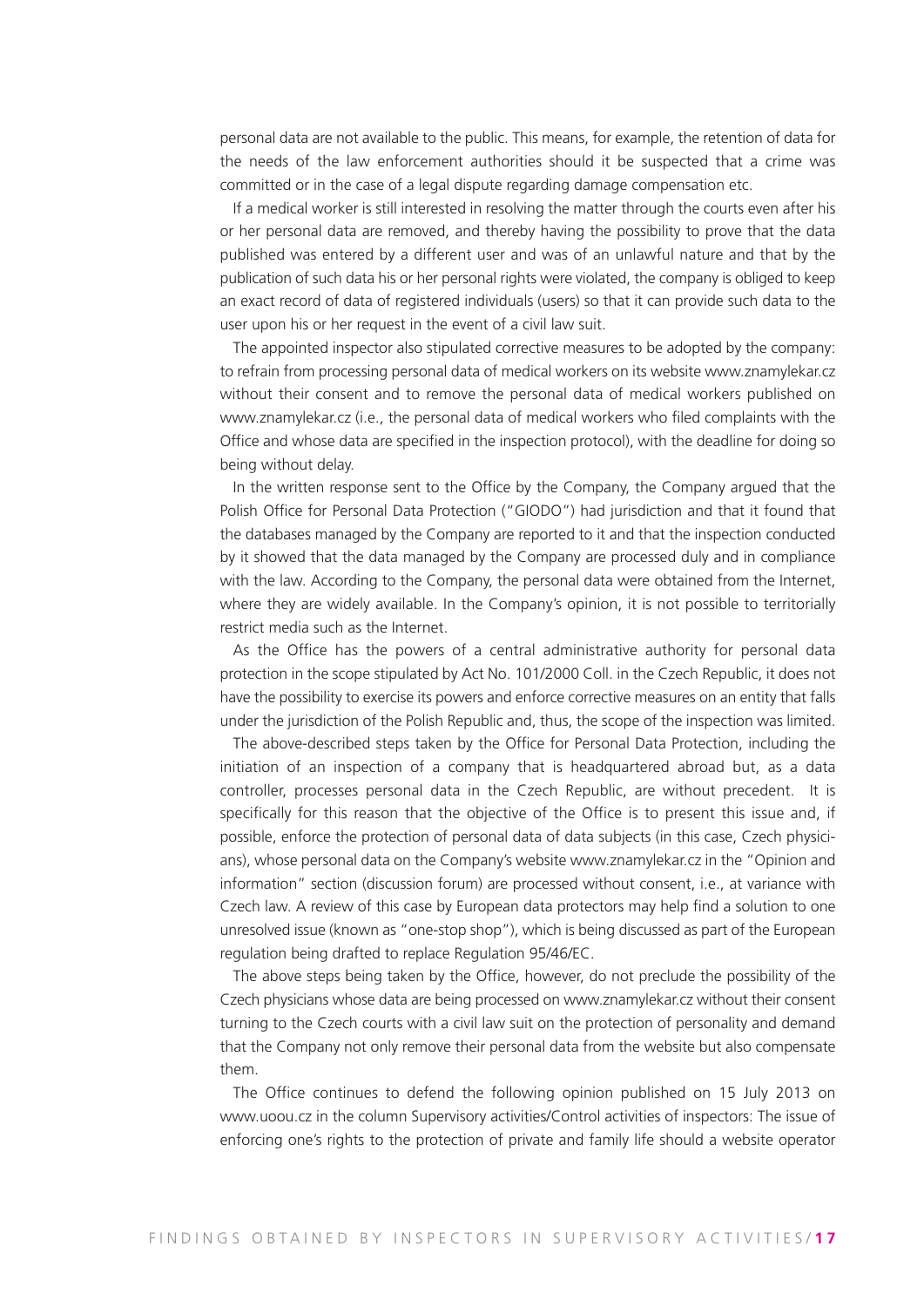argue freedom of speech and the right to publish the opinions of third parties, and where, at the same time, the operator and author hide behind the anonymity of the Internet, is complicated but not impossible to resolve.

#### IN SPECTION AT A HEALTH IN SURANCE COMPANY

An inspection of a health insurance company (the "HIC") was initiated based on an instigation sent to the Office by the Czech Police, which received a report against a person suspected of committing an offence under Article 44(2)(e) of Act No. 101/2000 Coll., when in November 2011, such person, as the data processor, processed the complainant's personal data without her consent and drew up an HIC Application and Personal File, thereby re-registering the complainant from the General Health Insurance Company of the Czech Republic to a different insurance company without her knowledge.

The appointed inspector initiated an inspection at the HIC in June 2013, the subject of which was a review of the observance of the obligations of a personal data processor under Act No. 101/2000 Coll., with a focus on the processing of personal data of individuals insured by the HIC in connection with their registration.

The appointed inspector assessed the mentioned personal data processing and found that the unauthorised registration of the complainant with the HIC and thus the unauthorised processing of personal data by the HIC had really occurred.

The inspection showed that the HIC did not have such mechanisms in place that would, in case that re-registration of insured individuals does not take place via personal contact with an employee at branch of the insurance company, i.e., in a way that allows for the proper verification of the identity of the applicant, indicate that a "fictitious" Application and Personal File were submitted. The HIC did not have in place any control mechanisms set up with respect to the company with which it had concluded a processing agreement that would allow it, as the processor of personal data of clients (insured parties) and potential clients, to collect and process such data in compliance with Act No. 101/2000 Coll.

Furthermore, the appointed inspector stated that the agreement that the HIC concluded with the company that arranged the re-registration of clients contained only the HIC's declaration that it transfer responsibility to the processor but no guarantee from the processor that the personal data is technically and organisationally secure. The HIC thus failed to fulfil its obligations as a personal data processor under Article 6 of Act No. 101/2000 Coll., as without verifying what technical and organisation security its data processor has adopted, at variance with its obligations under the law, transferred its responsibility to a different person. The purpose of Article 6 of Act No. 101/2000 Coll. is to prevent the data controller from relieving itself of its responsibility to secure protection of personal data.

#### CAMERA SURVEILLANCE SYSTEMS AT WORKPLACE

The subject of the inspection that the appointed inspector initiated on the premises of the investiateded company (the "investigated party"), which is involved in locksmithery and toolmaking, was observance of the obligations under Act No. 101/2000 Coll. related to personal data processing via a camera surveillance system with recording equipment, operated on the premises of the controlled party. The "representatives" of the employees of the controlled party sent an instigation for an inspection to the Office in which they called attention to the breach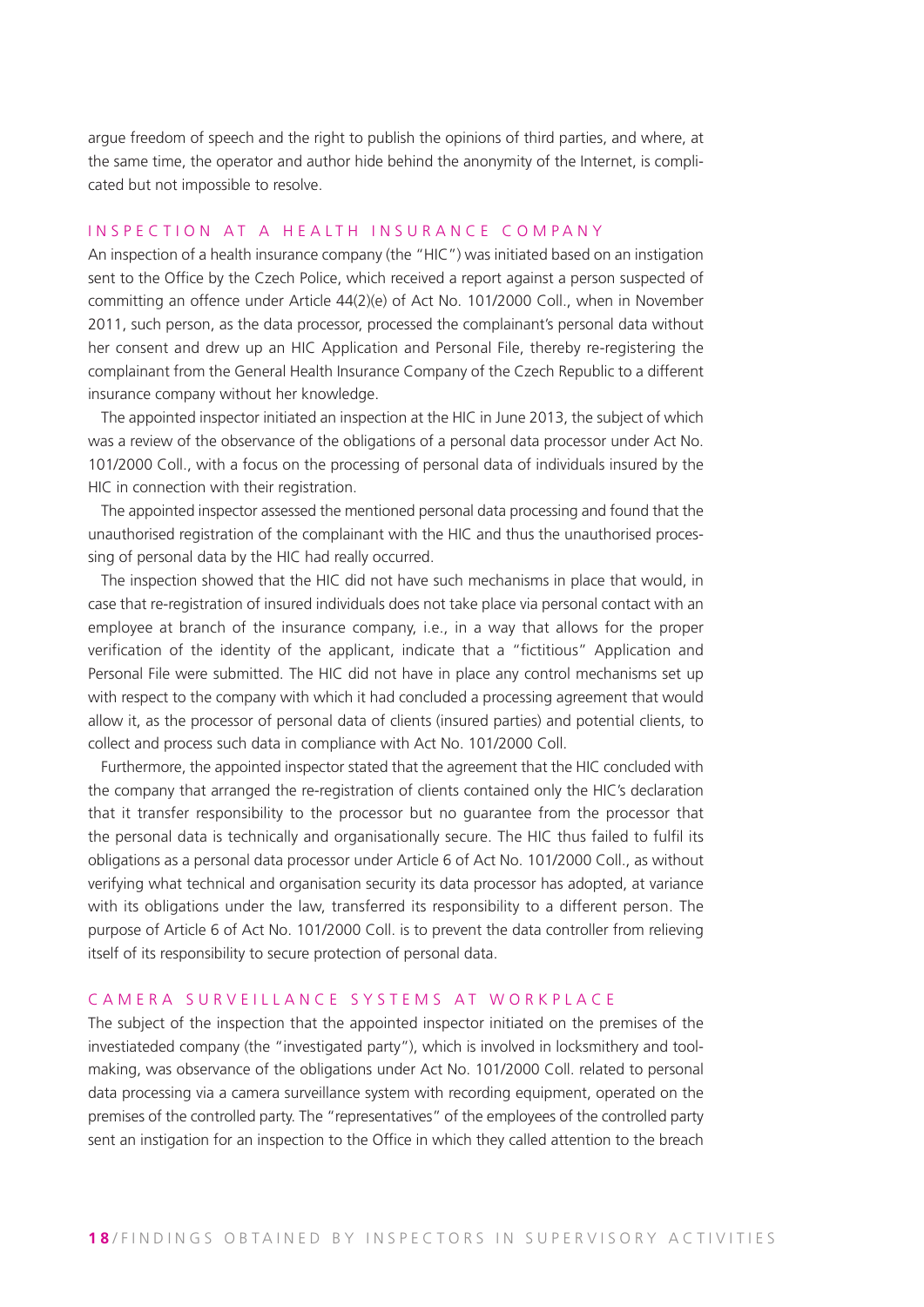of employee privacy at the controlled party due to the use of a camera surveillance system installed at the workplace and stated that the objective of the monitoring system was not to improve safety and security at the workplace, but only to place pressure on the employees (telephone calls "Where were you?" - "In the restroom", etc.) and to instil fear in existing and new employees. At the same time, the initiators of the instigation called attention to the fact that the workplaces of the controlled party are not categorised as high-risk work places. In this connection, they referred to the Charter of Fundamental Rights and Freedoms, Act No. 101/2000 Coll., Act No. 40/1964 Coll., the Civil Code, and Article 316(2) of Act No. 262/2009 Coll., the Labour Code. They further stated that the images from the camera surveillance system were watched by certain individuals directly at the company but also from private premises.

The inspection found that the case concerns industrial production on the grounds of the controlled party that is entirely fenced in and comprises a number of buildings. The investigated party employs close to 80 people who work predominantly in the investigated party's own production in three-shifts (non-stop operations). The subject of the investigated party's business is machine production, predominantly small-batch production, which in practice means that certain employees need not necessary work continuously (during a shift) on one machine, and their workstation may change depending on technological procedures when work is being done on a certain product or depending on immediate production requirements. Except for minor exceptions, production is not automated, so employees work on a number of machines during the production process. In addition to operating their own respective machines, the employees may or must move about in the area around the machines, for example from the material storeroom (semi-finished products), back to their machines and then to the storeroom to store completed parts. Should the machines be misused or material stored in the workshops go missing, it is not possible with regard to the above-described technological procedure to determine a specific party as the perpetrator.

In light of the above, the investigated party decided to install and operate a camera surveillance system based on previous negative experience with theft and unauthorised use of machines by employees.

As the investigated party carries out surveillance as prevention against the unauthorised use of its machines and technical equipment and to safeguard material, and the recordings made should be used exclusively for the purpose of clarifying any transgressions, with the employees being informed by their employer about such surveillance in advance, such surveillance is not a breach of the employees' privacy. The appointed inspector assessed the situation as one where the aforementioned processing of data is not a violation of Article 5(2)(e) of Act No. 101/2000 Coll., on personal data protection.

It was further discovered, however, that the investigated party, in connection with the operation of the camera surveillance system with recording equipment, breached the information obligation of a data controller [under Article 11(1) of Act No. 101/2000 Coll.], as it did not inform the data subjects of their right to access their own personal data or about their other rights stipulated by Article 21 of Act No. 101/2000 Coll., nor did it inform third parties via information signs who the data controller is.

In connection with inspection findings, the investigated party was instructed as follows to remedy the situation: To fulfil the information obligation under Article 11(1) of Act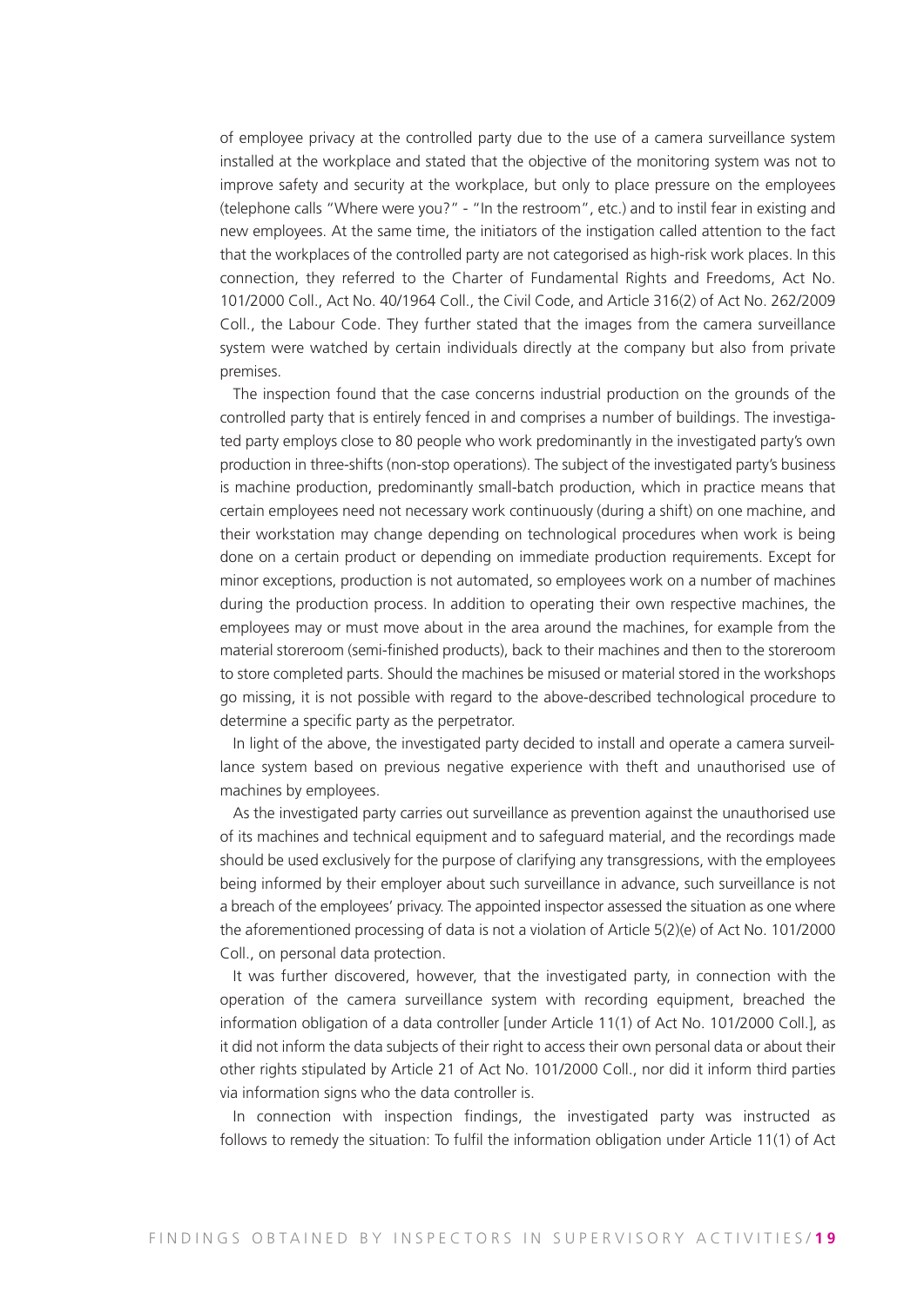No. 101/2000 Coll. and provide additional information about who processes the persons data via the camera surveillance system and for what purpose; and to amend internal regulations, specifically to inform data subjects about the right to access personal data, about the right to correct personal data, as well as about other rights set out in Article 21 of Act No. 101/2000 Coll., on personal data protection.

#### CAMERA SURVEILLANCE SYSTEM AT A PLACE OF RESIDENCE AND ON THE PREMISES OF A CAR REPAIR SERVICE

Based on an instigation for an inspection of the observance of obligations imposed on data controllers under Act No. 101/2000 Coll., the appointed inspector commenced an inspection at the premises of the investigated company (the "investigated party") focused on the processing of personal data using a camera surveillance system with recording equipment operated in two locations: on the premises of a residential building and on commercial premises, specifically a car repair shop. According to the complainant, the first camera surveillance system was installed at the investigated party's residential address for the purpose of monitor the entrance to a restaurant operated by the investigated party's former wife. The reason for the installation of the camera installation system was to protect the private property (vehicles) belonging to the i nvestigated party. The second camera surveillance system was, according to the complainant, installed on the front of the premises of a car repair shop. In the complaint, the complainant states that the investigated party shows the recordings taken by the camera surveillance system to his friends and checks the movement of individuals around the mentioned restaurant.

The appointed inspector discovered during an on-site inspection that the eight cameras are installed on the premises of the car repair shop, of which seven were in operation at the time of the inspection. The camera system was operated continuously, with the recording being activated by a motion sensor in the field of vision of the camera, and the cameras recorded in colour and had infrared lighting for night vision. The digital video-recorder kept recordings for 14 days, after which the recordings were automatically recorded over. The recording equipment was stored in an open credenza located in the investigated party's office. The recording equipment was connected to a monitor that displayed the current view of the cameras in ordinary on-line regime. Only the investigated party had access to the office; other people had access only if accompanied by him (e.g., the investigated party's son, who sometime helped repair vehicles). Access to the recording in the recording equipment was possible based on a user name and password that only the investigated party created and knew.

No guidelines or similar documents related to the operation and security of the camera surveillance system were drawn up by the investigated party, as no one else but he had access to the equipment.

The reason for the installation of the camera surveillance system was multiple break-ins and property damage, specifically vandalism, of which the investigated party suspected the complainant of perpetrating. Since the installation of the camera surveillance system, no further instances of vandalism occurred; for this reason, the investigated party did not hand over the recordings made by the camera surveillance system to anyone else. By viewing the camera urveillance system recordings and during the on-line transmission, the inspection discovered that the quality of the image is sufficient to identify the recorded individuals.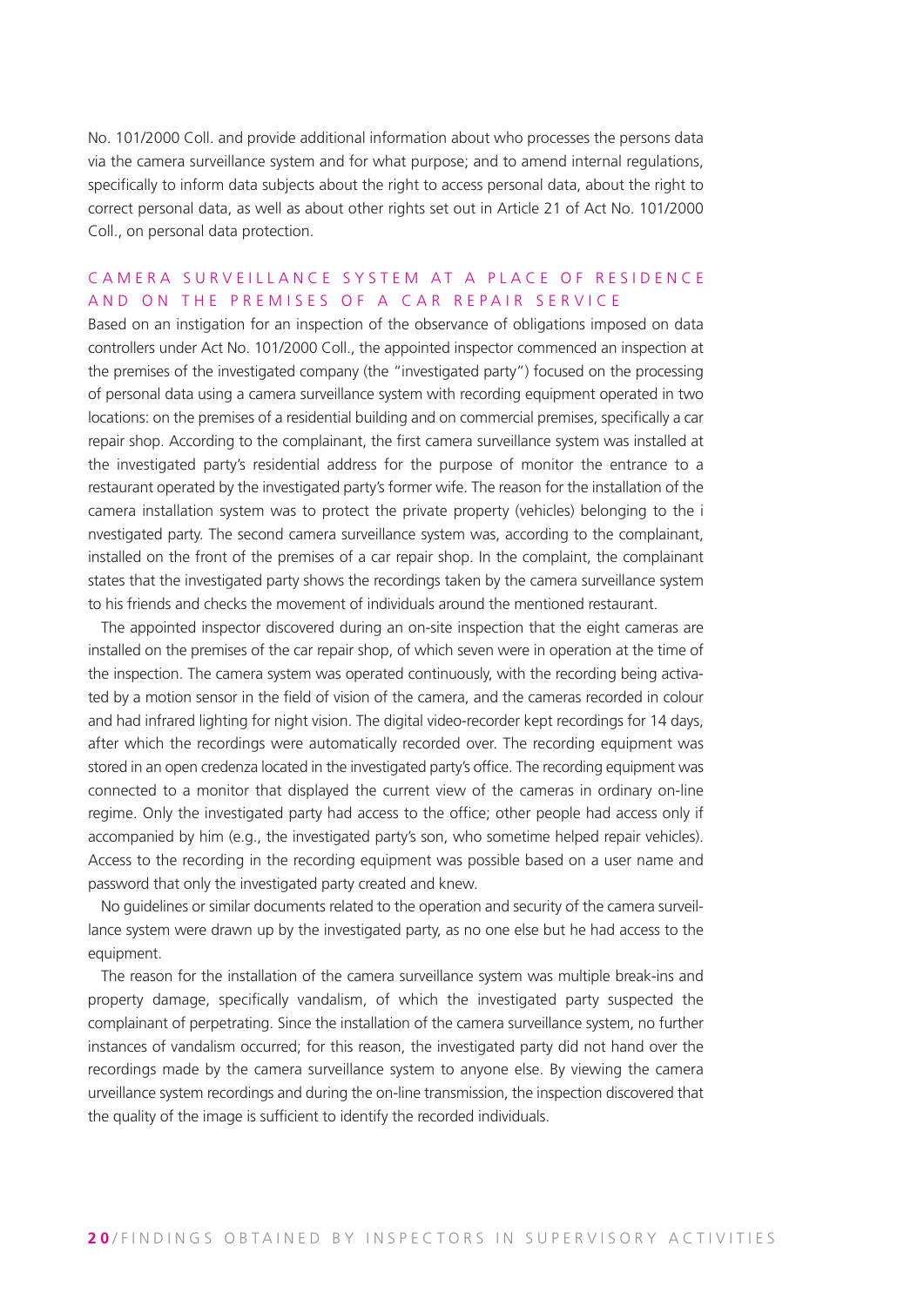The inspection also found that the investigated party did not speak the truth when he claimed that he leased the adjacent parking lot monitored by cameras nos. 1 and 2 from the municipality.

The appointed inspector, as part of the legal assessment, stated that despite the fact that the parking lot is used by significant number of the investigated party's clients, and the investigated party thus can argue that he is protecting his client's property, the mentioned parking lot is not reserved only for the investigated party's business operations. By keeping recordings made of the entire parking lot using the camera surveillance system, the investigated party violated his obligation as a data controller to process personal data only with the consent of the data subjects pursuant to Article 5(2) of Act No. 101/2000 Coll. Prior to completing the inspection, the investigated party rectified the situation. The appointed inspector imposed corrective measures to be taken by the investigated party: to supplement the registration with the Office within seven days of this inspection protocol becoming final, as he failed to arrange from the beginning of May 2013 to the inspection date of 6 August 2013 his reporting duty to the Office set out in Article 16(1) of Act No. 101/2000 Coll., by which he violated Article 16(1) of Act No. 101/2000 Coll., on personal data protection.

#### S K A R T A ( S O C I A L S Y S T E M C A R D )

According to the 2012 inspection plan of the Office, in November 2012, an inspection at the Ministry of Labour and Social Affairs (the "Ministry"), as the controller of the Single Information System of Labour and Social Affairs (the "SIS"), was commenced in November 2012 and completed in January 2013. The inspection was aimed at the processing of personal data of eligible persons and benefit recipients in connection with the issuance of the social system card.

The Office also obtained a number of instigations containing concerns about the suspected violation of Act No. 101/2000 Coll. for the reason of the unauthorised disclosure of data about eligible persons and benefit recipients to Česká spořitelna, a.s. ("ČS, a.s.").

As the Ministry was not authorised by a special act to disclose the personal data of eligible persons and benefit recipients to ČS, a.s. in connection with sKarta, the social system card [Article 4a and Article 4b of Act No. 73/2011 Coll.], the disclosure of personal data to ČS, a.s., being an unauthorised person, took place without any legal basis.

The Ministry thereby violated its own obligation in connection with securing personal data under Article 13(1) of Act No. 101/2000 Coll., i.e., to prevent unauthorised access to personal data.

The appointed inspector imposed on the Ministry the obligation to remedy the situation by the stipulated deadline.

#### IN SPECTION OF OBSERVANCE OF THE OBLIGATIONS TIED TO THE SECURITY OF PERSONAL DATA IN THE SINGLE IN FORMATION SYSTEM OF LABOUR AND SOCIAL AFFAIRS

The problems that arose in connection with the payment of non-insurance social benefits in January 2012 because of the transfer to the new benefit payment systems resulted in a lot of media coverage. The statement made by the information technology designers working at the Labour Offices about their concerns regarding the security of data contributed substantially to the uproar. The databases operated by the Ministry of Labour and Social Affairs (the "Ministry")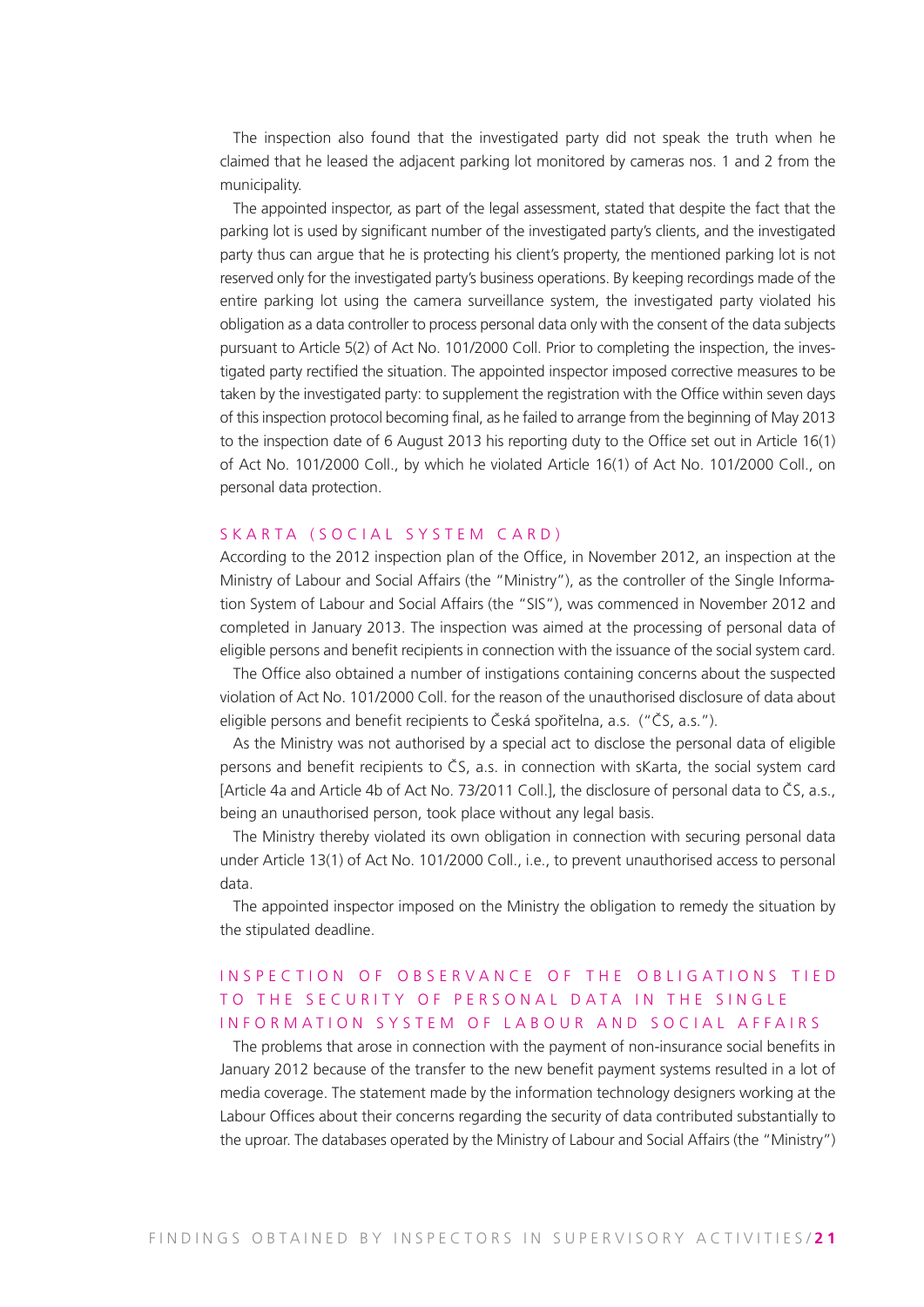manage the economic, media and social data of more the half of the Czech population. From the point of view of Act No. 101/2000 Coll., such data is for the most part sensitive data. Immediately after the disclosure of the mentioned statement, the Office received seven instigations from both natural and legal persons, based on which it initiated an investigation in March 2012 at the data controller, which is the Ministry.

During the inspection, it was discovered that two people could access the system under one user name. The problem with the entire Single Information System (the "SIS") was that it operated from the very beginning without logging the access of authorised persons. In the period from January to February 2012, i.e., in the initial phase of operation, it even operated without each employee having his or her own individual access authorisation.

Once the inspection was completed, two remedial measures were imposed on the Ministry based on the inspection findings: to cancel with immediate effect the e-mail instruction asking employees to use a shared user name and to arrange for the supplier of the applications to ensure that all access to the SIS is logged.

#### EURODAC SYSTEM (ELECTRONIC DATABASE OF FINGER-PRINTS OF ASYLUM SEEKERS)

The inspection stemmed from the 2013 inspection plan of the Office and was executed based on a recommendation of an expert committee for the assessment of the Member States in connection with personal data protection under the Schengen system.

The inspections focused chiefly on ascertaining in what way, if at all, the system administrator controls that the processed personal and sensitive data are kept up-to-date and accurate in accordance with Article 5(1)(c) of Act No. 101/2000 Coll. and on a review of security measures and personal data protection in accordance with Article 13 of the same act.

The fingerprints of asylum seekers older than 14 years of age are entered in the EURODAC system and are stored in the system for ten years; only in the event that the foreigner obtains citizenship of the respective state will the fingerprints be deleted from the system. Prior to the dactyloscopy being performed, the foreigner is informed in writing that he or she is entitled to have his or her data deleted from the EURODAC system if the data is sent to the system illegitimately; he or she is further informed that the request for deletion of incorrect data be sent to the Office directly. The appointed inspector checked ten records randomly chosen according to registration numbers to see whether the controlled data were stored legitimately in the EURODAC system. The EURODAC system also contains the fingerprints of every foreigner detained in connection with illegal entry into the country; in the Czech Republic this only happens at airports as this country does not border any countries that are not in the European Union.

The appointed inspector did not discover any violation of Act No. 101/2000 Coll.; in relation to the above legislation, the Ministry was, however, recommended to work with the General Administration Department of the Ministry, specifically its State Citizenship and Vital Statistics Office, in the event a foreigner receives Czech citizenship. This office is responsible for granting Czech citizenship; in other words, this information may be sent without delay to the Ministry's Asylum and Migration Policy Office, which then requests the Criminology Institute of the Police of the Czech Republic to delete the Czech citizen's data from the EURODAC system. Should an applicant obtain the citizenship of a different EU Member State, the inspector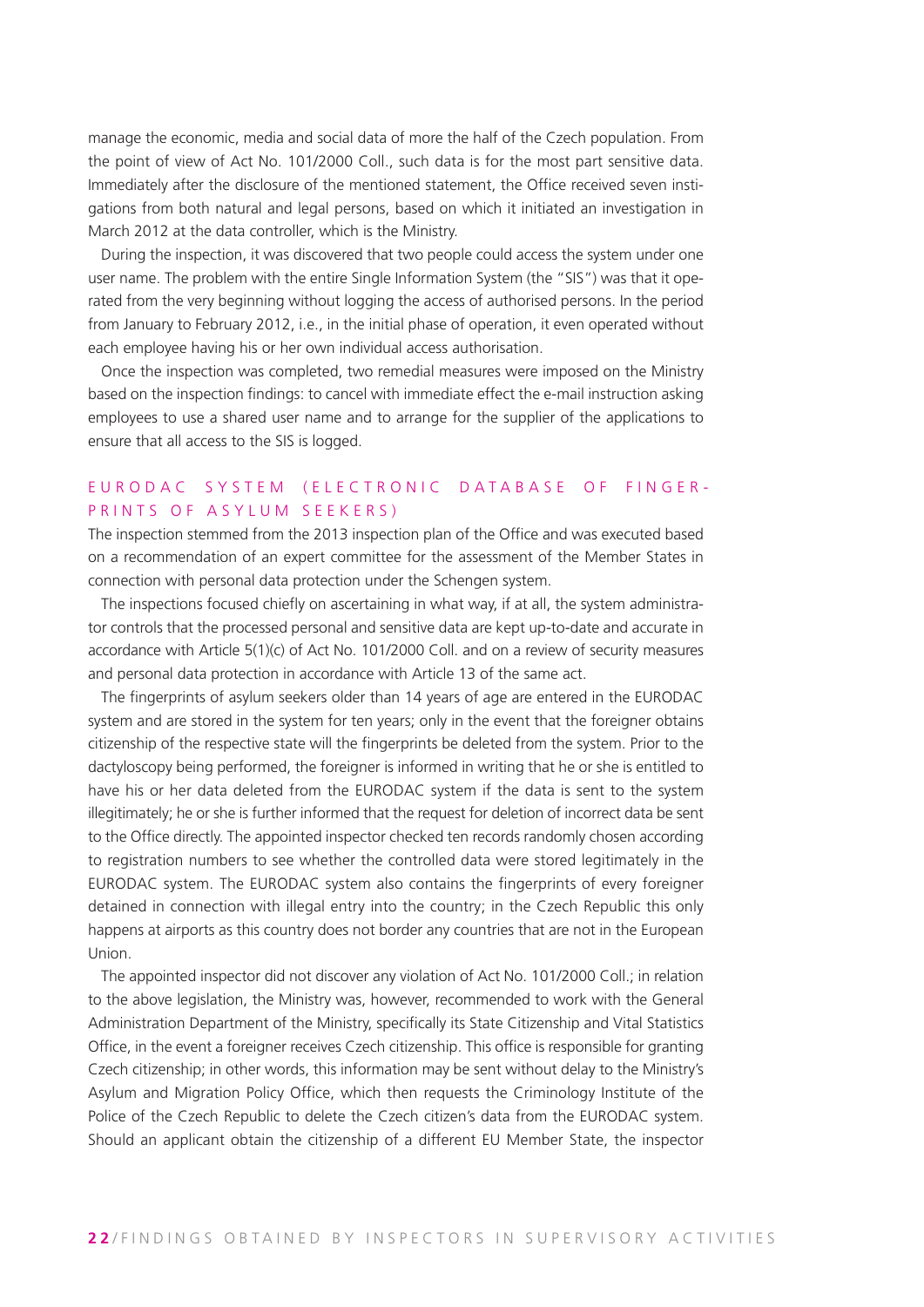recommends taking international action to exchange such information, which is necessary for storing exact and complete information in the EURODAC system. At the end of the inspection protocol, the inspector recommended that the Ministry work with the Police Presidium of the Czech Republic to adopt internal supervision system regarding to authorisation to access the EURODAC system to ensure observance of the conditions of Article 13 of Act No. 101/2000 Coll. (logging).

#### O P E R A T I ON O F T E LLER AND DISPATCH SYSTEMS AT SKI R E S O R T S

The control system checks children's tickets without any further processing of personal data, seasonal tickets issued in the name of a specific holder with further processing of personal data and other tickets without further processing personal data.

The Company processes its clients' personal data in the following extent: name, surname and photograph of the holders of season tickets while the tickets are valid and not longer than until the end of the ski season (approx. 4 to 5 months). The reasons for the stated duration of processing personal data are client claims, client complaints and the possibility of use of the tickets by unauthorised persons. The control system is technically set up so that it is possible to ascertain the unauthorised use of a seasonal ticket retroactively.

The inspection conclusion stated that the period of processing the photographs of ticket holders and other personal data is commensurate with the above-mentioned reasons.

The inspection found that clients of the Company are not informed in accordance with Article 11(1) of Act No. 101/2000 Coll., about the scope and purpose for which the personal data are processed or who the data controller is; information about the rights of data subjects under Article 21 of Act No. 101/2000 Coll. in connection with the processing of their personal data is also missing.

The inspection found that the company, as at the date of commencement of the inspection, did not inform the Office that it is processing personal data, thereby violating Article 16 of the Personal Data Protection Act.

These two violations of Act No. 101/2000 Coll. were resolved by the imposition of corrective measures on the inspected company in the various inspection protocols.

#### CENTRAL REGISTER OF DEBTORS - CERD

In 2013, the Office also focused on the operator of the CERD debtor database. The reason was not only the number of complaints and instigations, but also the interest shown by the public and the media.

The inspection found that the inspecteded party was only the processor – the data controller is headquartered in the USA. The appointed inspector stated that obligations connection to personal data processing under Article 5(1)(d) and Article 21(1) of Act No. 101/2000 Coll. were breached. In compliance with Article 40(1) of Act No. 101/2000 Coll., after taking into account the inspection findings, the inspected entity was imposed corrective measures, including the obligation to inform the Office of their fulfilment.

At the same time, the inspection protocol contained recommendations for the inspected entity to improve the comprehensibility of the services offered and to avoid further complaints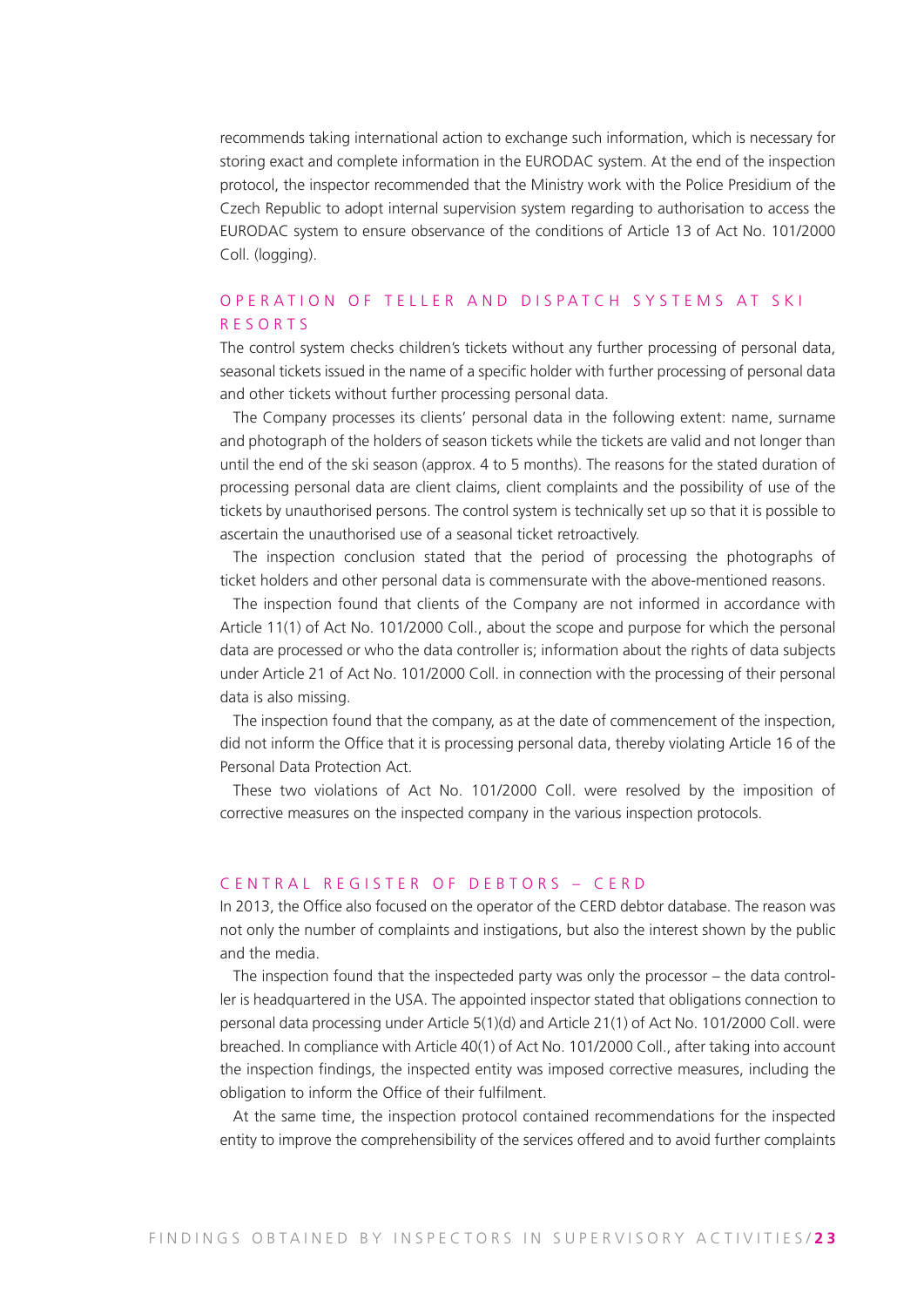addressed to the Office. The complaints chiefly concerned the publication of false or incomplete and inaccurate personal data. Communication with the above processor is also poor: Data subjects are unable to arrange for the deletion of illegitimately processed or inaccurate personal data.

With regard to the fact that the Office is assigned certain powers under the law for processing personal data in the Czech Republic and in places where Czech laws can be enforced under international law and European standards of personal data protection can be guaranteed, the Office has no possibility of exercising its powers on or demand corrective measures from an entity falling under the jurisdiction of the USA and, thus, the inspection could only be conducted to a limited degree.

#### K B P E N Z I J N Í S P O L E Č N O S T, A . S .

In mid-20013, the media reported on a leak of personal data from the database operated by Komerční banka, a.s. (the leak did not concern personal data from a database run by Komerční bank, a.s. but from a database run by KB Penzijní společnost, a.s.).

The inspection discovered a breach of the obligations under Article 13(1) of Act No. 101/2000 Coll. As the investigated party stated already at the time of the inspection that it had added control mechanisms to the defective application that ensure proper user authorisation in a way that prevents the generation of a defective link, thereby ensuring verification of access to the website in the application, no corrective measures were imposed.

The case is a flagrant example of the risk of modern communication based on use of the Internet. This was not a hacker attack on the security system of the bank – this was an error in an application that should have prevented unauthorised access to the system. The investigated entity did not discover an error during control tests and the system could have continued operating in this way for a much longer time if a client had not informed the bank of the problem.

The inspection found that the data controller failed to sufficiently secure the stored personal data. The software that should have protected the data contained an error and allowed the leak of information.

With regard to the above, the appointed inspector stated that he considers the obligation on the part of the data controller to perform an internal risk assessment to be a justifiable request.

#### PURE HEALTH & FITNESS, S.R.O.

The inspection found that many of the obligations under Article 5(1)(d) and (e) and (2), Article 11(1) and (2), Article 13(1), (3) and (4), Article 16(1) and Article 20(1) of Act No. 101/2000 Coll. were breached. Ten corrective measures were imposed on the investigated party, including the following obligations: to modify the paper version of Pure Club membership application form; to amend the *Guidelines for processing personal data for PURE club members*; and to modify the technical and organisational measures concerning the retention of records from the camera surveillance system or improve the way clients are informed about the installation of the camera surveillance system in the fitness rooms. The inspection findings showed that the fitness operator highly underestimated the issue of privacy protection. With regard to the number of clients of the investigated company, this was a relatively serious finding.

An overall assessment of the case, however, also shows carelessness on the part of the data subjects, as they provided even non-mandatory data without any effort to find out the purpose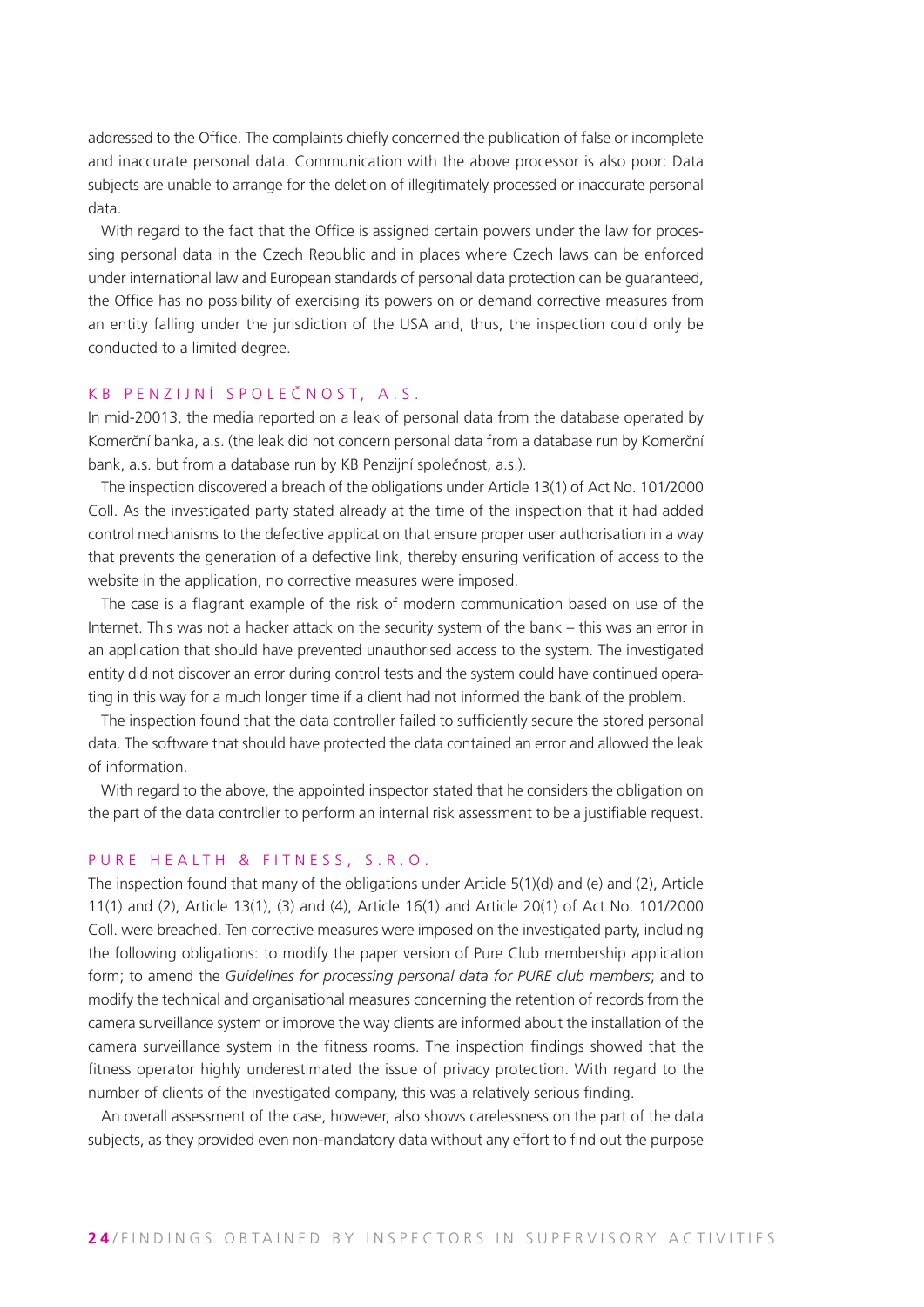for which this data is to be processed. For this reason, the Office plans to focus on this issue in the next period as well.

#### VIDEO RECORDINGS FROM MEETINGS OF A MUNICIPAL COUNCIL VIA THE MUNICIPALITY WEBSITE

In connection with an on-site inspection at, and discussions with, the investigated party, it was discovered that the municipal council, through a resolution, approved a Statement of Purpose stating, among other things, that the municipal council has decided to open the town hall to the people or, more precisely, that the town hall will promote efforts to make the town as open as possible to its citizens. In respect of this, an agreement between the investigated party and a private television broadcaster on the production and broadcasting of the television and Internet programme "U nás ve městě" ("Here in our town") was concluded; the agreement contains the terms and conditions of exercising the rights to the programme and to make recordings of the meetings of the municipal council and exercising the rights to such recordings, as well as the terms and condition of the production and broadcasting of the television and Internet programme "Městský express" ("Town Express").

The appointed inspector concluded that the investigated party violated Article 6 of Act No. 101/2000 Coll., as the agreement concluded with the private television broadcaster did not contain the particulars required by Act No. 101/2000 Coll., specifically guarantees of the technical and organisational protection of personal data.

In the period from September 2011 to June 2013, the investigated party provided data subjects with information about the processing of their personal data. Missing from the mentioned notification, however, was information about the scope of the personal data processing, information about the purpose for which the personal data will be processed, who will process the personal data and how, and to whom the personal data will be available. Also missing was information about access to personal data, about the right to have personal data corrected and on the other rights set out in Article 21 of Act No. 101/2000 Coll. This situation changed at the municipal council meeting in June 2013, where the person chairing the meeting duly informed all those present at the meeting to the extent required by Article 11(1) of Act No. 101/2000 Coll. The investigated party had breached the information obligation ensuing from Article 11(1) of Act No. 101/2000 Coll. in the period from September 2011 and June 2013.

The investigated party breached its information obligation under Article 13(2) of Act No. 101/2000 Coll. because it, as the data controller, had not drawn up or documented the technical and organisational measures that would guarantee protection of the personal data contained in the video-recordings of the municipal council meetings.

The investigated party, in cooperation with the Office, managed to amend all agreements and internal documents to be in compliance with the Personal Data Protection Act practically just before the inspection protocol was issued, which in the case of local governments is exceptional.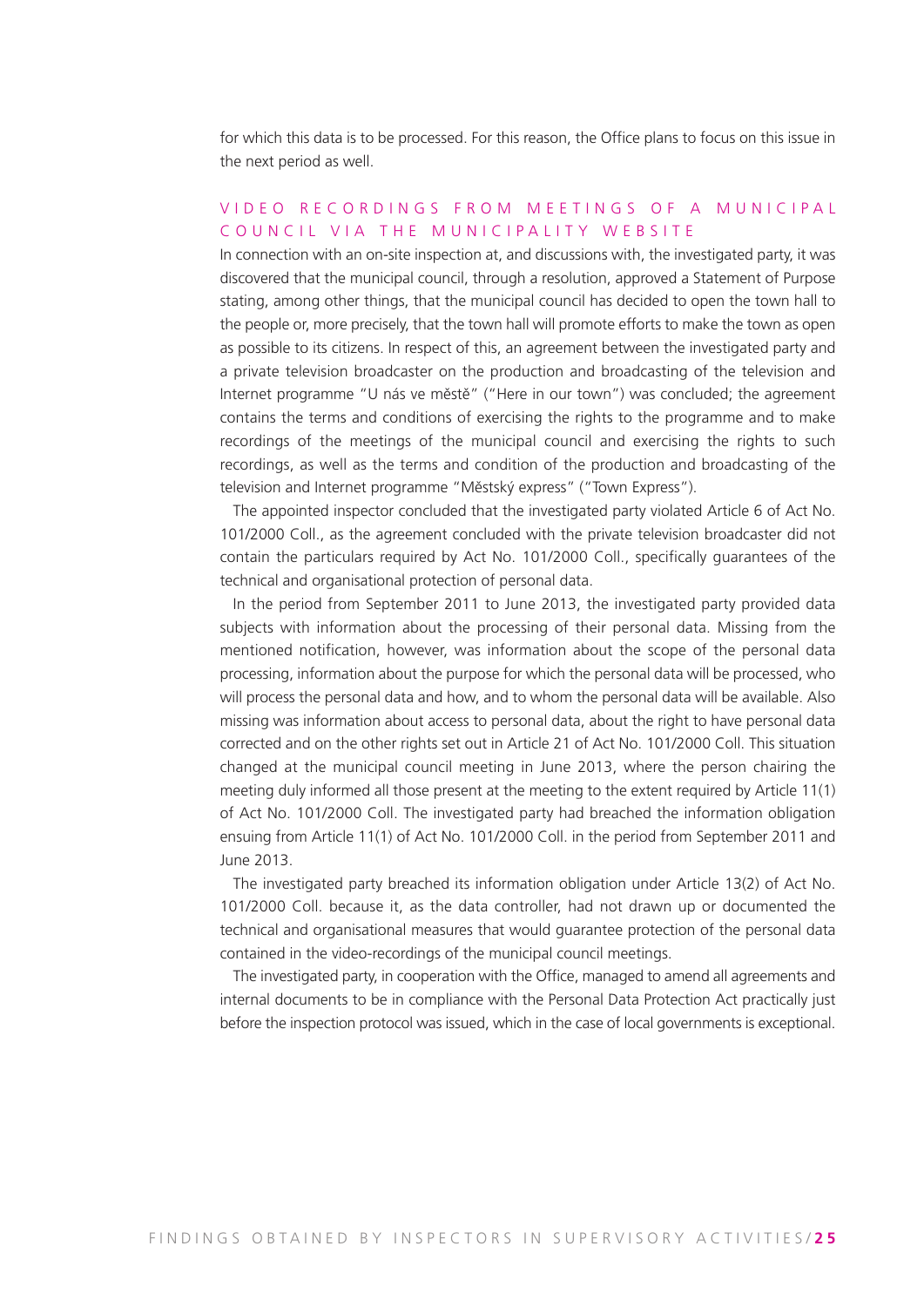### • COMPLAINTS HANDLING AND PROVISION OF CONSULTATIONS

After years of ever increasing number of complaints and instigations, 2013 saw a levelling off. The relatively high number is a testament to the fact that people have become accustomed to enforcing their rights to privacy, which includes personal data processing, via the Office. The consultation activities of the Office are also contributing to the growing awareness of personal data protection.

#### Statistical data on complaints addressed in 2013

| <b>Total</b>                                                                                                                                  | 1336                   |
|-----------------------------------------------------------------------------------------------------------------------------------------------|------------------------|
| of which:<br>referred for inspection<br>referred for initiation of proceedings<br>forwarded to the competent bodies<br>dismissed as unfounded | 81<br>58<br>21<br>1176 |
|                                                                                                                                               |                        |

As in previous years, the complaints pertained to a great extent on the degree to which camera surveillance systems were operated. This pertained in particular to camera surveillance systems operated in residential buildings.

2013 also saw a slight increase in complaints and instigations in the area of information technologies. This increase began in previous years in connection with the increase in the number of users of social networks and the Internet generally. Internet users are already aware that they leave a digital footprint when using the Internet, especially when using social networks on which they share their user content, including photographs, and are losing control over the dissemination of information about themselves.

The issue of negative registers, e.g., of debtors or persons with financial or property obligations, is another significant area of complaint in 2013.

Complaints and instigations made by the public concerning demands for copies of personal identity cards are frequent, as are complaints concerning the disclosure of personal data by municipalities.

Among the most frequent violations of the Personal Data Protection Act by data controllers or processors is the processing of personal data without legal purpose, their processing for a purpose that is different than the one they were collected for (this is also a frequent problem of local governments), and failure to adopt adequate measures to secure personal data in accordance with Article 13 of the Personal Data Protection Act. Failure to provide data subjects with information or explanations concerning the processing of their personal data despite written requests for such information or explanations is one of the most common transgressions. In the experience of the Office, the right to an explanation under Article 21 of the Personal Data Protection Act is especially underestimated by both data controllers and processors.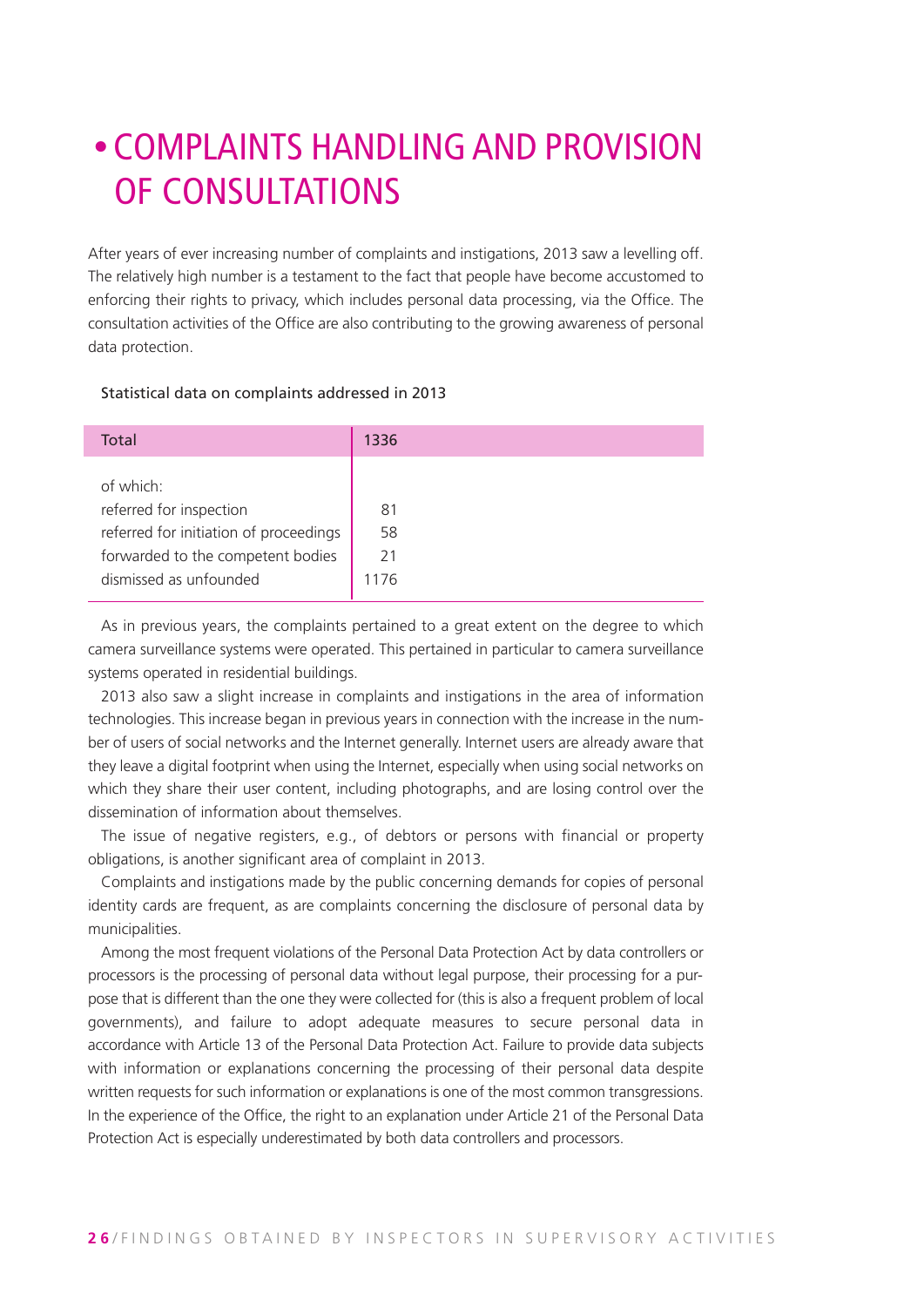In 2013, as in previous years, the Office provided consultations. Personal data protection issues can be consulted even in person at the Office itself upon request; this opportunity is used by the public, institutions and big companies.

In 2013, the most frequent queries pertained to the operation of camera surveillance systems, handling of birth numbers, authentication of employees upon their being hired, records of working hours, transfers of personal data abroad, publication of personal data on the Internet and sending commercial messages.

A new trend appeared in 2013: the establishment of internal anti-corruption telephone lines. Unlike other countries, the Czech Republic does not have a special legal regulation concerning whistle-blowing. The Office organised a round table about the issue of whistle-blowing in terms of personal data protection, and this round table was attended by multinational companies providing services tied to whistle-blowing.

The Office also recommended to the Czech Trade Inspection the method it should use to disclose the final imposition of penalties so that such disclosure, from the point of view of personal data processing, does not infringe on the privacy rights of self-employed persons, as opposed to the original plan of the Czech Trade Inspection of blanket disclosure. In the second case, the functionality of the Central Vehicle Registry was examined.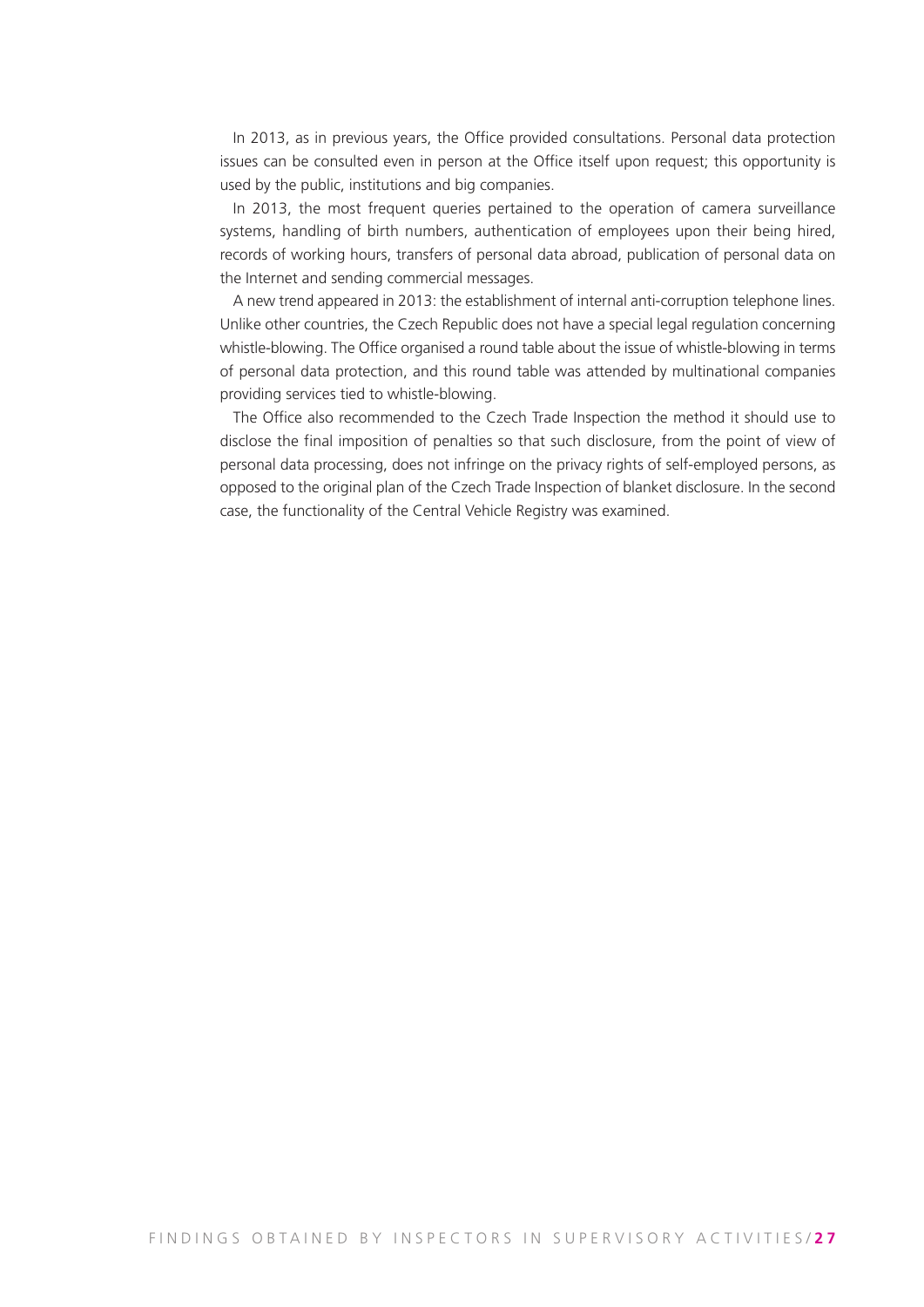### •FINDINGS OBTAINED IN ADMINISTRATIVE PROCEEDINGS

#### PUBLICATION OF PERSONAL DATA OF DEBTORS

*The Office considers the publication of personal data in connection with receivables (debt) to be an impermissible infringement on the privacy of individuals, as the disclosure of such data, obtained based on a private law relationship, can result in damage to the good name of such person in other private law and public law relationships.*

The law provides sufficient means to protect a creditor's rights in those cases where specific debts on the part of customers/client are not paid, which includes enforcement of court decisions; the publication of lists of debtors is not one of these means, however. In practice, however, this topic was put on the back-burner in the first years of operation of the Office. It appeared that this practice was not very widespread among private law entities and that standard instruments provided by the law to creditors were being used to enforce receivables.

In 2013, a number of cases appeared (especially in connection with the operation of on-line shops) that could be an indication that creditors are reverting to this practice. Whether there is an actual reason (e.g., an increase in the number of debtors, greater difficulty in enforcing receivables through the courts, etc.) why this is happening is not too clear. It is, however, important to call attention to the unlawfulness of such practice and to warn those people planning to take such action against doing so.

When conducting administrative proceedings and, upon their conclusion, determining fines, the Office, in compliance with Article 46(2) of Act No. 101/2000 Coll., takes into account the severity, method, duration and consequences of the unlawful action as well as the circumstances under which it was committed. In practice, cases of publication of the personal data of debtors are assessed in terms of the number of persons affected by such action, the extent of the data disclosed, how long the data were in the public domain, whether any defamatory language (such as thief) was used in connection with the disclosure, and even the amount of the debt (in terms of the circumstances under which the offence was committed, the disclosure of debt in the hundreds of crowns should be assessed as more serious than disclosure of debt in the hundreds of thousands of crowns). In terms of method of publication, publication via the Internet to an unlimited group of people is clearly most serious, but other methods can be considered (the Office has, for example, encountered a case where dozens of posters were put up in the location where an alleged debtor lived).

Finally, it should be stressed that the imposition of fines in administrative proceedings does not mean that it is then possible to leave the personal data published on the public website with the argument that the data controller had already been punished for such disclosure. In such case, the administrative offence is deemed to be ongoing.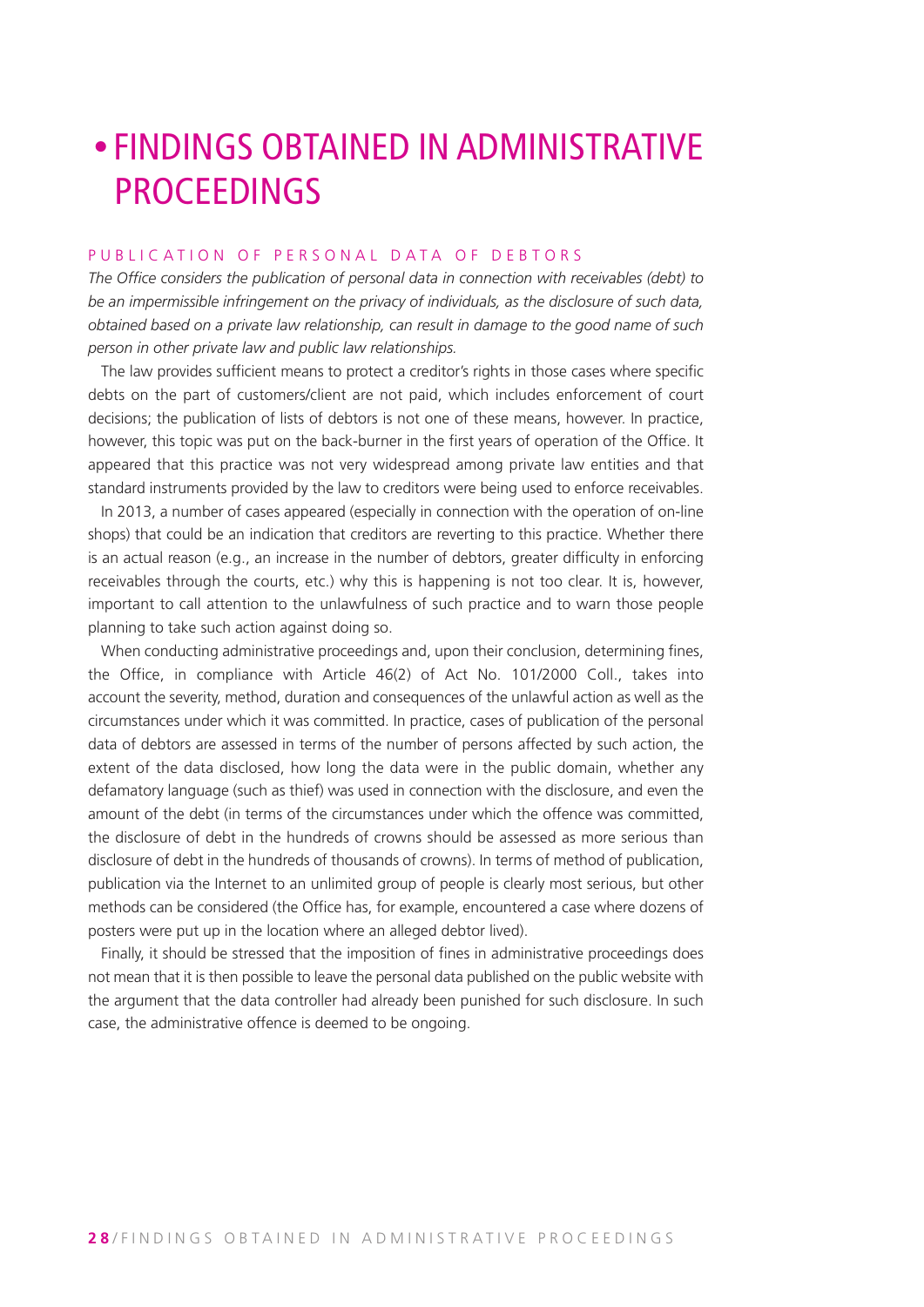#### PUBLICATION OF INFORMATION ABOUT PERSONS SUSPECTED OF COMMITTING AN OFFENCE

A very contentious topic in terms of the public occurred in 2013 when a municipality published the personal data of individuals suspected of committing an offence on its website. A specific type of blacklist was created as a result.

In the inspection, the Office first stated that there are no legal regulations that would address the disclosure of personal data of individuals suspected of committing offences being dealt with by municipalities; therefore, the general provisions on personal data processing contained in the Personal Data Protection Act apply.

The claim that this approach is an effort to make the activities of the municipality more transparent is not acceptable, as municipalities are obliged even in connection with the publication of information on enforcement of the public funds for which it is responsible to observe all legal regulations, including the Personal Data Protection Act.

It should also be added that the publication of personal data on the Internet results in the creation of electronic footprints that link to the data subject, and these are difficult if not impossible to eradicate entirely. Furthermore, information published on the Internet can be accessed by an unlimited number of people, and so the dissemination of such information is quick and easy.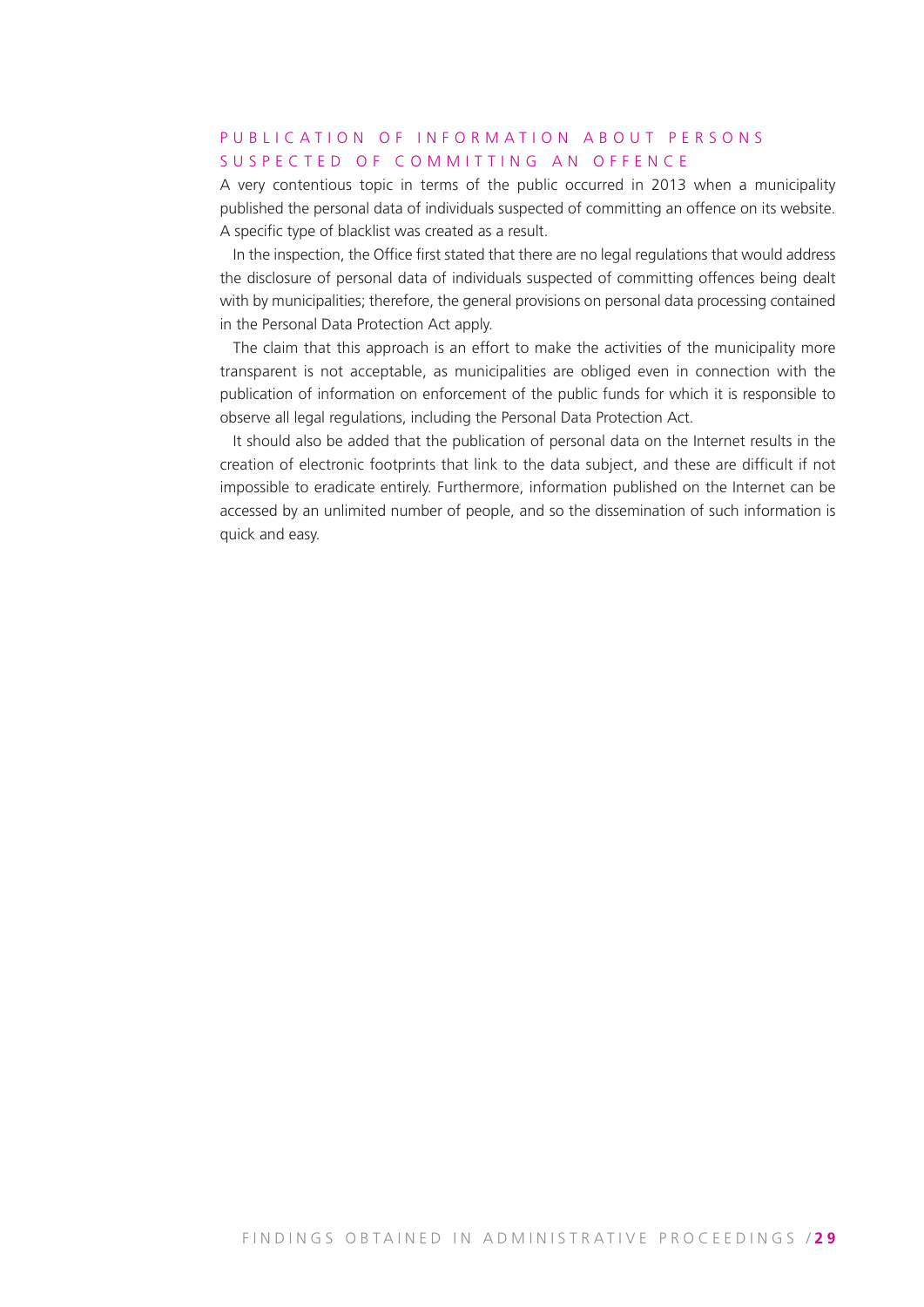### • FINDINGS FROM COURT REVIEWS

Numerous decisions of the Office are subject to court review. As regards specific findings from the relevant court rulings in 2013, it is possible to call attention to a number of important decisions regarding the operation of camera surveillance systems and the publication of personal data in particular.

SURVEILLANCE USING VIDEO CAMERAS, WHERE RECOR-DINGS ARE MADE AND THEN THE INDIVIDUALS WHO ARE R E CORDED ARE IDENTIFIED IN THOSE CASES DETERMINED BY THE PERSONAL DATA ADMINISTRATION, IS DEEMED THE P R O C E S S I N G O F P E R S O N A L D A T A , E V E N I N T H O S E C A S E S WHERE THE RECORDED INDIVIDUALS ARE NOT IDENTIFI-A B L E IN PRACTICE

In the opinion of the Supreme Administrative Court, personal data is collected and processed even in situations where no additional information is provided with the only identifier, i.e., the face; nevertheless, it is possible to subsequently identify the person (from the date when a seminar or meeting took place, who organised it, the list of participants etc.). Furthermore, it can also be deduced that the purpose of the recording – protection of interests protected by law – assumes that such identification can be expected.

When it comes to camera surveillance of hotel premises, the Supreme Administrative Court expressly dismissed arguments referring to, for example, the high standard of the hotel or that the hotel provides the highest standard of services and that the legitimacy of the camera surveillance set up is derived from this. The Supreme Administrative Court, in the respective decision, declared its opinion that that a high level of services also includes a high standard of privacy protection of its recipients, i.e., the guests.

If protection of a human right or freedom is to be given precedence over protection of the right to privacy, then the situation must be one where fundamental human rights and freedoms, which are otherwise equal in standing, are in conflict and it is necessary to thoroughly consider whether in such situation the interest protected by a different basic right and freedom is so serious and under such a threat that it is possible to consider infringing on privacy, and thus partially or completely restrict the fundamental human right to privacy and private and family life, i.e., human dignity. If a camera surveillance system is to be allowed, as a means to achieve a certain end, which in the given case was to protect the safety and security of the persons and assets of the building owner and of the hotel guests and other visitors, it is necessary to assess in particular whether this camera surveillance system infringes on fundamental rights and freedoms, whether in the specific case the fundamental right or freedom protected by the camera surveillance system outweighs the protection of privacy, whether this means is the only and most appropriate one to protect the given interest or whether a different means is not available to achieve the given purpose, either without infringing on the fundamental right to privacy at all or to a lesser degree. At the same time, it is also necessary to assess the degree of proportionality, i.e., whether the infringement of the values by these means – in this case infringement of the right to privacy or human dignity and freedom – is commensurate, i.e., whether the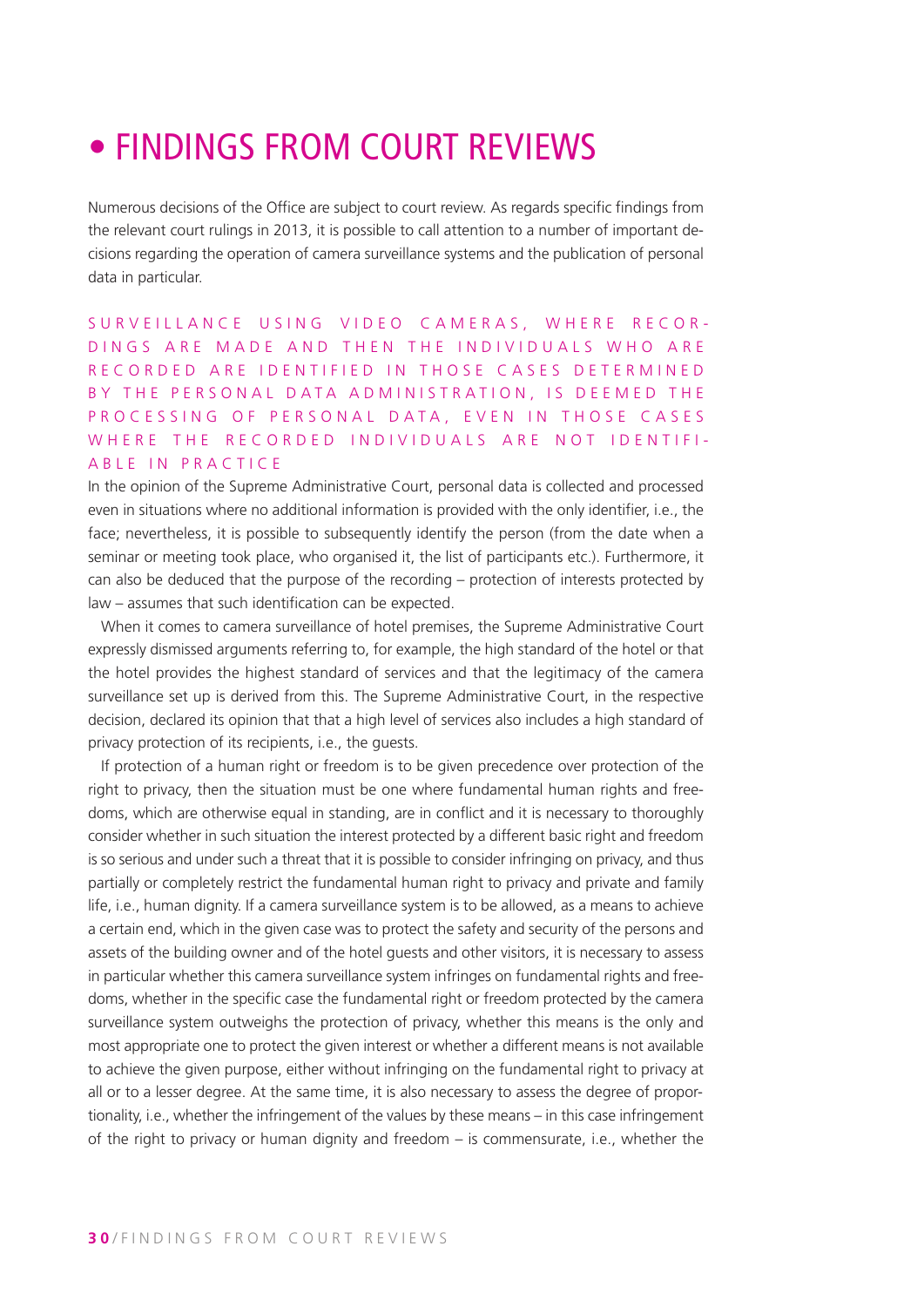right to privacy deserves less protection than the value that should be protected, specifically the protection of the person or asset.

Camera surveillance can generally serve a number of purposes that can be grouped into a number of primary categories: 1) protection of individuals, 2) protection of property, 3) public interest, 4) detection, prevention and prosecution of crime, 5) collection of evidence, and 6) other legitimate interests. A key issue is, however, again the need to use such camera surveillance, i.e., whether it is not possible to protect rights and legally protected interests in some other way.

The respective ruling also addressed the conditions for the proper granting of implied, not express, consent by the data subjects. It mentioned that such consent may be possible, but only under the condition that this consent is given actively in a way that is not ambiguous; such consent must of course be able to be proven by the data controller, as it is the one that bears the burden of proof.

A LOCAL OR REGIONAL GOVERNMENT WITH AN ESTABLIS-HED POLICE FORCE IS NOT AUTHORISED TO SET UP A CA-MERA SURVEILLANCE SYSTEM THAT WOULD LIKELY NOT BE PERMITTED IF IT WERE A PRIVATE ENTITY; IN THIS CON-N E C T ION, IT CANNOT BE ARGUED THAT THE MUNICIPAL POLICE IS PART OF THE LOCAL OR REGIONAL GOVERN-MENT IN QUESTION WHEN THE CAMERA SURVEILLANCE SYSTEM WAS IN FACT NOT INSTALLED FOR THE POLICE F O R C E

According to the mentioned ruling, although the municipal police may not be an independent legal personality and the respective municipality is bound by the legal acts of the municipal police, it is necessary to call attention to the fact that in the assessed matter it is not decisive who has or does not have legal personality, but what the respective legal regime is and what purpose the camera surveillance system is in fact set up for. In the assessed matter, it was clear that not only did the police have access to the camera surveillance system, but that employees of the municipal office did as well. Therefore, if the camera surveillance was installed to maintain public order and protect life, health, property and other rights and legally protected interests, it should fully comply with Act No. 553/1991 Coll., on the municipal police; the camera surveillance system would then be managed only by the municipal police and only the municipal police would have access to it.

#### THE DISCLOSURE OF PERSONAL DATA OF THOSE PERSONS WHO CONTACTED THE MUNICIPALITY WITH THEIR INSTI-GATIONS OR REQUESTS HAS TO BE BASED ON A LEGAL REASON THAT CANNOT BE DERIVED JUST FROM THE SPE-CIFIC ACT OF FILING

The Municipal Court in Prague ruled that the disclosure of personal data on the website of a municipality is not necessary for the handling of the requests, i.e., for fulfilling the purpose for which the personal data was collected. A request as such is not consent to disclosure of the personal data contained therein on the official bulletin board or website; it can only be understood as consent to process the personal data as part of request handling procedure.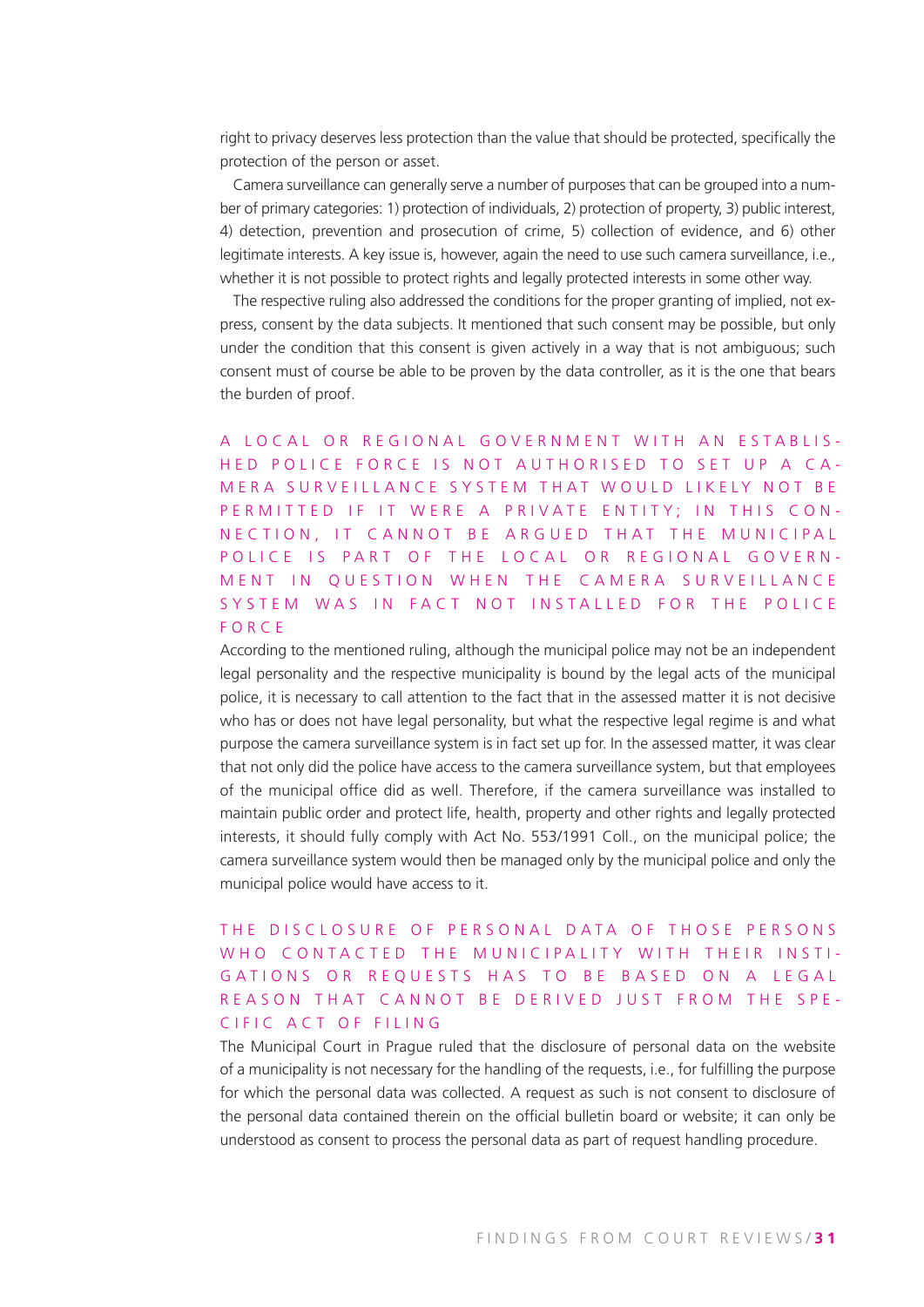The Municipal Court in Prague addressed the application of Article 8b(1) of Act No. 106/1999 Coll., on free access to information, according to which the obligor provides basic personal data about the person to who public resources were provided, with basic personal data meaning, in accordance with Article 8b(3) of Act No. 106/1999 Coll., name, surname, date of birth, municipality where the beneficiary has his or her permanent residence, and the purpose and conditions of the granted public resources. In the opinion of the Municipal Court in Prague, this provision is an exception to the general rule enshrined in Article 8a of Act No. 106/1999 Coll., according which information pertaining to personality, manifestation of fee will, privacy of a natural person and the personal data of the obligor shall only be provided in compliance with legal regulations governing the protection of such information. Thus, it is also necessary to proceed in compliance with the rules set out in Act No. 101/2000 Coll. even in connection with the disclosure of information according to Act No. 106/1999 Coll. As regards the application of the special regime under Article 8b of Act No. 106/1999 Coll., it was stressed that there is no obligation under this provision to actually disclose such information. Disclosure based on Article 5(3) of Act No. 106/1999 Coll. primarily requires the satisfaction of the respective request.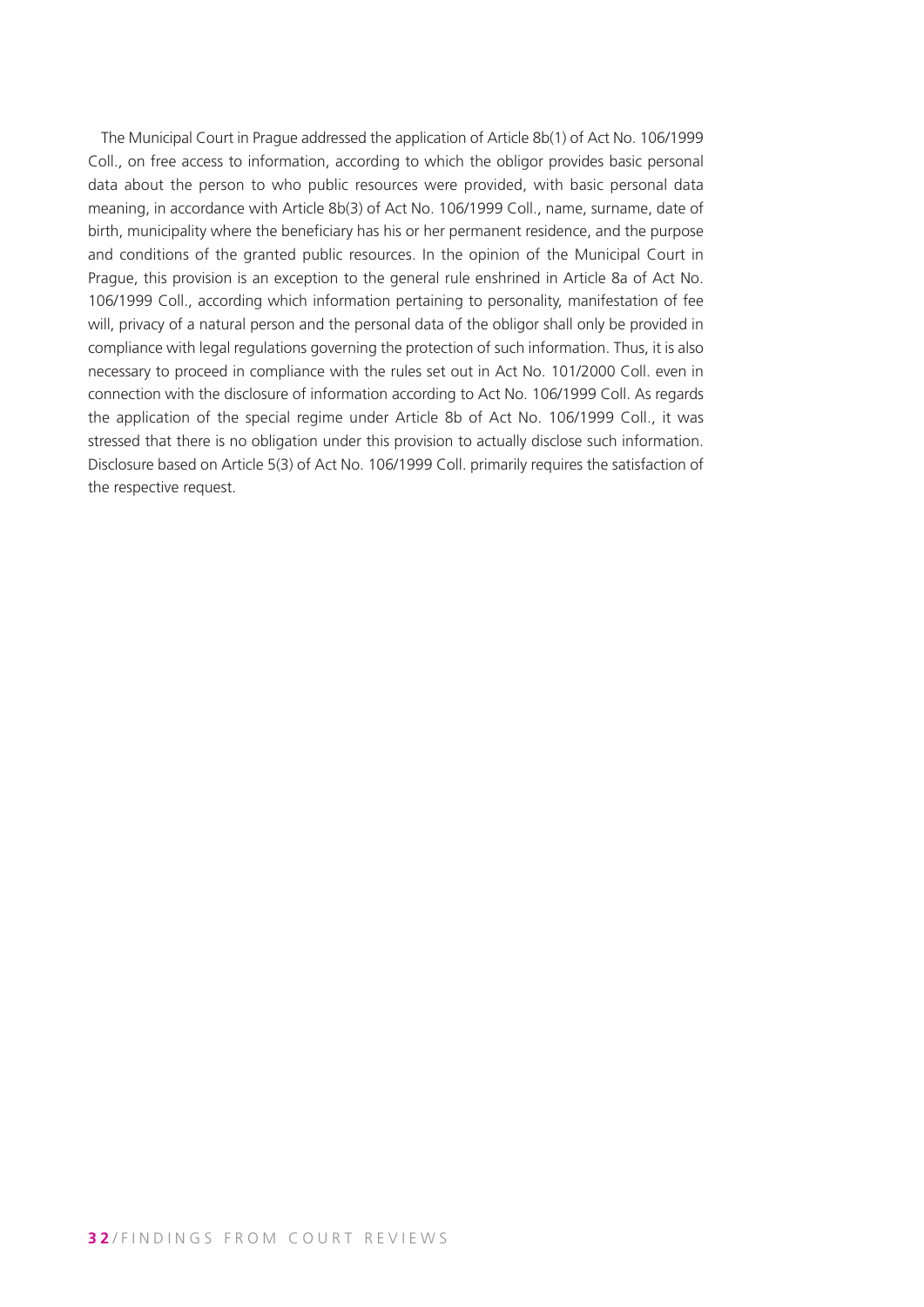### •REGISTRATION

In 2013, a total of 6570 notifications of personal data processing were submitted; thus the trend of a year-on-year increase continued. This year marked a 13% increase from the year before. The total number of requests from supplementation was 877 this year, which is slightly more than last year. In the second half of 2012, the Personal Data Processing Register was connected to the basic registers system and specific changes in addresses and identification data of the various subjects were reflected in it through the automatic updating of data from the basic registers. It is thus not necessary to make these changes through notification of changes in processing. In addition to the assessment of received registration notifications, the Office issues decisions on registration cancellation pursuant to Article 17a(2) of Act No. 101/2000 Coll. This year saw a total of 97 registration cancellations based on the request of data controllers, most often due to the winding up or merger of a company, cancellation of business activity or termination of personal data processing. Such cancellations grew 20% yearon-year. The Office published information about cancelled registration in the Bulletin.

As numerous personal data processing notifications did not contain the information that would allow sufficient assessment of the personal data processing or as the submitted documentation was not complete, the Office had to suspend the proceedings and send the notifying party a request to provide addition information pursuant to Article 16 of Act No. 101/2000 Coll. Of the 6570 notifications of personal data processing received, the proceedings related to 867 had to be suspended. In 63% of cases, the suspension pertained to notifications of processing using camera surveillance systems; in 11%, it pertained to the processing of sensitive data; in the remaining 26%, the suspension was due to other reasons.

In the event that the supplemented notifications led to concerns that the processing of personal data could result in a violation of Act No. 101/2000 Coll., administrative proceedings were commenced, which was the case with respect to 91 notifications (i.e., in 1.4% of notifications). Personal data processing was not permitted in the case of 8 notifications subjected to administrative proceedings pursuant to Article 17 of Act No. 101/2000 (i.e., 0.1% of the notifications).

When responding to requests, the staff of the registration department of the Office often encountered the issue of personal data processing in the framework of on-line shops, the possibilities for setting up cameras on certain premises, the necessity of consent with the personal data processing using a camera system, requests for assistance with filling in the notification of personal data processing, cancellation of the registered notification of personal data processing and requests for information of the status of the personal data processing notification. The subject of many questions and consultations pertained to the transfer of personal data abroad, especially within multinational corporations.

In 2013, the registration department, in cooperation with other departments of the Office, drew up the Methodology for the Fulfilment of Certain Obligations under the Personal Data Protection Act when Operating On-line Shops. This document should help entities operating on-line shops fulfil their obligations to the Office as well as other obligations stipulated by Act No. 101/2000 Coll. The document shall be available in electronic form on the Office's website.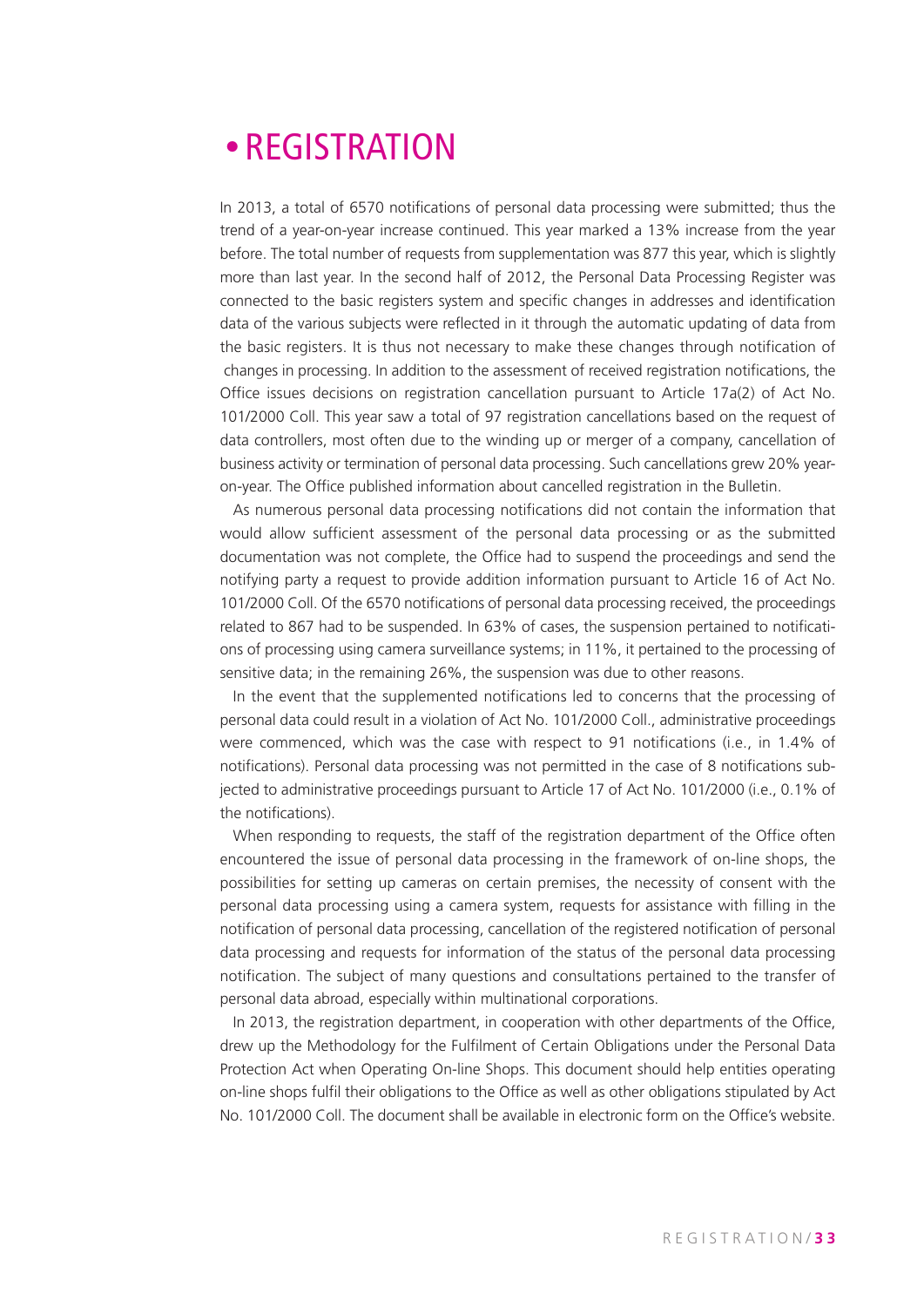In 2012, Directive 2007/66/EC of the European Parliament and of the Council was transposed by Act No. 468/2011 Coll., which amends Act No. 127/2005 Coll., on electronic communication. The regulation concerns, for example, the issue of the breach of security of personal data. In 2013, the Office obtained only one instigation regarding the breach of security of personal data, which, however, was filed by an entity to which this reporting duty does not pertain under this legislation.

It is apparent from the registration activity that there is a continuing tendency on the part of employers to monitor their employees at work through various available technologies. As part of the registration proceedings, the notifying parties are repeatedly warned that blanket monitoring and processing of the content of employee correspondence as part of e-mail processing are not allowed under Act No. 101/2000 Coll., nor are blanket monitoring and processing of the content of telephone calls. It is also necessary as part of registration proceedings to call attention to the risks tied to monitoring employees via geolocation devices.

A high percentage of processing notifications related to the use of loyalty cards. The purpose of the processing is generally the possibility to utilise certain discounts and benefits related to purchases made by the card holder, who states his or her name, address or other contact information if he or she is interested in receiving information about marketing events. The data controllers declare in the notifications that this occurs with the consent of the data subjects.

A relatively high number of notifications relate to whistle-blowing exclusively in connection with the Sorbanes-Oxley Act (SOX). Thus, the notifications only pertained to companies controlled by entities that are subject to this legislation and thus have the obligation to introduce a whistle-blowing system into their companies. Czech legislation does not contain any express provisions on whistle-blowing; only a draft of the "Whistle-blowing Act" exists. For this reason, the Office is dealing with the issue of personal data protection in connection with whistle-blowing only marginally. In 2013, the Law Faculty of Charles University organised an international conference on the topic of whistle-blowing, at which the Office also presented its contribution on this topic.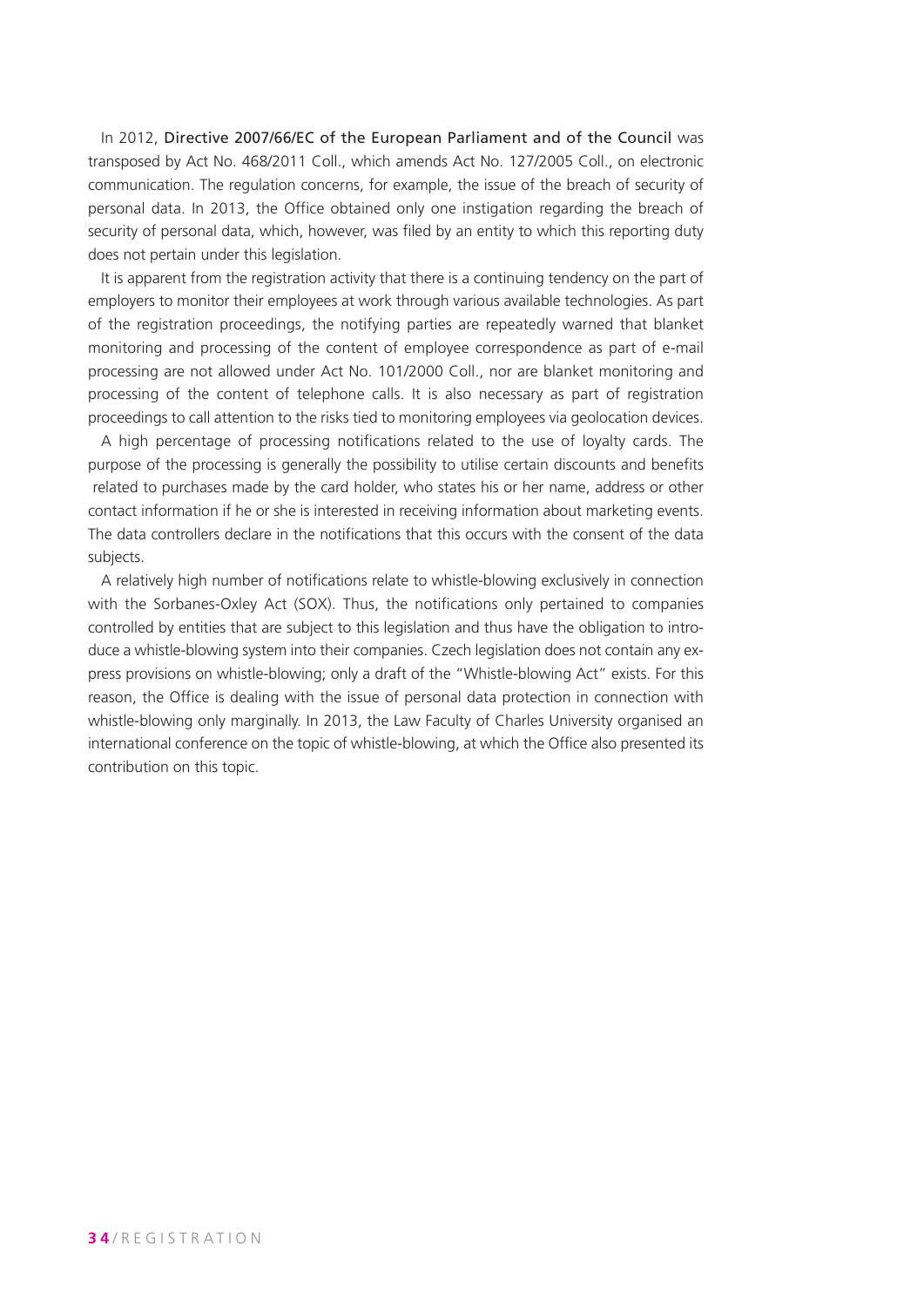### • TRANSFER OF PERSONAL DATA ABROAD

When observing the general principles of the lawful processing of personal data under Act No. 101/2000 Coll., data controllers may transfer personal data without the Office´s prior consent not only to EU Member States or countries in the European Economic Area, including Switzerland, but also to third countries with an adequate level of personal data protection. For it to be possible to transfer personal data to countries without adequate personal data protection, it is necessary to obtain authorisation from the Office in advance if such transfer is not regulated by an agreement that includes standard contractual clauses based on a decision by the European Commission.

In the authorisation proceedings, the Office reviews the specific circumstances of the transfer of the data from the Czech Republic to third countries, especially the source, scope and category of the transferred personal data, the recipient of the transferred personal data, including a list of the target countries, the purpose of the transfer and the processing period.

In the authorisation proceedings, the Office reviews the specific circumstances of the transfer of the data from the Czech Republic to third countries, especially the source, scope and category of the transferred personal data, the recipient of the transferred personal data, including a list of the target countries, the purpose of the transfer and the processing period. In addition to supplying the Czech version of the respective binding corporate rules (BCR) and the decision on their approval by the head of the supervisory body, it is therefore necessary to describe all circumstances in detail in the request.

In 2013, the Office accepted 24 requests for authorisation to transfer personal data to third countries. In all four cases, the Office suspended the matter for the reason that the applicant restricted the transfer to only EU Member State or to some other secure country.

Of the twenty authorisations issued this year, authorisations issued under Article 27(3)(b) of Act No. 101/2000 Coll. were the most prevalent for the first time ever, meaning applicants had established sufficient guarantees protecting personal data in the third countries through approved BCR. This was in the case of seven requests. In six cases, the authorisation was issued pursuant to Article 27(3)(a) of Act No. 101/2000 Coll., i.e., the transfer of data with the consent or based on the instructions of the data subjects. In five cases, the authorisation was issued based on Article 27(3)(e) of Act No. 101/2000 Coll., i.e., the transfer of data necessary for negotiations on concluding or amending an agreement at the request of the data subject or for the performance of an agreement to which the data subject is a party. The remaining two authorisations were issued based on Article 27(3)(c) of Act No. 101/2000 Coll., where the transfer concerned personal data that based on a special law are part of data files open to the public or open to those who demonstrate legal interest.

Geographically, the requests for authorisation involved mostly transfers of personal data to the United States of America, India, South-East Asia and the Pacific (South Korea, Japan, China, Hong Kong, Singapore), and in one case Kazakhstan. In cases where the transfers were based on BCR, personal data are, as a rule, transferred by making them accessible to branches of the group usually located in a greater number of countries or around the world.

In seven cases, the Office issued authorisation to transfer personal data based on BCR, specifically BCR-C (Binding Corporate Rules for Controllers). These are now labelled as classic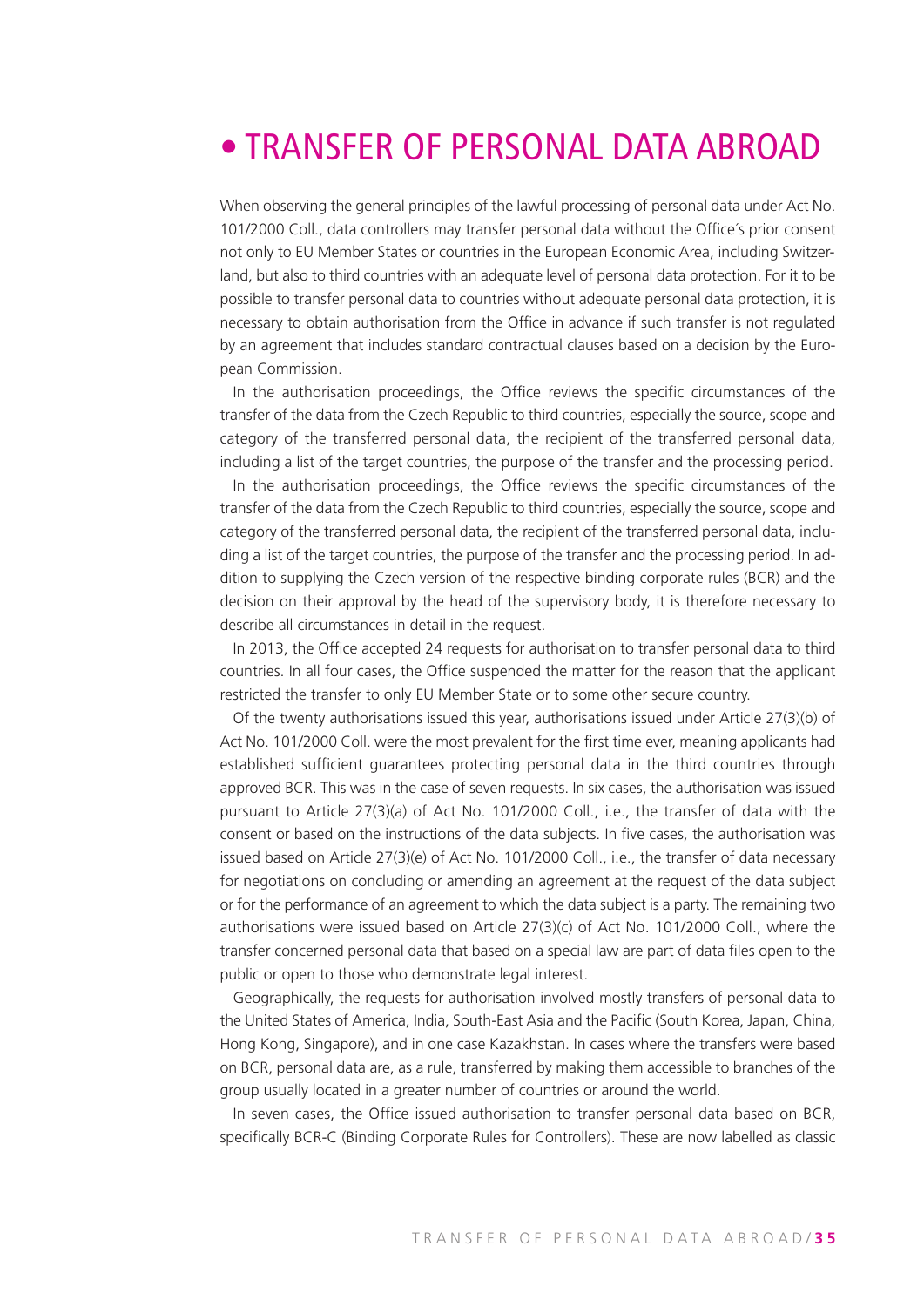BCR that were and continue to be intended for multinational data controllers who, as part of their work, collect, transfer and process personal data across the multinational corporation for special purposes.

The approval procedure for these BCR-C on the part of any personal data protection authority in the EU, as the lead supervisory authority, continues to take place based on the mentioned documents of the Article 29 Data Protection Working Party (WP 29), specifically the documents published under the code WP 74, WP 107, WP 108, WP 133, WP 153, WP 154, and WP 155.

In addition to classic BCR-C, BCR-P (Binding Corporate Rules for Processors) have not been newly defined. These are intended for major multinational personal data processors, usually cloud service providers who process the personal data of a large number of data controllers. As in the case of classic BCR-C, BCR-P are also subject to approval by a data protection authority in the EU, as the lead supervisory authority, with this procedure, its particulars and course being defined in the Article 29 Data Protection Working Party in documents WP 195, WP 195a, and WP 204.

Just as in the case of BCR-C, it is also necessary in the case of BCR-P to request authorisation from the Czech Office to transfer personal data to a third country according to Article 27(4) of Act No. 101/2000 Coll. before such transfer takes place. The authorisation is not requested by the multinational processor, but by the various data controllers who have decided to use the processor's services, usually cloud services. It should be noted that a data controller who decided to process personal data in a multinational cloud is, in such case, responsible for the personal data processing and that the authorisation to transfer personal data to third countries has to be requested even in this case before commencing the transfer in compliance with Article 27(4) of Act No. 101/2000 Coll.

Doubts regarding the Safe Harbour programme, as an instrument for the secure transfer of personal data from the EU to the USA, is also shared by the Office; therefore, it continues to recommend to data controllers (data exporters) to verify before any transfer whether the certification of the respective company continues to be valid, whether and in what way natural persons are informed about the internal procedures for complaints handling, or whether the "privacy policies" of the respective company are publicly accessible through, for example, the website. The Office should be informed if any shortcomings are ascertained in connection with the application of the Safe Harbour principle.

In 2013, the Office, as part of its authorisation activities, also dealt with requests for authorisation of the transfer of Advance Passenger Information Data (API data) of airlines to the United Arab Emirate and to South Korea. As it had previously, the Office arrived at the conclusion that in the case at hand, the condition of Section 27(3)(e) of Act No. 101/2000 Coll. would be met, i.e., that the transfer will be necessary for the performance of an agreement to which the data subject is a party. In the decision, the Office also took into account Article 13 of the Convention on International Civil Aviation of 7 December 1944 (Chicago Convention), published under No. 147/1947 Coll., under which the carrier must comply with the laws and regulations of a contracting State as to the admission of passengers to or the departure of passengers from its territory. In this connection, the Office, in its decision, took account of the fact that airlines intend to transfer the personal data of its passengers only to a limited extent involving personal data that are de facto given in passports and air tickets, rather than through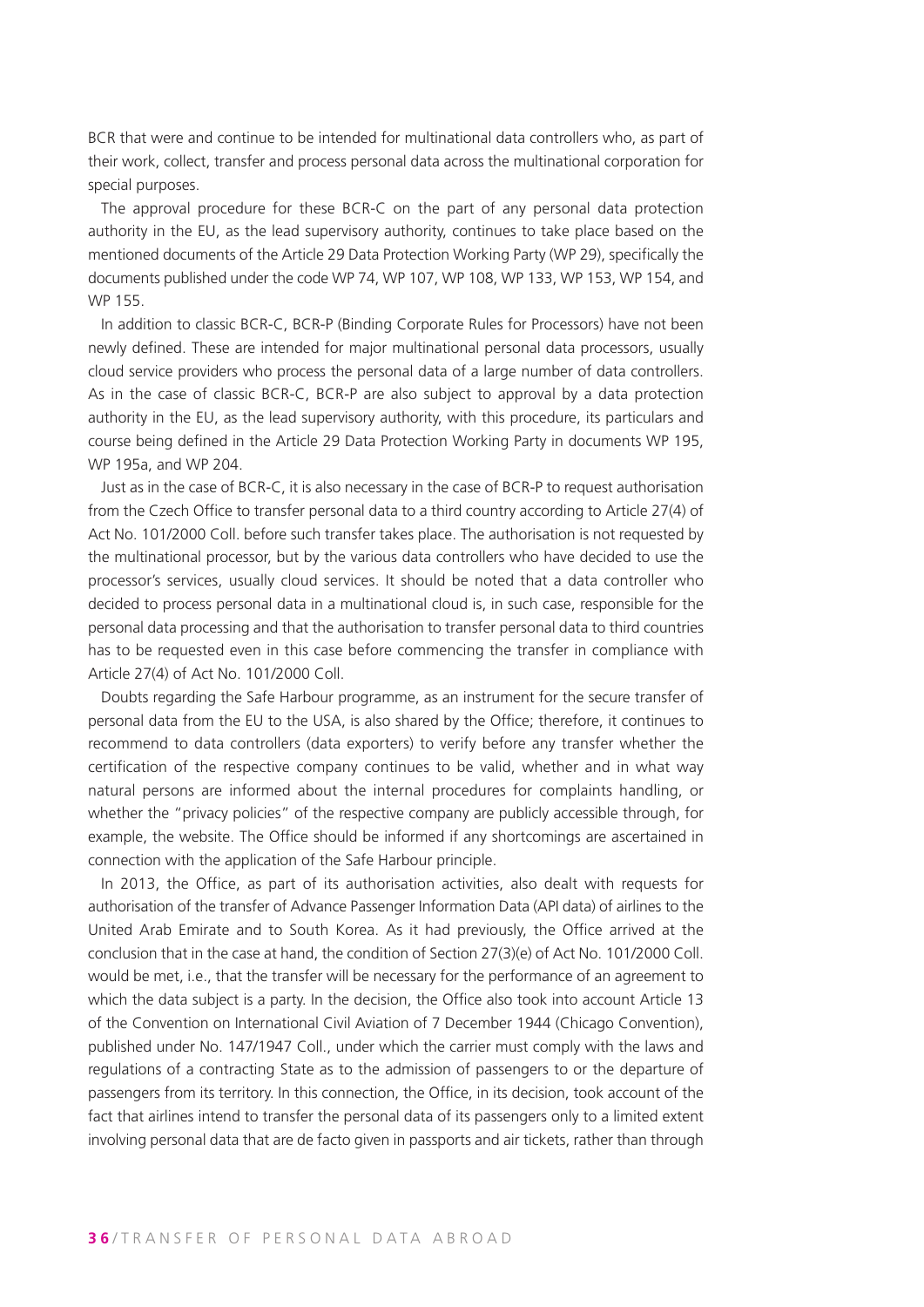its booking and check-in systems as is the case in transfers of Passenger Name Record Data (PNR data). In 2013, the Office received a request for authorisation of PRN data to the Republic of Korean from an airline carrier. The Office has still not made a decision on the matter.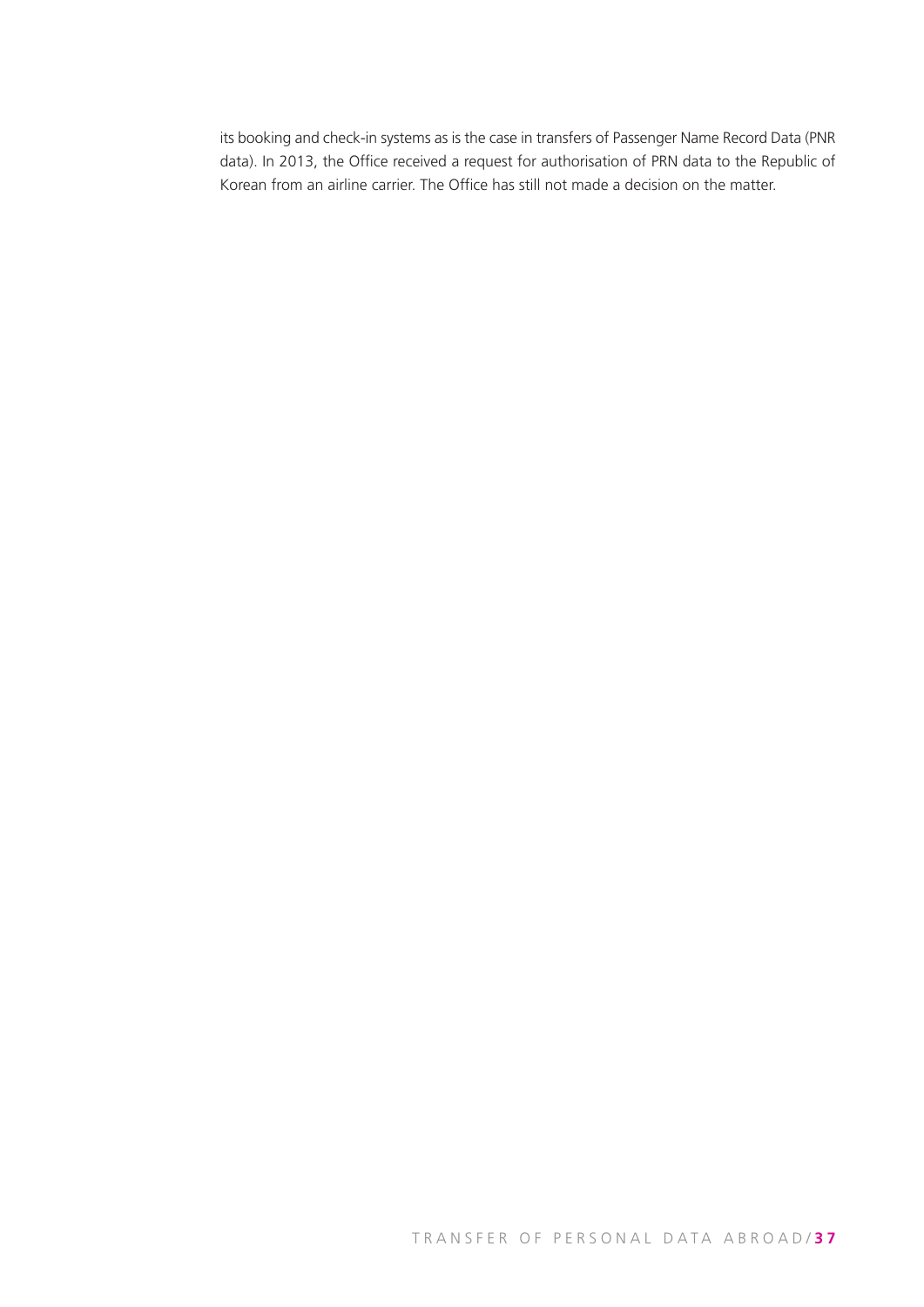### • SCHENGEN COOPERATION

In conformity with the Czech Republic's international cooperation obligations in the field of security, the Office effectively continued in line with established practice and in the exchange of information and experience regarding personal data protection.

In 2013, just as in previous years, the representatives of the Office took part in regular negotiations and efforts shared with supervisory bodies regarding supervision over extensive information systems, such as the Schengen Information System, the Visa Information System, Customs Information System and EURODAC, which processes chiefly the fingerprints of asylum seekers. In connection with the transfer to the second generation Schengen Information System, the operation of the European Council's Joint Supervisory Authority for SIS came to an end and was replaced by the SIS II Supervision Coordination Group, established under the European Data Protection Supervisor's Office, with the representative of the Czech Office attending the meeting of this group, which took place in the second half of 2013.

The Office again examined the security aspects of the migration to the new SIS II on the national level; this review, however, had still not been finalised by the end of 2013.

In 2013, the Office obtained 63 instigations regarding the visa policy of the Czech Republic, especially requests for information regarding visa proceedings, requests for meetings or other instigations, most of which were made in English, but also in Czech, French, Romanian, Russian etc., with the Office responding to all of them. It is of course necessary to state that visa applicants or people requesting related information erroneously believe that the Office has authority over visa policy in the Czech Republic. The Office, however, has authority in this area only if any of the extensive information systems operated in the Schengen area process personal data in an unauthorised manner.

In such case, the data subject, with regard to the fact that the principle of direct access to personal data is applied in the Czech Republic, is entitled to submit a request first to the information system administrator, which in the case of the SIS is the Police Presidium of the Czech Republic. If the Czech Police does not provide a data subject with a satisfactory response or does not respond at all within 60 days, the data subject is entitled to submit a complaint to the Office concerning the unauthorised processing of personal data, and only then can the Office exercise its supervisory powers. The respective forms and all information regarding the enforcement of the right to the protection of personal data in the area of Schengen cooperation are published on the website of the Office together with the respective request and complaint forms.

In 2013, the Office received a total of 9 requests regarding the processing of personal data in the SIS. With regard to the above, the requests were forwarded to the SIS administrator, i.e., the Police Presidium of the Czech Republic, for processing, and the Office informed all requesting parties about this fact. The Office also provided a number of telephone consultations and personal consultations regarding a record entered in SIS by another member state, with such request being, in compliance with EU regulations, forwarded to the supervisory authority of the responsible member state. One complaint regarding the processing of personal data in SIS was assigned to an inspector of the Office for investigation. The investigation was still not completed in 2013.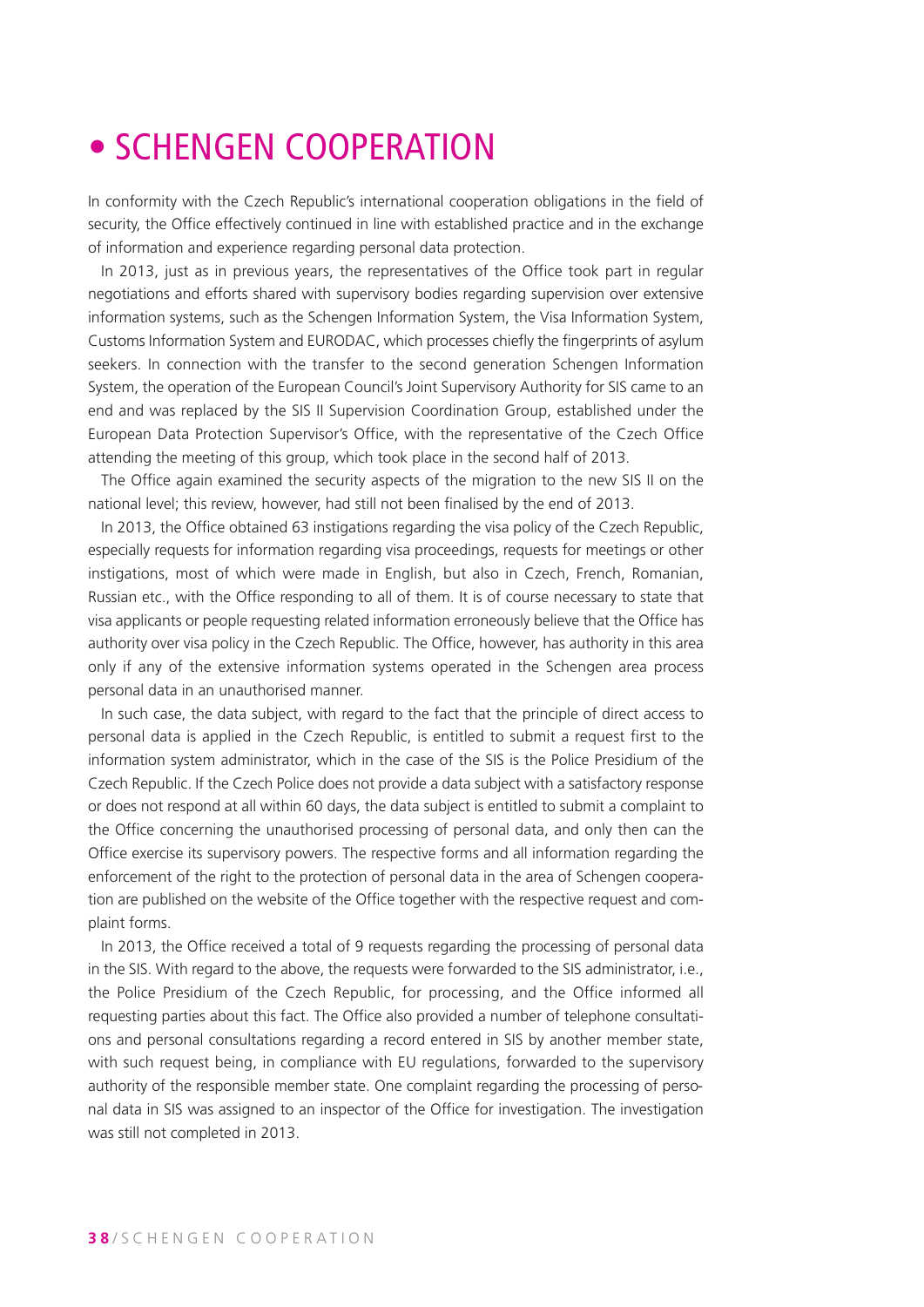### LEGISLATIVE ACTIVITIES

In 2013, a new key area of work in the field of legislation was the Data Protection Impact Assessment ("DPIA"), introduced into the legislative rules of the government in 2012. After many years of bustling legislative activity, which often did not take into account the specifics of work with information and privacy protection to a great degree, an instrument finally appeared in the Czech Republic, in the form of the DPIA, that reminds the people in charge of drafting regulations that they need to focus on implementing privacy protection rules already at the time of drafting plans and concepts, i.e., not by general proclamations about data protection with reference to Act No. 101/2000 Coll., but by describing and assessing the specific impacts of the proposed legislative solutions in existing and planned areas of personal data processing.

As part of the consultation procedure in respect of draft legislation, the Office attempted, in those cases where documents were presented to it, to identify key aspects of the intended personal data processing and propose the approach to take when drawing up DPIA, i.e., the obligation to explicitly state whether the proposed wording establishes a new personal data processing requirement, and if so, to justify the need for it and to describe its basic parameters: the purpose of processing, the category of processed personal data and key parts of the processing, namely the outputs of the processing and the personal data retention periods, with specifics and rules for publishing and accessing data on the Internet, which is so popular at this time.

With regard to the DPIA, it is not possible to accept draft legislation corresponding to information systems that were not set up in compliance with the principles for working with information and privacy protection (Privacy by Design).

The Office called attention to the need to draw up DPIA especially in the case of registries (registers, records) with personal data, which are kept by the public authorities. The legal regulation on maintaining registries is often very unspecific. Laws often contain only general mandates on maintaining registries, with the issue being delegated to implementing regulations, decrees or even the internal regulations of the registry administrator, which are usually not open to data subjects. Only to a limited degree is it possible to refer to the new Act on Public Registers of Legal Entities and Individuals, which

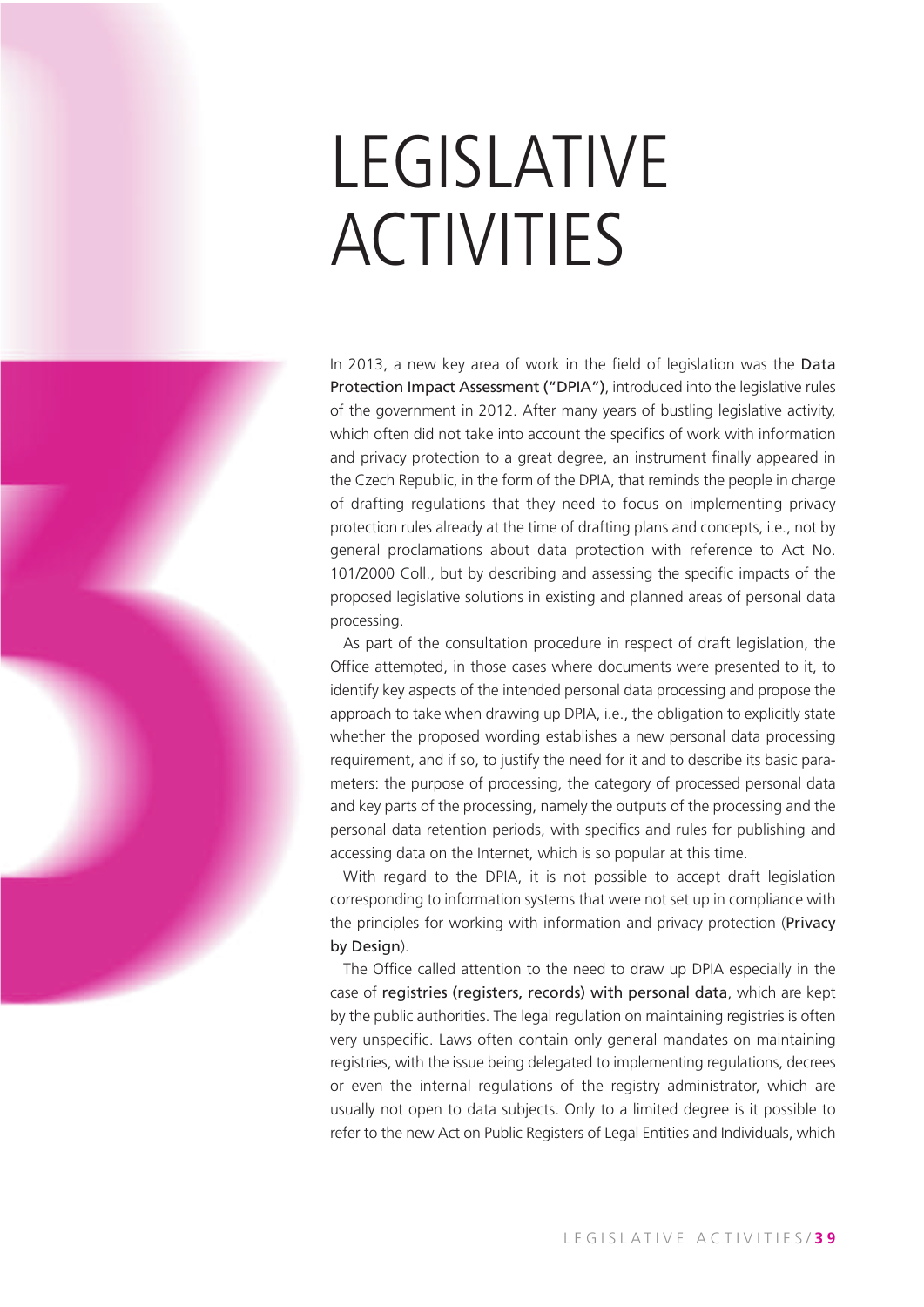pertains to a number of specific databases. According to the case law of the Constitutional Court (e.g., Ruling No. Pl.ÚS 24/10 dated 22 March 2011 or Ruling No. Pl. ÚS 24/11 dated 20 December 2011) as well as of the European Court of Human Rights (e.g., Leander v. Sweden of 26 March 1987 or Amann v. Switzerland of 16 February 2000), the collection and retention of personal data is already an infringement of the basic right to privacy, with it not being decisive whether their further processing takes place or not. Personal data collection in registries kept by the state administration or local or regional government, as a rule with the consent of the individual concerned, is thus infringement of the right to privacy. The rules for such infringement should then be sufficiently regulated in the law. In 2013, in matters regarding registries, the Office, in the framework consultation procedure, provided guidelines for the drafting of legislation concerning a specific registry and required that the submitter of the bill always made it clear whether the proposed registry would be open to the public or not. The Office also often recommended that the registry be divided into a public and non-public part, along with specification of which information will be freely accessible. At the same time, it called attention to the obligation to clearly express the purpose for which the personal data should be made accessible and to the obligation to stipulate rules that ensure that the data are not presented in an inaccurate our outdated form. An example of a proposed improvement to a registry includes the requirements that the Office addressed to Ministry of Industry and Trade regarding the Trade Licencing Register. The Office proposed a more exact division of this register into a public and non-public part. The Office recommended placing restrictions on the publication of data that pertain more to the privacy of the entrepreneur than to his/her business activities – in cases where the businessperson states a business address that is different from his/her residential address, the residential address need not be made available in the public part of the register; furthermore, should the business address and residential address coincide, it is not necessary to state that the business address is in fact the same as the residential address.

In 2013, the Ministry of Health repeatedly called attention to the fact that the provisions of the Health Services Act were not duly substantiated and in the form approved do not provide an explicit guarantee that the processing of personal data will be in line with the law – the provisions are not even linked to the basic obligations set out in Act No. 101/2000 Coll. (in particular: the exactly defined purpose of processing, the proper legal reason for using the personal data, and the substantiated reasonable retention period). Without more specific rules, more doubts can be raised about the purpose and effectiveness of the entire NHIS and the transparency and credibility of the output from it.

In connection with its participation in public discussion on the draft Cybernetic Security Act, the Office was able to advance its comments calling attention to the fact that a necessary statutory condition for disposing of records according to this legislation will be the maintenance of electronic records in a way that will allow one to determine and verify when, by whom and for what reason data collected under this legislation was processed, including for how long and for what purpose they were retained (not excluding destruction protocols). The documentation on processing data used in the fight against cybercrime considers the personal data protection measures set out in Article 13 of Act No. 101/2000 Coll., which create the conditions for any required supervision and enforcement of the statutory obligation to maintain confidentiality, to be effective and technologically adequate.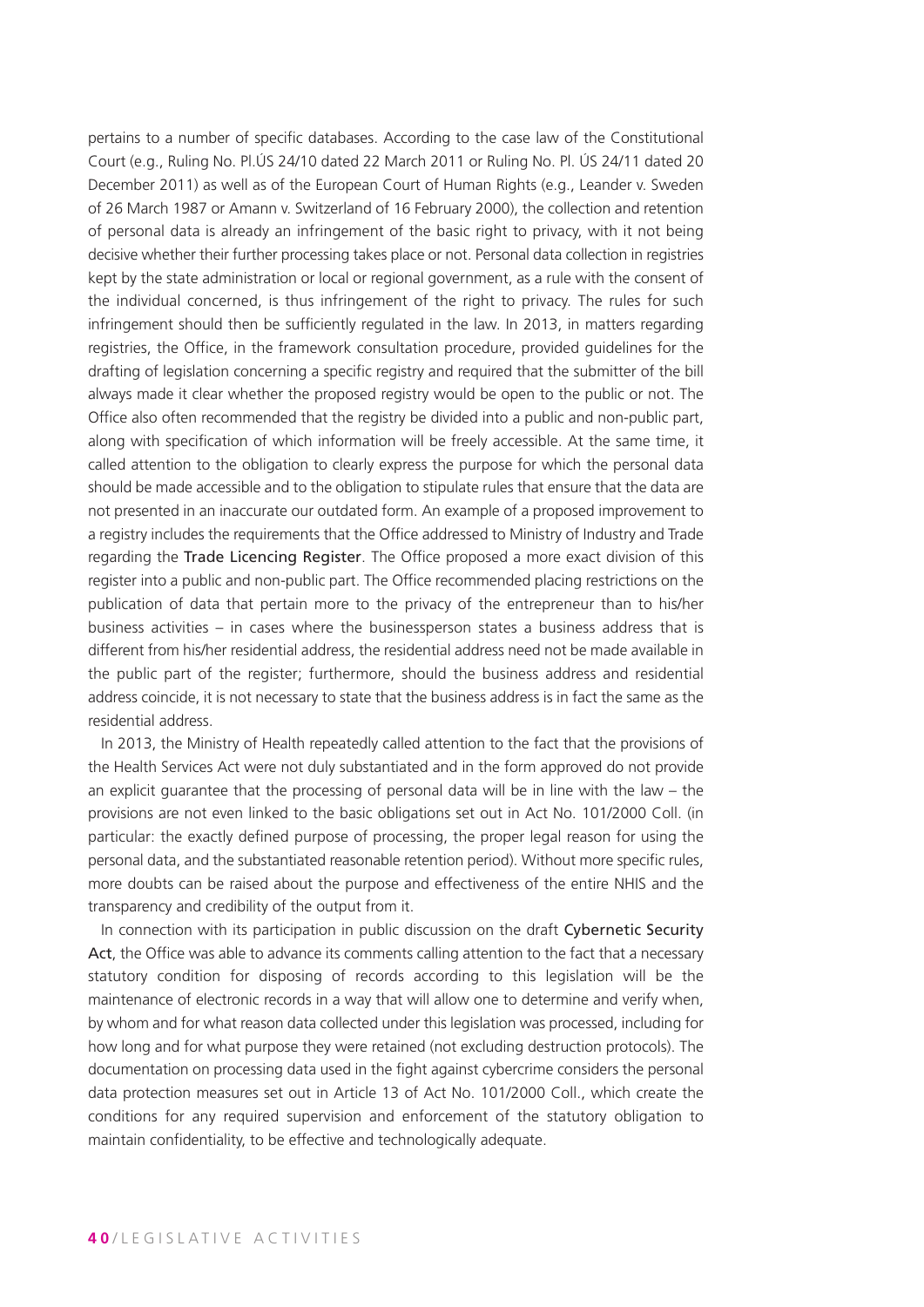As part of measures connected to the adoption of the Inspection Code, which the Office will begin to observe as of the beginning of the year, the draft Personal Data Protection Act was finalised and presented to Parliament for passage. With regard to the new assignment from the government to deal collectively only with issues that directly pertain to the Inspection Code, the most ambition part regarding the status of the board of inspectors was deleted from the new version of the bill. The procedure to be taken by inspectors as part of the board (e.g., discussion of objections against the inspection protocol) will thus be regulated, as was the case in the past, by the internal regulations of the Office.

With respect to one of the highest political priorities of the Czech Republic, i.e., implementation of a public service system, the persons responsible for drafting the respective legislation took into account the position of independent administrative bodies, of which the Office is one.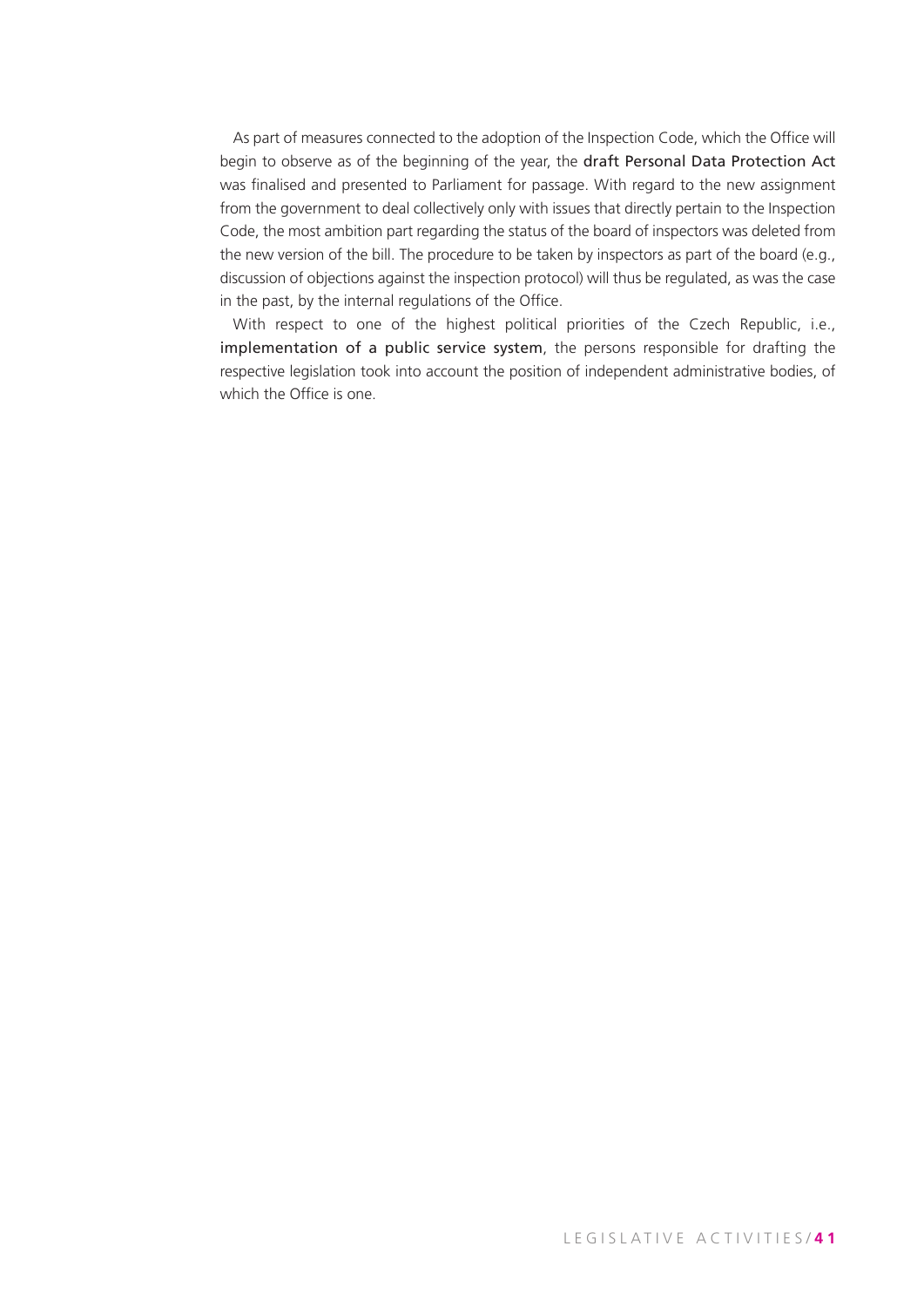# FOREIGN RELATIONS AND INTERNATIONAL CO-OPERATION

In 2013, just as in previous years, the Office devoted its energies to discussions of the new European framework for privacy protection, which have been going on almost continuously since January 2012. In addition to the directive on protection of individuals in connection with the processing of personal data by the respective authorities for the purpose of prevention, investigation, detection and prosecution of crimes or sentencing and on free movement of such data, discussions centred around the Regulation of the European Parliament and of the Council on the protection of individuals with regards to the processing of personal data and on the free movement of such data (General Data Protection Regulation, the "GDPR")

In connection with the drafting of the GDPR, the Office called attention to the need to update and revise translation of GDPR terminology into Czech. With regard to the scope of the work, where finalisation of the GDPR in 2014 will be the task of the new EU authorities, the Office views negatively the fact that to date the general position of the Czech Republic to the GDPR has not been brought up to date.

The Office commented on the work around the GDPR through the advisory body of the European Commission, the Data Protection Working Party (WP29), where the president of the Office is part of the management. Employees of the Office took part in five WP29 subgroups, which in 2013 drafted opinions not only on the above regulation and directive, but only on other issues, such as the current topic of cookies and "smart" devices and preparation and implementation of the innovative European directive on re-use of public sector information. The Office has traditionally taken part in special control group. An example is the Joint Supervisory Body of Europol.

Similarly, the representatives of the Office were active in joint supervisory bodies of some international information systems, namely the Schengen Information System, the Visa Information System, Customs Information System and the EURODAC system.

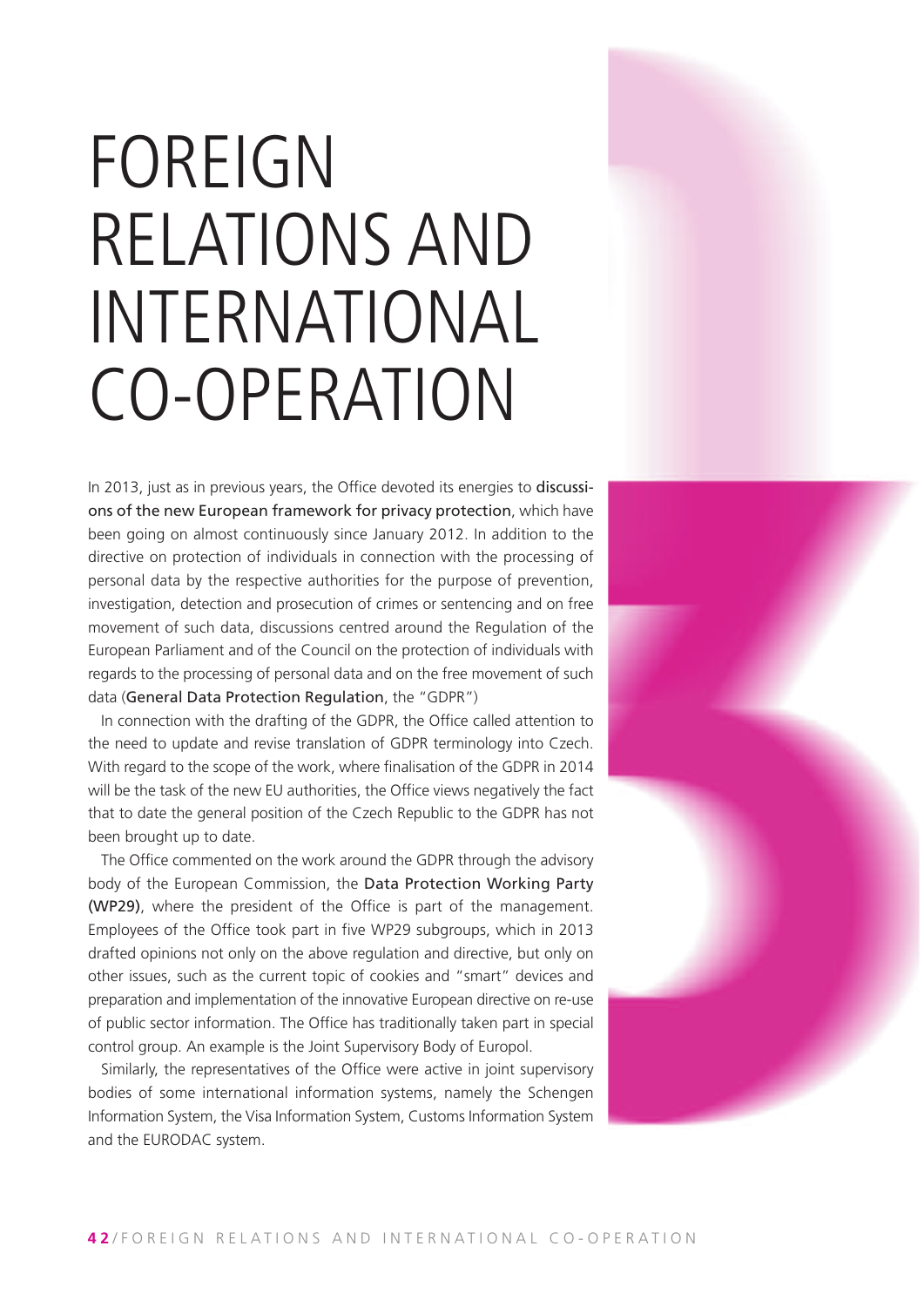The Office's spokeswoman was involved in the Committee of the Convention for the Protection of Individuals with regard to Automatic Processing of Personal Data (Convention 108) of the Council of Europe (T-PD) as its deputy chair.

Last year, in the area of international cooperation on projects, the Office continued with the Leonardo da Vinci Partnership programme. The objective is to provide employees (and employers) with practical information about their rights and obligations in connection with processing personal data in connection with employment (the official name of the event was "Raising awareness about data protection among employees working in the EU"). A team comprising experts from Bulgaria, the Czech Republic, Croatia and the Polish supervisory data protection authority is completing the text of a detailed handbook. In 2013, Office experts continued to give talks as part of foreign relations work – as part of a study visit from their colleagues from the Moldavian office under the title "Protection of personal data in printed and audio-visual media" and as part of expert support of the Moldavian Office for Personal Data Protection on the topic of cloud computing and data protection, at the European Data Forum 2013 conference in Dublin on the topic "Further use of public sector information and personal data protection", at the international data protection conference in Moscow on the topic "Personal data and mobile communications and applications" and at the conference of the offices for personal data protection from Central and Eastern European countries in Belgrade on a number of topics: independence of supervisory bodies, inspection in the field of automated personal data processing, and the obligations of employees in the area of electronic surveillance at the workplace.

In 2013, a new dynamic area of focus with a foreign element was cooperation on responses to preliminary questions (for the Czech Republic) being addressed by the Court of Justice of the European Union.

A proceeding on a preliminary question regarding Case No. C-212/13 Ryneš pertains directly to the Office. The subject of the assessment of the EU Court of Justice is whether the operation of a camera surveillance system located in a family house for the purpose protecting property, health and life of the home owners should fall under personal data processing carried out by a natural person in the course of a purely personal or household activity, in accordance with Article 3(2) of Directive 95/46/EC, even if such system is monitoring a public area.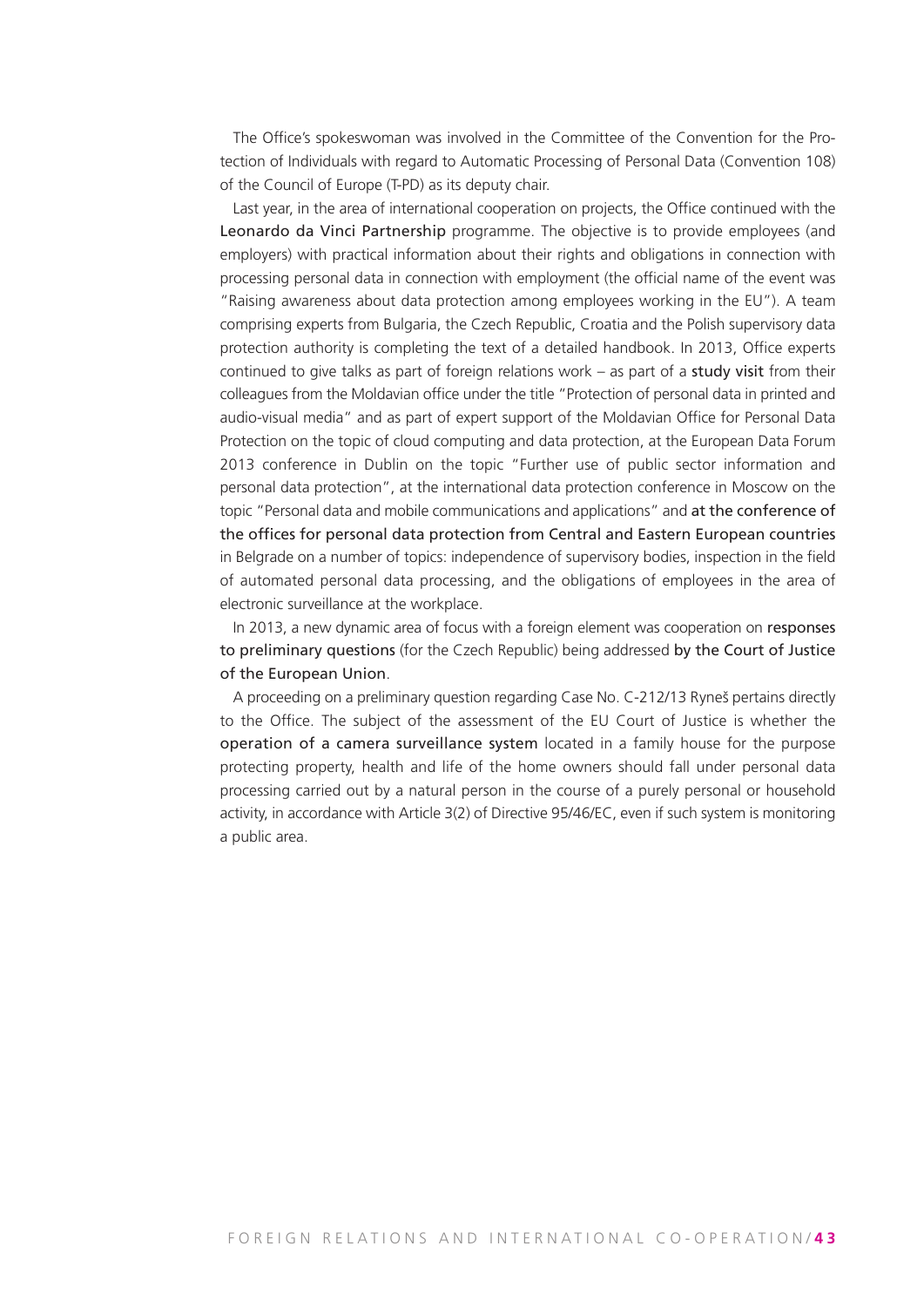# OFFICE, MEDIA AND MEANS OF COMMUNICATION

The daily service provided to the media in 2013 satisfied the questions of journalists and provided responses within the shortest possible time, in most cases in one business day. The Office's website continued to inform about the Office's actual work, particularly on the homepage in the "News" column. A question from reporters which contained factual information on a transgression of Act No. 101/2000 Coll. or indicated a direct violation thereof become part of the Office's files as an instigation to initiate an investigation by the Office. Clearly even the media is very sensitive to personal data protection. Nevertheless, it is possible to register certain doubts on the part of the media concerning the Office's work. The media's approach to the application of the right to privacy and the right to access information often helps to devalue personal data protection.

A press conference organised on the occasion of the Personal Data Protection Day in January 2011 not only addressed this fundamental human right but also brought balance to the debate. Press conferences usually attract reports from the printed media - dailies and specialised publications – agency reporters, and representatives from the main radio and television stations. The outputs from press conferences have, as is usual, also appeared in a morning radio interview with the Office president and in the news at noon on the day of the conference. Whereas one to five reports concerning personal data protection in some way appear in the news every day, after the press conference in December 2013, 22 news reports were issued (not including short entries devoted to the press conference through interviews with the Office president).

An overview of the cases most closely monitored and the most serious issues is available on the Office's website in the "Press releases and conferences" and "Positions of the Office" columns.

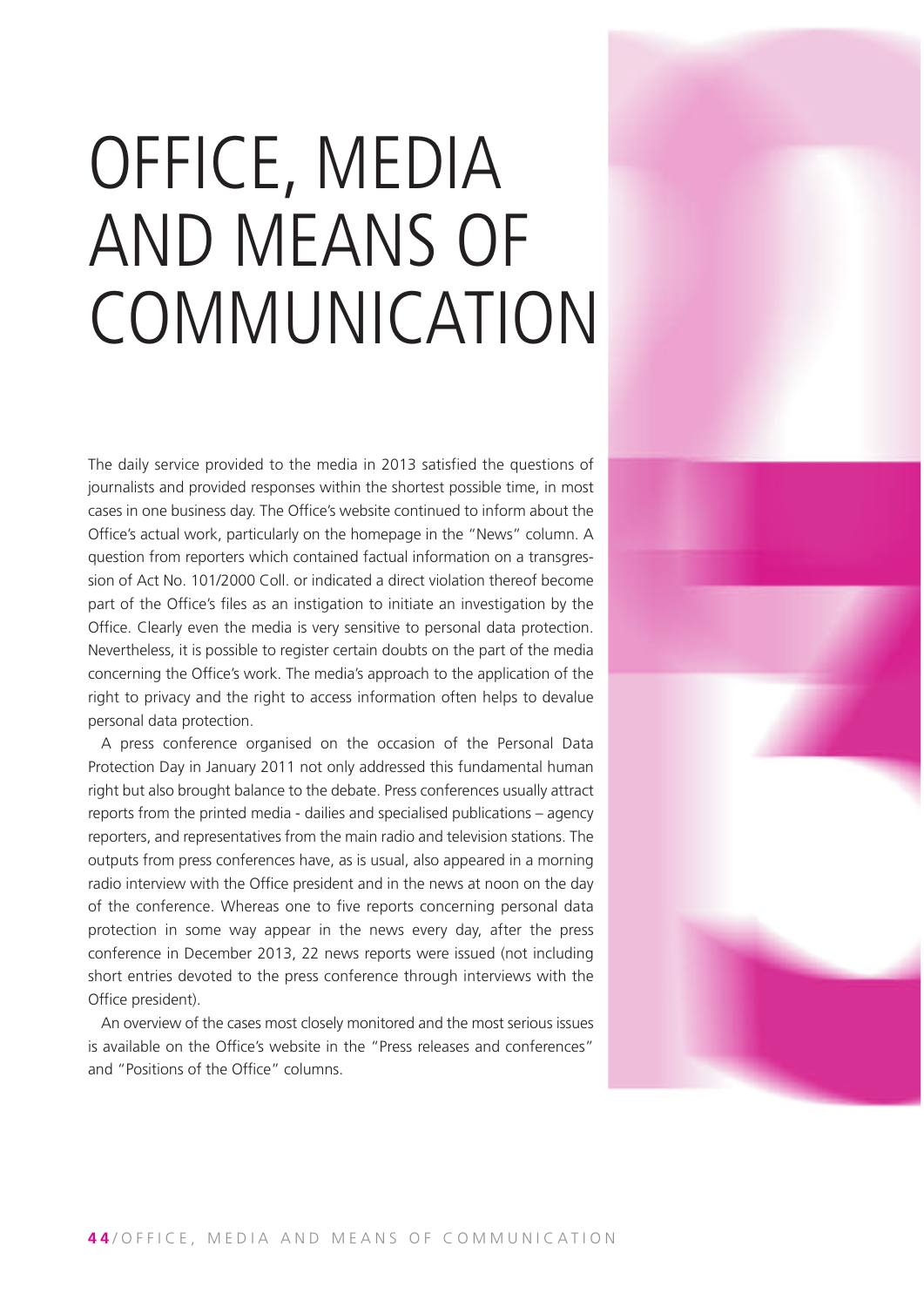#### RAISING AWARENESS ABOUT PERSONAL DATA PROTECTION

The Office, at the Personal Data Protection Day, which falls on January 28 each year, announced the 7th annual contest for children and youth "My Privacy! Don't Look, Don't Poke About!" ("Moje soukromí! Nekoukat, nešťourat!"). The information obtained from the contest, namely information concerning the youth's approach to using social networks, especially Facebook, showed that interest in protecting privacy on the Internet is minimal and that youth do not pay attention to even the minimum guarantees offered by social networks for personal data protection. At the same time, however, the work done by numerous experts, who special in the issue of youth and social networks, showed extensive knowledge and understanding of the issue; it appears, however, their work has not found a specific application, e.g., in lessons at school. However, it can be said with certainty that if digital literacy does not become part of the education process, which includes knowledge about personal data protection and privacy, their place in the context of fundamental human rights and individual freedom, no improvement in the young generation's approach to social networks can be expected.

To the extent possible, the Office supported the company Europe Generation and the publication of the Student Diary, which contains basic information about securing personal data protection on Facebook. Europe Generation distributed the Student Diary together with the Office's Information Bulletin, which was offered to educators together with the pamphlet on basic information about personal data protection.

The lecturing activities of the Office's employees were also extensive in 2013. Personal data protection as a special legal regulation was the subject of 33 lectures for state institutions, local government and entrepreneurs.

Round tables have become a new form of communication between experts and the Office Sector representatives who are obliged to fulfil the obligations imposed on them by Act No. 101/2000 Coll. thus have a direct opportunity to ask experts questions that ensue from their day-to-day practice, and the Office has the chance to explain its role as enforcer of Act No. 101/2000 Coll. In 2013, the round tables focused on "Modern trends in security technology from the point of the Personal Data Protection Act" and "Topical questions about personal data protection in relation to prevention and investigation of fraud within companies."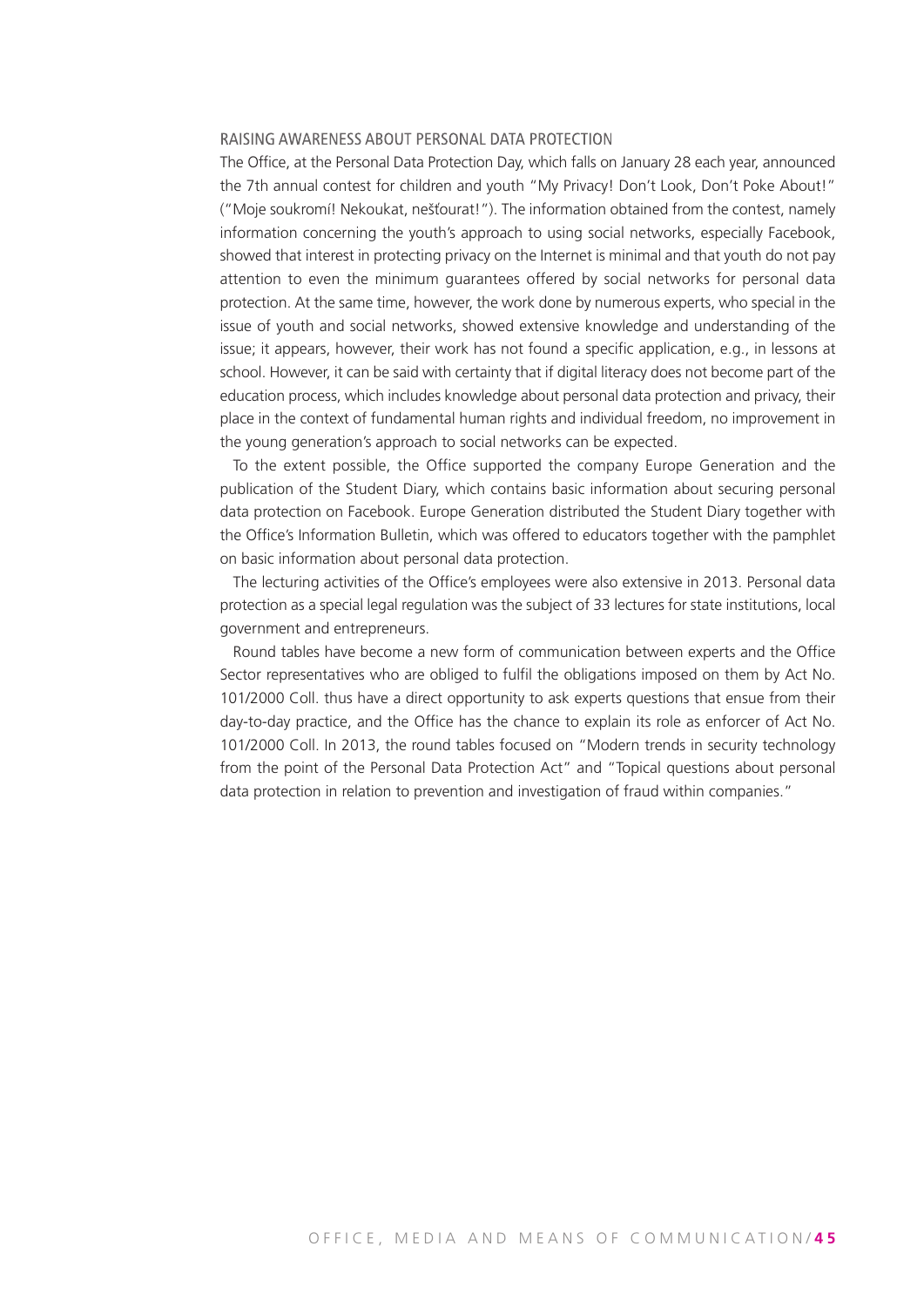#### LIBRARY AND PUBLICATIONS OF THE OFFICE

The library provides support for employees of the Office. It is also open to professional public on request. It is used by students for their theses and dissertations concerning personal data protection. These papers are usually donated to the Office and become part of this highly specialised library.

In 2013, the Office published volumes 64 to 66 of its Journal. The Office has decided to begin publishing the Journal in electronic form only as of 2014.

In 2013, an issue of the Information Bulletin focused on the wide range of opinions of experts on the dangers that youth face on social networks was published.

#### WEBSITE OF THE OFFICE

The Office has decided to create a new website with more comprehensive search possibilities. Work began on it after the Office, through a discussion forum, examined the opinions and needs of the users of its website. The company Webhouse was chosen as the supplier. In addition to a more pleasant layout, the website has to allow experts and the general public to immediately obtain documents specifically focused on personal data protection. It also makes it possible to search for documents according to the various articles of Act No. 101/2000 Coll. and group them into a single overview. For the internal needs of the Office, the website introduces an effective editing and publication system. It will be launched in January 2014.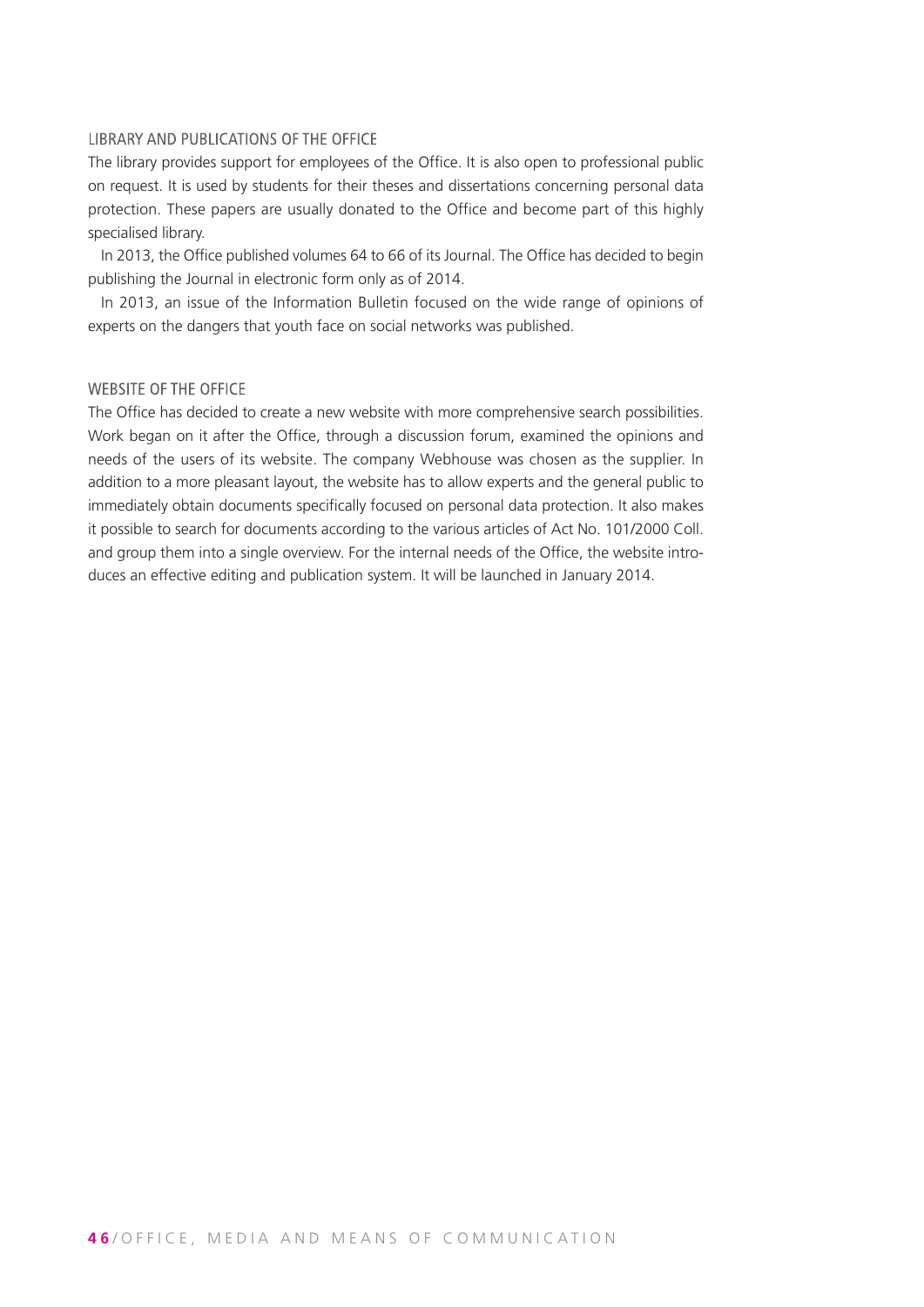# ORG INFORMATION **SYSTEM**

Act No. 111/2009 Coll., on basic registers, brought the Office the task of ensuring secure identification of citizens in the Basic Registers system via "source" and "agenda" identifiers of natural persons.

The result of this request was the creation and operation of the ORG Information System, which creates and submits "agenda" identifiers from one agenda to another and keeps a list of them.

The basic registers also contain other referential data on individuals (citizens), legal persons, self-employed individuals and public authorities, thereby simplifying and speeding up communication between people and the authorities.

At the end of 2013, the *basic registers have already connected* 2700 public administration information systems through which end users have access to data in the basic registers. The entire basic registers system operates 24 hours a day, 7 days a week. The scope of the basic registers system includes the registration of close to 400 agendas.

As of 1 July 2012, the ORG IS has been in operation and the number of processed transactions has been increasing. The marked increase in the number was due to this year's elections. In the election period, the number of transactions in the ORG IS increased three-fold compared to normal. The basic registers were used to create electoral registers for the various electoral districts. In September, the number of transactions was close to 20 million. The system was most burdened on 2 September 2013 when 2 720 950 transactions were processed. The average number of transactions per month is 13 262 758.

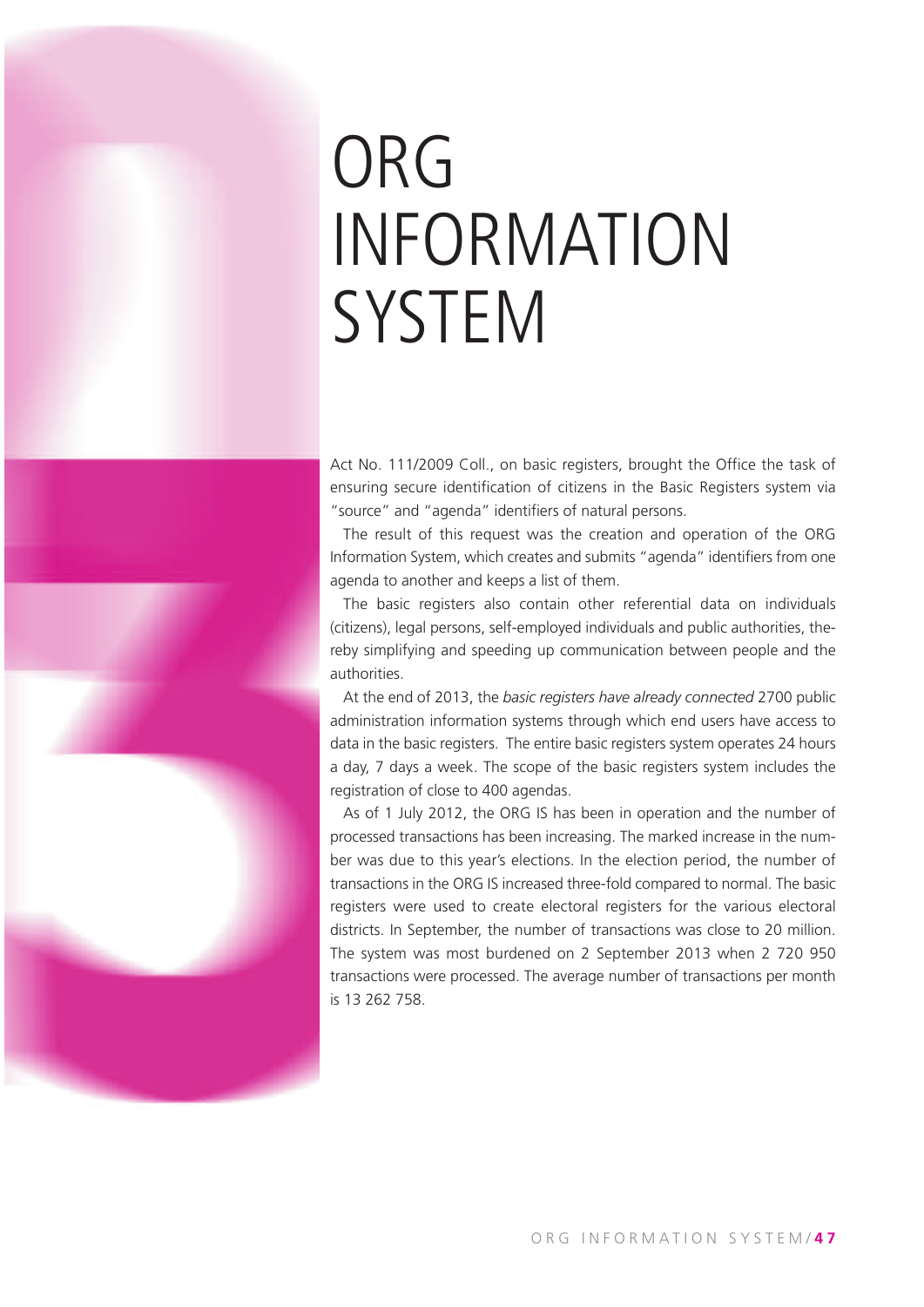# PERSONNEL OF THE **OFFICE**

The number of positions at the Office is determined by the state budget and has been set at 102 since 2010.

The employee fluctuation rate was around 10%, the same as last year. Employment contracts were concluded with ten new employees and terminated with nine. Of these, four retired and two went on maternity leave. The ten-year term of one inspector expired, so a new inspector was appointed in his place by the President of the Czech Republic.

As of 1 January 2013, the Office had 99 employees; as at 31 December 2013, this number was 100.

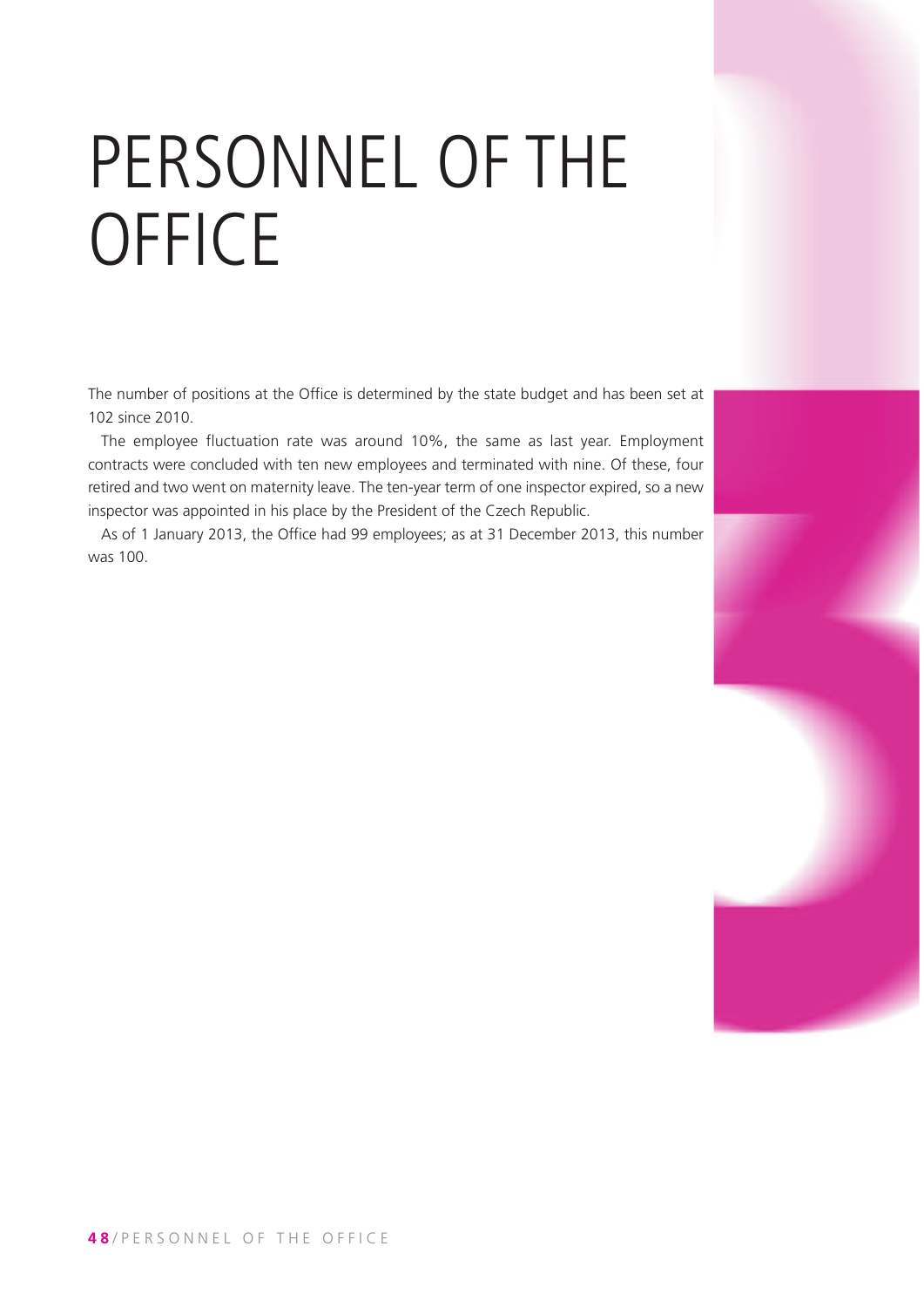# ECONOMIC MANAGEMENT OF THE OFFICE

The budget of the Office was approved by Act No. 504/2012 Coll., on the State budget of the Czech Republic for 2013.

Utilisation of state budget resources under Heading 343 - Office for Personal Data Protection

|                                                                                                                          | in CZK thousands |
|--------------------------------------------------------------------------------------------------------------------------|------------------|
| <b>Summary indicators</b>                                                                                                |                  |
| Total income                                                                                                             | 11881.33         |
| Total expenditures                                                                                                       | 128 731.47       |
| Specific indicators - income                                                                                             |                  |
| Total non-tax and capital income and accepted transfers                                                                  | 11 881.33        |
| of which: total income from the budget of the European Union. excl. CAP<br>other non-tax and capital income and accepted | 4 380.07         |
| transfers in total                                                                                                       | 7 501.26         |
| Specific indicators - expenditures                                                                                       |                  |
| Expenditures to ensure performance of the tasks of the Office                                                            |                  |
| for Personal Data Protection                                                                                             | 128 731,47       |
| <b>Cross-cutting expenditure indicators</b>                                                                              |                  |
| Salaries of employees and other payments for performed work                                                              | 43 787.90        |
| Mandatory insurance premiums paid by the employer*)                                                                      | 14 805.25        |
| Contribution to the Cultural and Social Needs Fund                                                                       | 425.13           |
| Salaries of employees within an employment relationship                                                                  | 34 246.50        |
| Salaries of employees derived from salaries of constitutional officials                                                  | 8 135.00         |
| Total expenditures co-financed from the budget of the European, excl. CAP                                                | 1871.00          |
| of which: from the state budget                                                                                          | 265.98           |
| contribution from the EU budget                                                                                          | 1 605.02         |
| Total expenditures recorded in the information system of programme                                                       |                  |
| financing                                                                                                                |                  |
| EDS/SMVS                                                                                                                 | 17 644 03        |
|                                                                                                                          |                  |

<sup>∗</sup>) social security and state employment policy premiums and health insurance premiums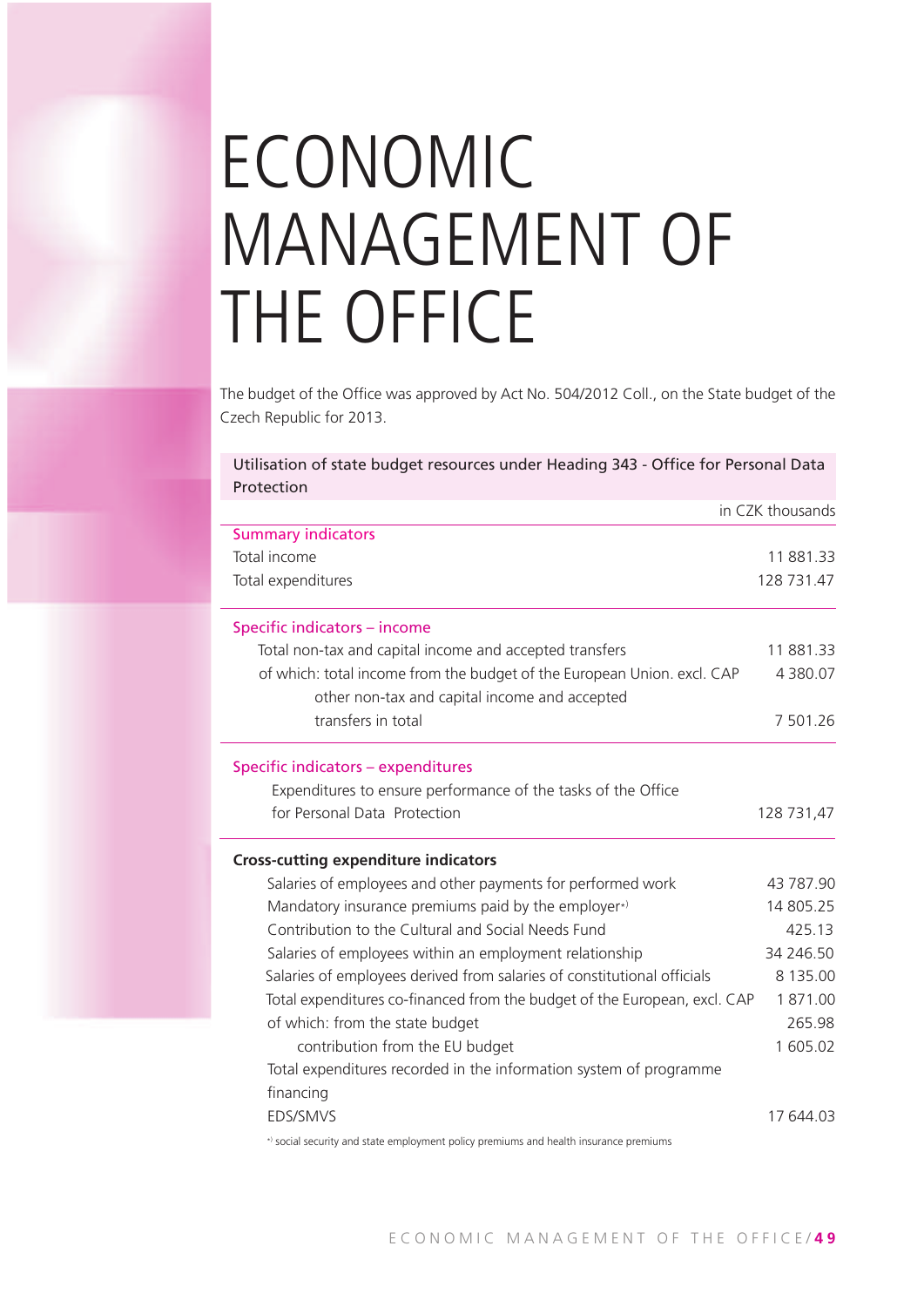Overview of state budget utilisation in 2013

| Type of<br>budget<br>structure                    | Indicator                                                             | Approved<br>budget<br>2013 in<br><b>CZK</b><br>thousands | Final<br>budget<br>2013 in<br><b>CZK</b><br>thousands | Actual state<br>according<br>to financial<br>statements<br>as at 31<br>Dec. 2013<br>in CZK<br>thousands | Actual/Final<br>budget<br>in<br>$\frac{0}{0}$ |
|---------------------------------------------------|-----------------------------------------------------------------------|----------------------------------------------------------|-------------------------------------------------------|---------------------------------------------------------------------------------------------------------|-----------------------------------------------|
| 4118                                              | Non-investment<br>transfers from the<br>National Fund                 | 571.00                                                   | 571.00                                                | 4 2 8 2.29                                                                                              | 749.96                                        |
| 4135                                              | Transfers from the<br>OUS reserve funds                               | 0.00                                                     | 0.00                                                  | 72.21                                                                                                   |                                               |
| 4153                                              | Non-investment<br>transfers received<br>from EU                       | 0.00                                                     | 0.00                                                  | 25.57                                                                                                   |                                               |
| 2141, 2211,<br>2212, 2322,<br>2324, 3113,<br>4132 | Other non-tax income                                                  | 0.00                                                     | 0.00                                                  | 7 501.26                                                                                                |                                               |
|                                                   |                                                                       |                                                          |                                                       |                                                                                                         |                                               |
|                                                   | <b>TOTAL INCOME</b>                                                   | 571.00                                                   | 571.00                                                | 11 881.33                                                                                               | 2 080.79                                      |
| 501                                               | Salarie                                                               | 42 409                                                   | 42 421.50                                             | 42 381.50                                                                                               | 99.91                                         |
| 5011                                              | Employee salaries                                                     | 34 244                                                   | 34 256.50                                             | 34 246.50                                                                                               | 99.97                                         |
| 5014                                              | Employee salaries<br>derived from salaries<br>of government officials | 8 1 6 5 8                                                | 165.008                                               | 135.00                                                                                                  | 99.63                                         |
| 502                                               | Other payments for<br>executed work                                   | 2 0 5 5                                                  | 2 056.40                                              | 1 406.40                                                                                                | 68.39                                         |
| 5021                                              | Other personnel costs                                                 | 1755                                                     | 1756.40                                               | 1 406.40                                                                                                | 68.39                                         |
| 5024                                              | Severance pay                                                         | 300                                                      | 300.00                                                | 0.00                                                                                                    | 0.00                                          |
| 503                                               | Mandatory insurance<br>premiums paid by<br>employer                   | 15 118                                                   | 15 122.25                                             | 14 805.25                                                                                               | 97.90                                         |
| 5031                                              | Mandatory social                                                      |                                                          |                                                       |                                                                                                         |                                               |
|                                                   | security premiums                                                     | 11 116                                                   | 11 119.12                                             | 10 864.12                                                                                               | 97.71                                         |
| 5032                                              | Mandatory public health<br>insurance premiums                         | 4 0 0 2                                                  | 4 003.13                                              | 3 941.13                                                                                                | 98.45                                         |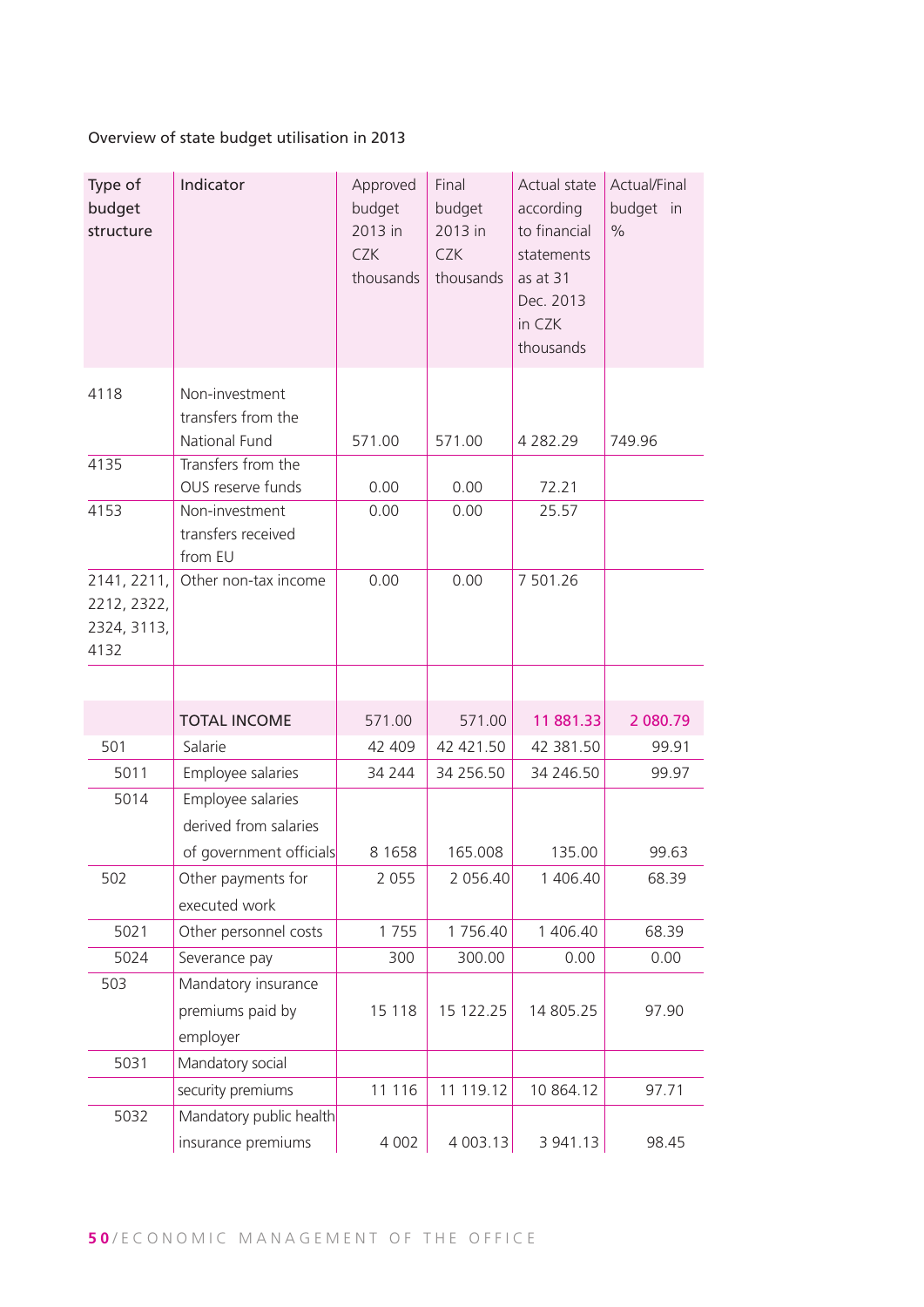| 513  | Purchase of materials         | 1788        | 1838.00    | 1 361.04   | 74.05  |
|------|-------------------------------|-------------|------------|------------|--------|
| 514  | Interest and other financial  |             |            |            |        |
|      | expenses                      | 15          | 15.00      | 11.07      | 73.77  |
| 515  | Purchase of water, fuel and   |             |            |            |        |
|      | energy                        | 2 4 3 0     | 2 645.00   | 2 160.19   | 81.67  |
| 516  | Purchase of services          | 71 957      | 65 304.18  | 46 059.70  | 70.53  |
| 517  | Other purchases               | 4882        | 5 014.50   | 2 322.01   | 46.31  |
| 5171 | Repairs and maintenance       | 1 7 1 4     | 1 714.00   | 524.07     | 30.58  |
| 5173 | Travel expenses               | 2 300       | 2 372.21   | 1 404.05   | 59.19  |
| 518  | Advances paid, principals     | $\mathbf 0$ | 350.00     | 0.00       | 0.00   |
| 519  | Expenditure related to        |             |            |            |        |
|      | non-investment purchases      | 2 2 6 9     | 2 621.93   | 2 316.66   | 88.36  |
| 5342 | Transfers to Culture and      |             |            |            |        |
|      | Social Services Fund          | 424         | 427.13     | 425.13     | 99.53  |
| 536  | Other non-investment          |             |            |            |        |
|      | transfers to other public     |             |            |            |        |
|      | budgets                       | 17          | 54.50      | 48.78      | 81.51  |
| 542  | Compensation paid to          |             |            |            |        |
|      | individuals                   | 300         | 300.00     | 87.01      | 29.00  |
| 5424 | Compensations paid            |             |            |            |        |
|      | during illness                | 300         | 300.00     | 87.01      | 29.00  |
|      | Total current expenditures    | 143 664     | 138 170.39 | 113 384.74 | 82.06  |
| 611  | Intangible fixed assets under |             |            |            |        |
|      | construction                  | 4 200       | 5 114.30   | 5 114.06   | 100.00 |
| 612  | Tangible fixed assets under   |             |            |            |        |
|      | construction                  | 11 200      | 10 285.70  | 10 232.67  | 99.48  |
|      | Total capital expenditures    | 15 400      | 15 400.00  | 15 346.73  | 99.65  |
|      | <b>TOTAL EXPENDITURES</b>     | 159 064     | 153 570.39 | 128 731.47 | 83.83  |

Numerical data are taken from the financial statements compiled as at 31 Dec. 2013.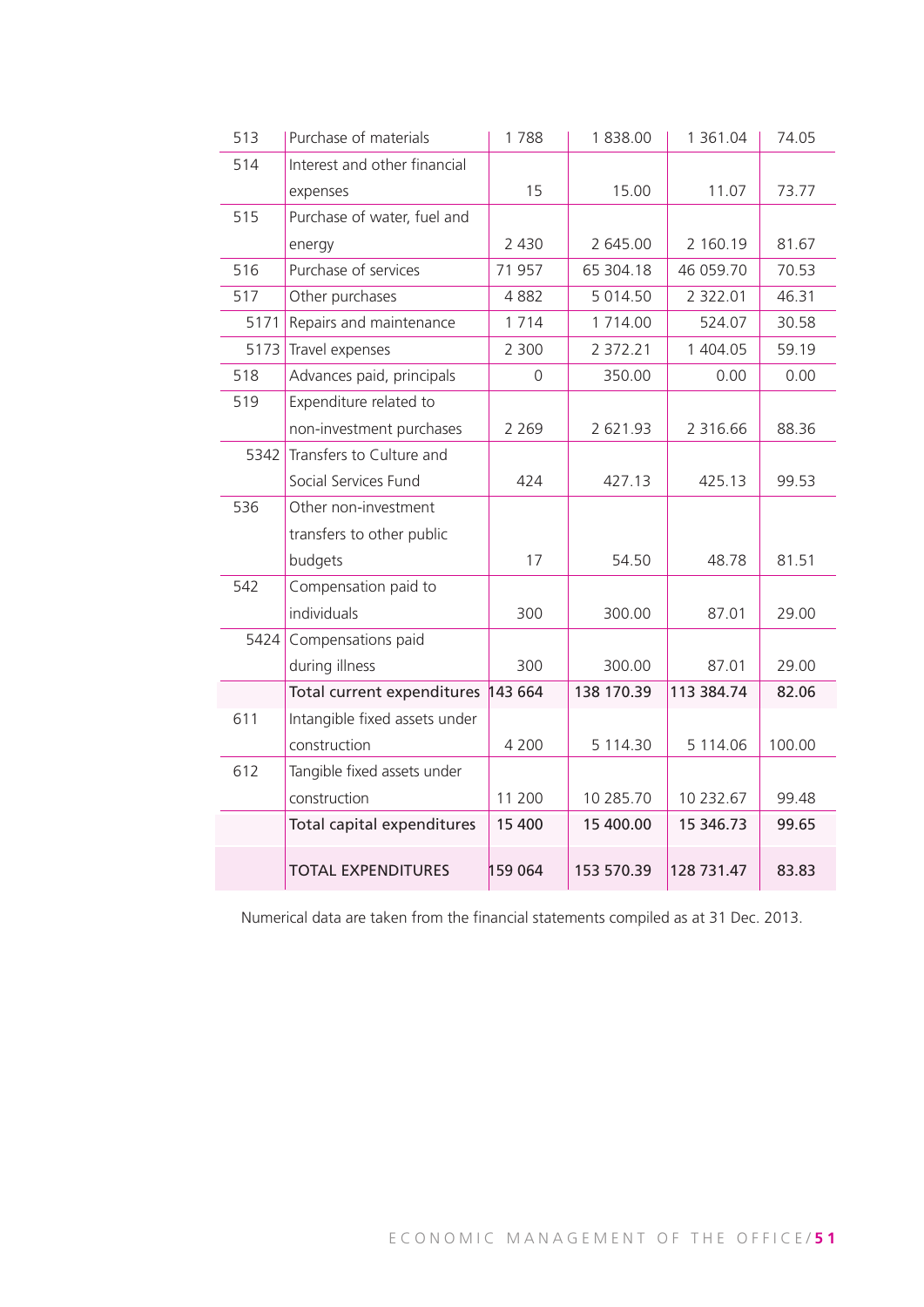Overview of expenditures on projects co-financed from the EU budget in 2013

| in CZK thousands                                                                                                      |                            |                         |                                                                                         |                                             |  |
|-----------------------------------------------------------------------------------------------------------------------|----------------------------|-------------------------|-----------------------------------------------------------------------------------------|---------------------------------------------|--|
| Name of project                                                                                                       | Approved<br>budget<br>2013 | Final<br>budget<br>2013 | <b>Actual state</b><br>according to<br>financial<br>statements<br>as at 31<br>Dec. 2013 | Actual state/<br>/final<br>budget<br>in $%$ |  |
| "Optimisation of<br><b>OPDP</b> Procedures"                                                                           | 672                        | 1830.55                 | 1 773.22                                                                                | 96.86                                       |  |
| Leonardo da Vinci<br>"Raising awareness<br>about personal data<br>protection among<br>employees working<br>in the EU" |                            | 72.21                   | 72.21                                                                                   | 100.00                                      |  |
|                                                                                                                       |                            |                         |                                                                                         |                                             |  |
| <b>TAIEX</b>                                                                                                          |                            | 25.57                   | 25.57                                                                                   | 100.00                                      |  |
| Total for projects<br>financed by the EU                                                                              | 672                        | 1928.33                 | 1871.00                                                                                 | 97.02                                       |  |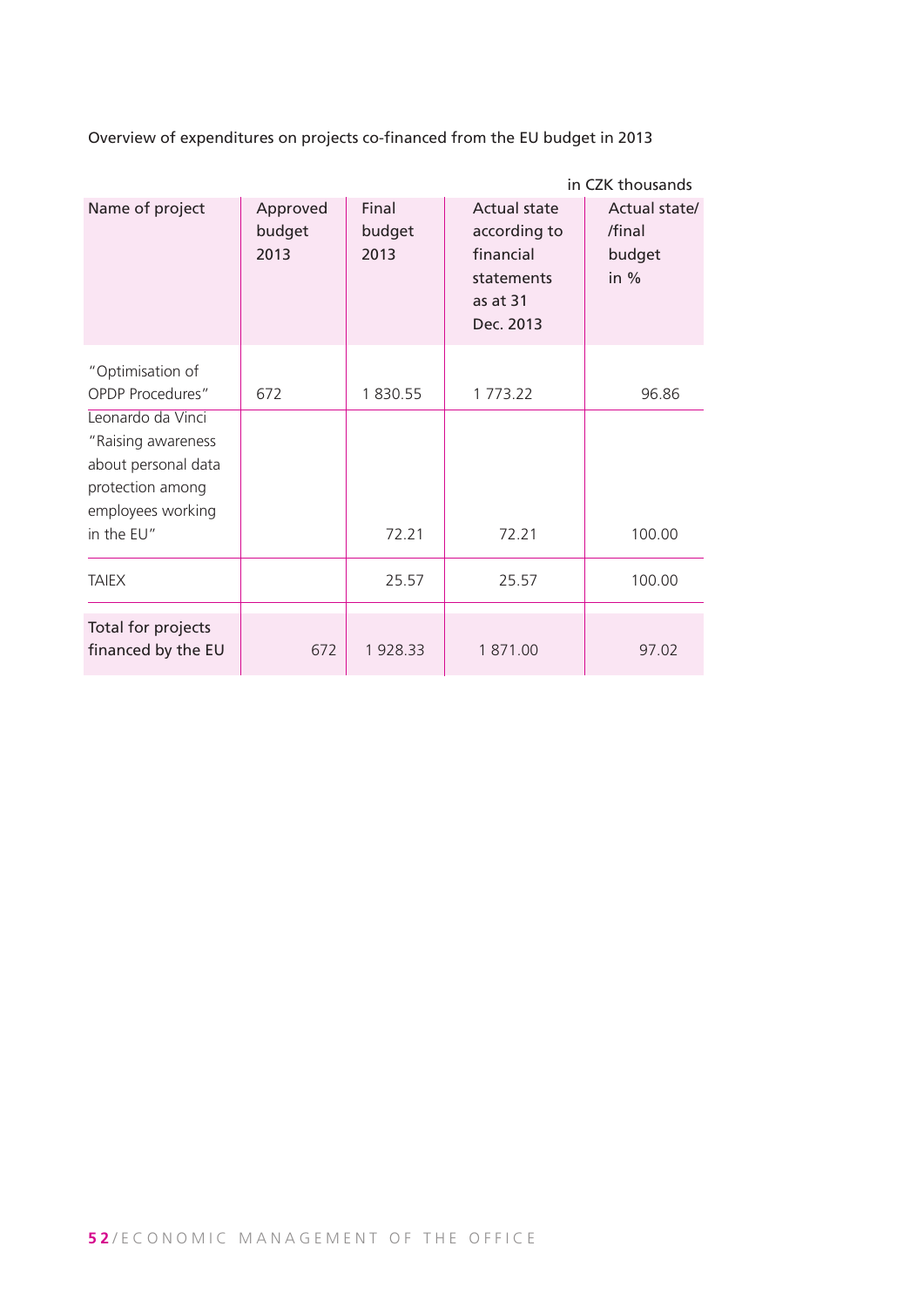### PROVISION OF INFORMATION PURSUANT TO ACT NO. 106/1999 COLL., ON FREE ACCESS TO INFORMATION, AS AMENDED

In 2013, the Office received a total of 79 requests for information. Compared to the previous year, this number represents an increase of almost 100%, as was then case of 2012 compared to 2011. The public's growing interest in the work of the Office is clearly a trend.

Of the total number of information requests, the Office fully satisfied 47, partially rejected 22 and fully rejected 10. Among the most frequent reasons for the partial or full rejection of information requests was protection of the personal data contained in the information requested, protection of information obtained during inspections (such information is protected by the law and subject to confidentiality), or the fact that the request concerned information that was not available to the Office.

In terms of content, most information requests pertained to the decisions of the Office. The requesting parties demanded either inspection conclusions or administrative decisions regarding certain categories of data controllers or more information in the case of proceedings that the Office, as the pertinent authority, initiated based on their prior instigation. A significant percentage of information requests pertained to the Office's spending, especially on hardware and software and on personnel and salaries.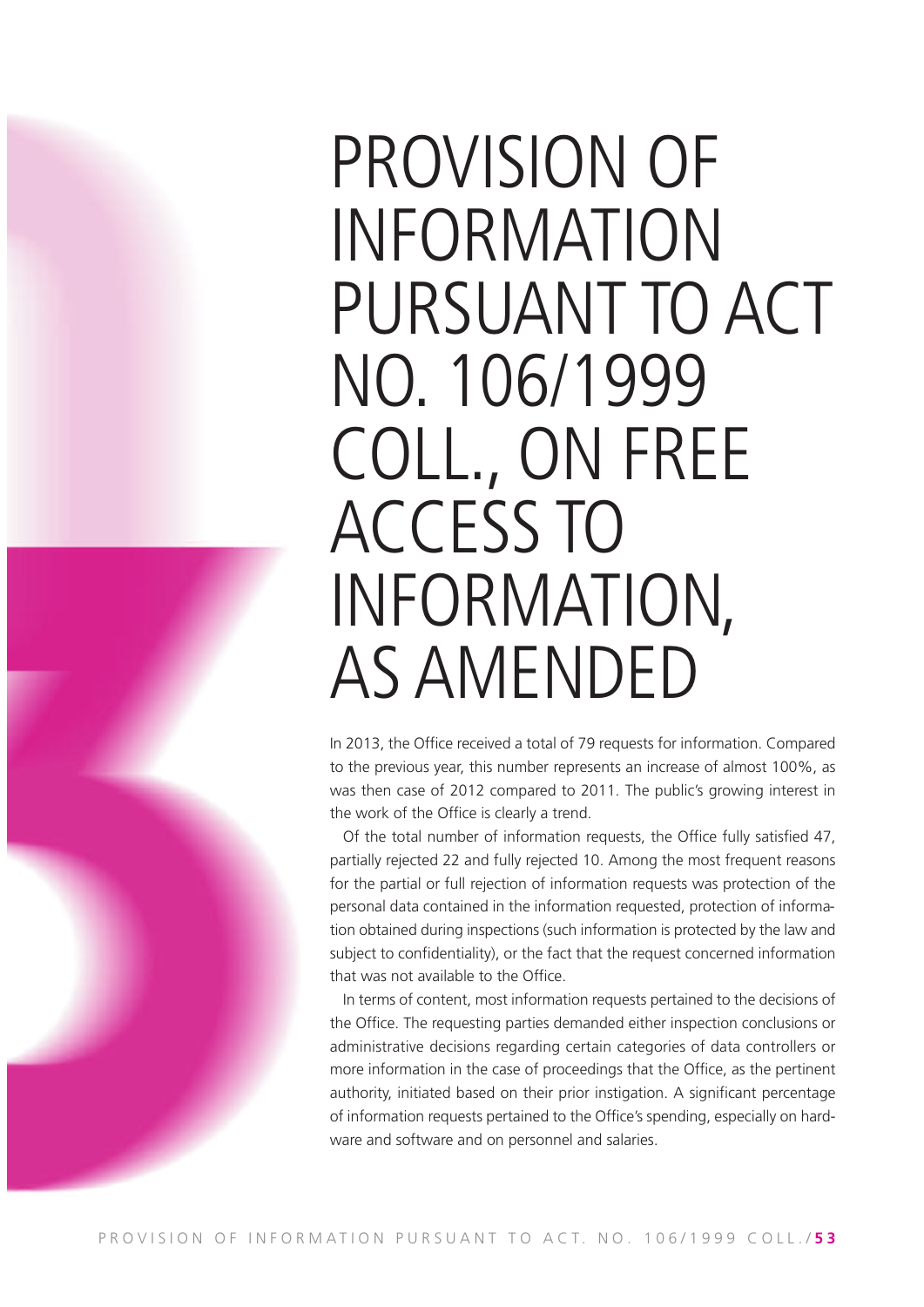### COMPLAINTS HANDLING PURSUANT TO SECTION 175 OF THE RULES OF ADMINISTRATIVE PROCEDURE

The Office handled complaints pursuant to Article 175 in 2013 as well. Based on this provision, the affected parties are entitled to turn to the administrative body with complaints in the event they believe that the administrative body acted incorrectly or one its employees behaved inappropriately. The concept of complaints pursuant to Article 175 of the Code of Administrative Procedure serve to protect the rights of the affected parties if the law does not provide a different means of protection, which in particular means appeals and other ordinary and extraordinary legal corrective measures.

In 2013, the Office handled 41 complaints. These were assessed and then handled as complaints pursuant to Section 175 of the Code of Administrative Procedure. Of the complaints, 10 were assessed as warranted and 7 as partially warranted. The remaining 24 complaints were assessed as unwarranted. Compared with the previous year, the number of complaints continues to increase, albeit slightly.

The vast majority complaints related to disagreement with the handling of the prior instigation that the complainant sent to the Office and which concerned a suspected violation of Act No. 101/2000 Coll. In ten cases, a review of the complaint concluded that the Office did not proceed correctly when assessing the prior instigation from the complainant. In such cases, the complaint was forwarded either to the Office inspector who conducted the

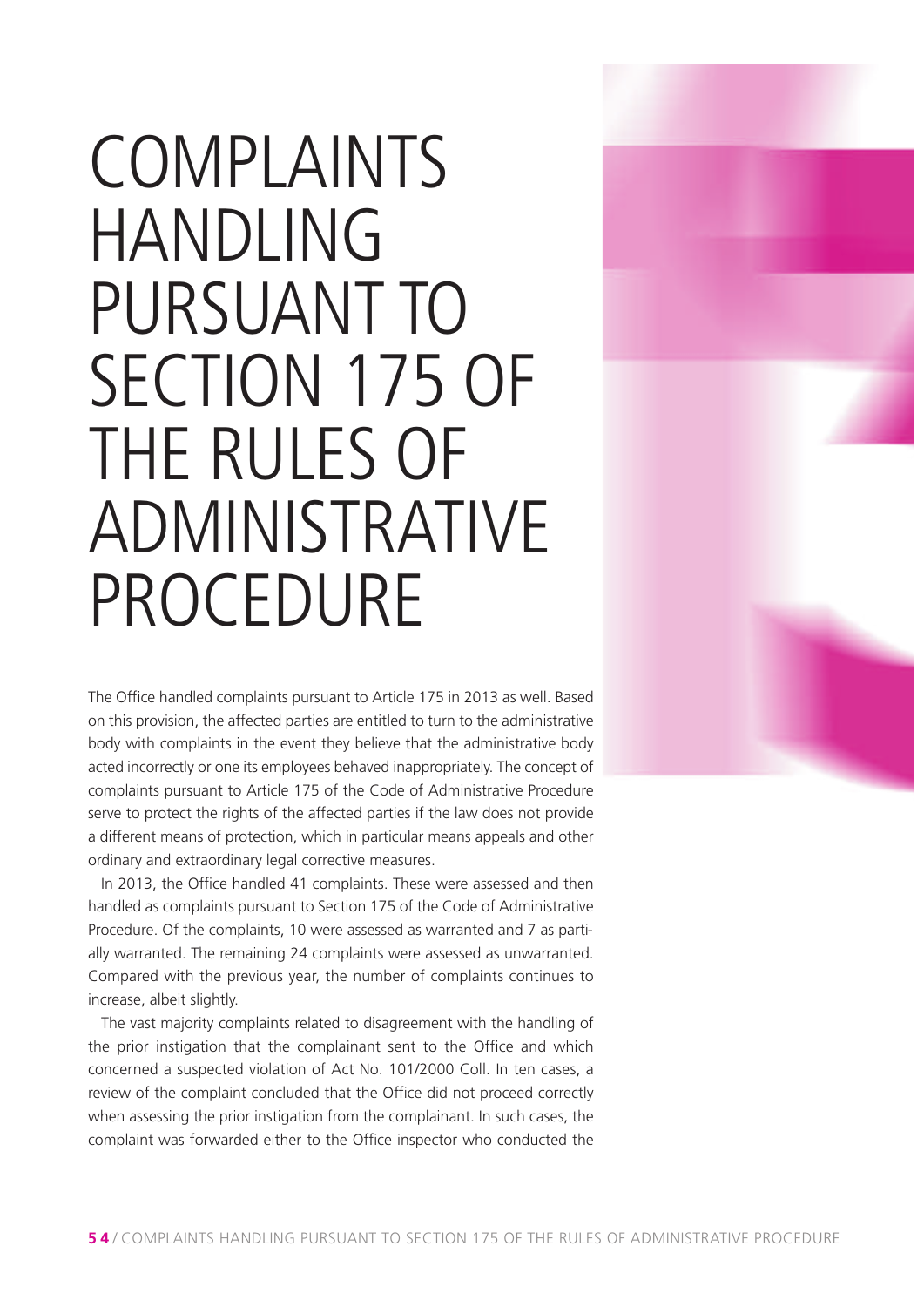inspection or the Administrative Proceedings Department to initiate administrative proceedings for suspicion of an administrative offence or transgression. In nine cases, the complainant turned to the Office with a complaint against the inspection conclusions of the Office inspectors or against how the inspection was conducted, with three complaints being deemed warranted in this case. One of the complaints concerned the procedure of the Registration Department in connection with registration proceedings; in this case, no violation of the law was ascertained. The respective department was informed in each case about the results of the complaint review process, and if it was discovered that its procedure was incorrect, even in part, it was asked to adopt measure that would prevent further complaints.

Of the 41 complaints in total, not a single one was against the inappropriate conduct of any official. This fact is, with regard to the number of instigations received each year by the Office, a very good finding and evidence that the Office when handling the received instigations, performing inspections and conducting administrative proceedings communicates with the public professionally and in compliance with the principle of good governance.